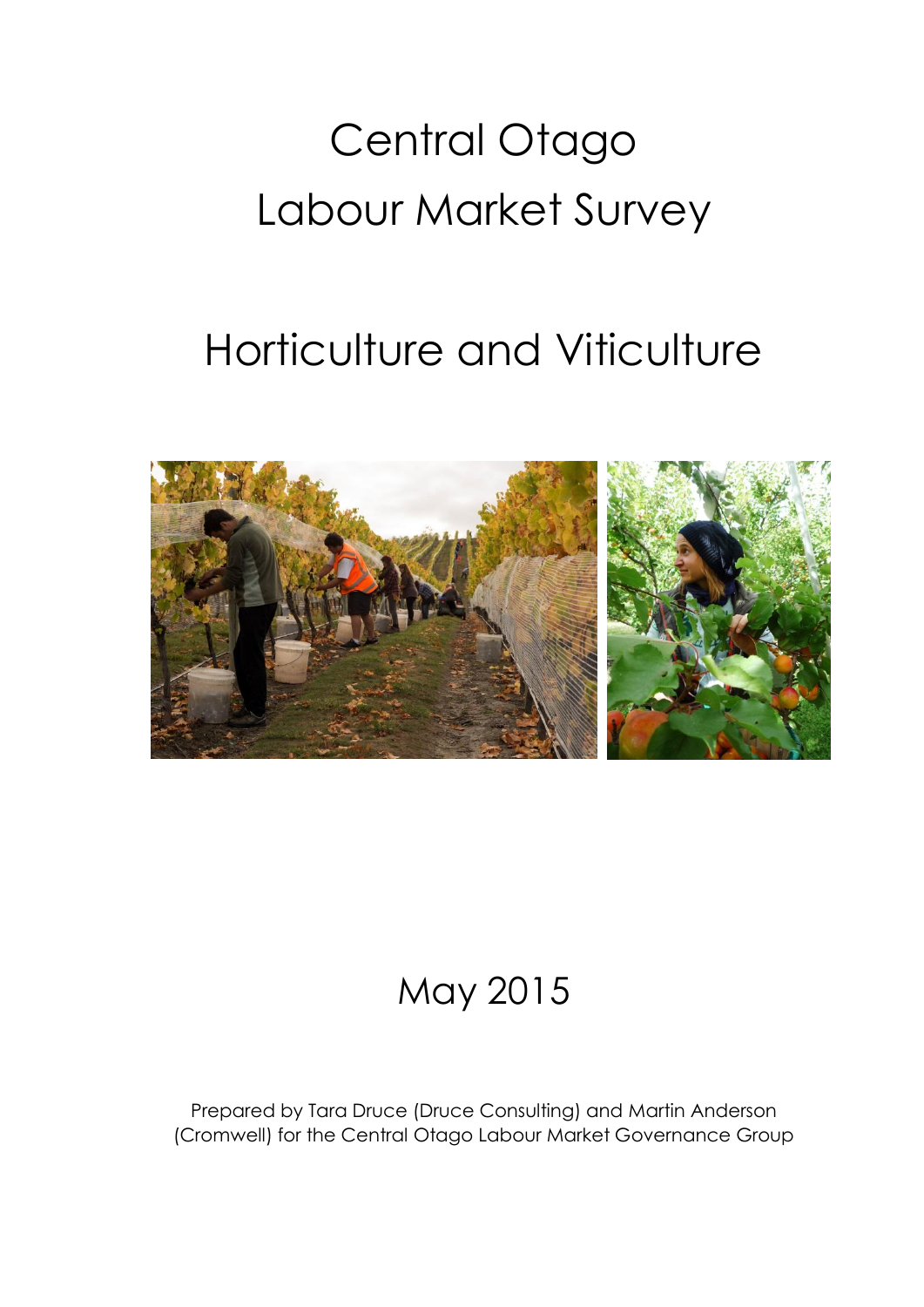## **Copyright**

This report and the information contained in it is the property of the Ministry of Social Development and the Central Otago District Council and may not be used or reproduced without prior approval and attribution.

#### **Acknowledgements**

We acknowledge support from members of the Steering Committee, Central Otago Winegrowers Association and the New Zealand Winegrowers Association. Thank you in particular to Seasonal Solutions Cooperative Ltd for the printing and distribution of the survey forms. We also acknowledge the help of many others within the horticulture and viticulture sectors and the goodwill displayed by all during the survey process.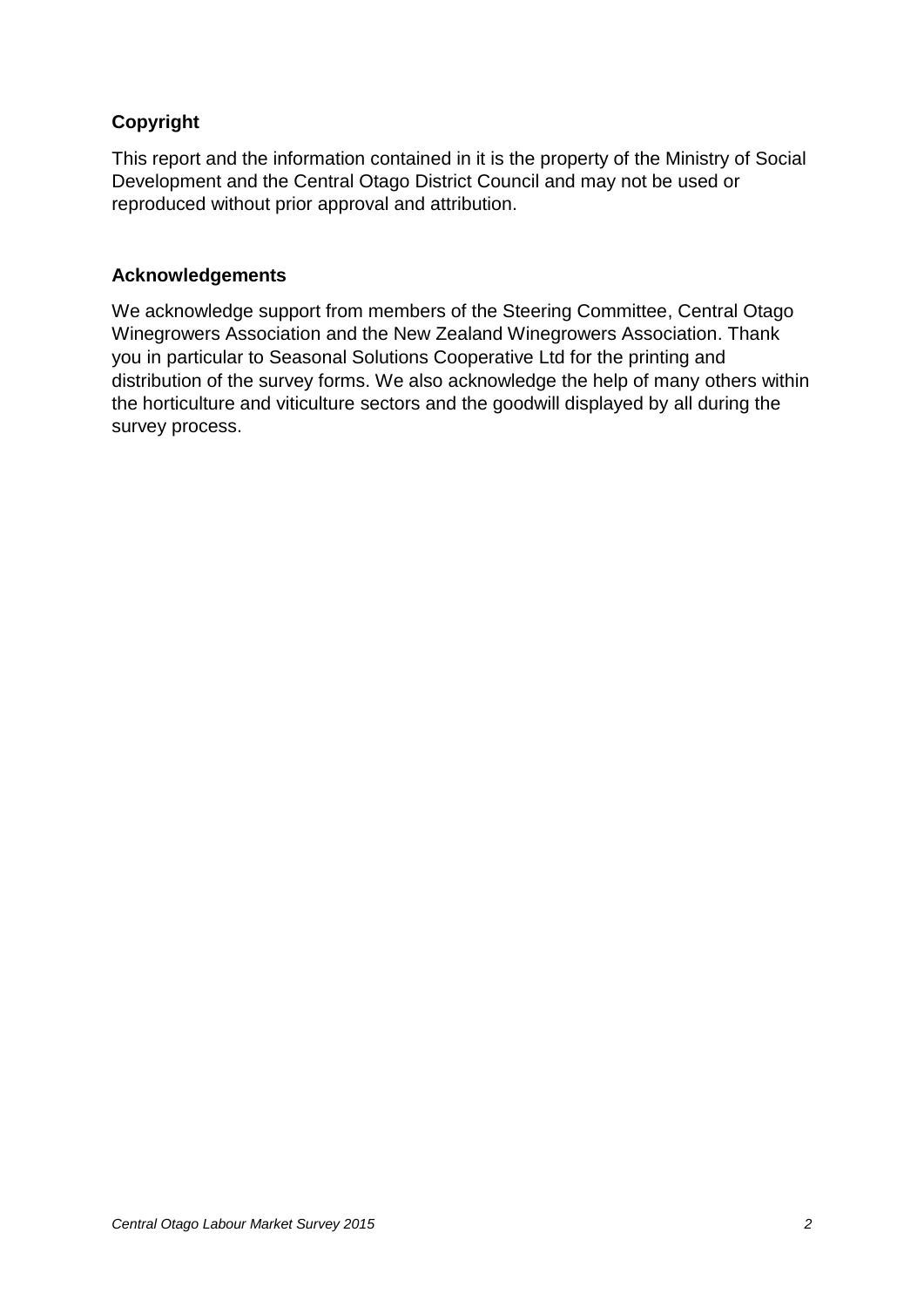# **Contents**

| 10 |  |
|----|--|
|    |  |
|    |  |
|    |  |
|    |  |
|    |  |
|    |  |
| 15 |  |
| 16 |  |
| 17 |  |
| 18 |  |
| 19 |  |
|    |  |
|    |  |
|    |  |

| $\mathcal{L}$ |  |
|---------------|--|
|               |  |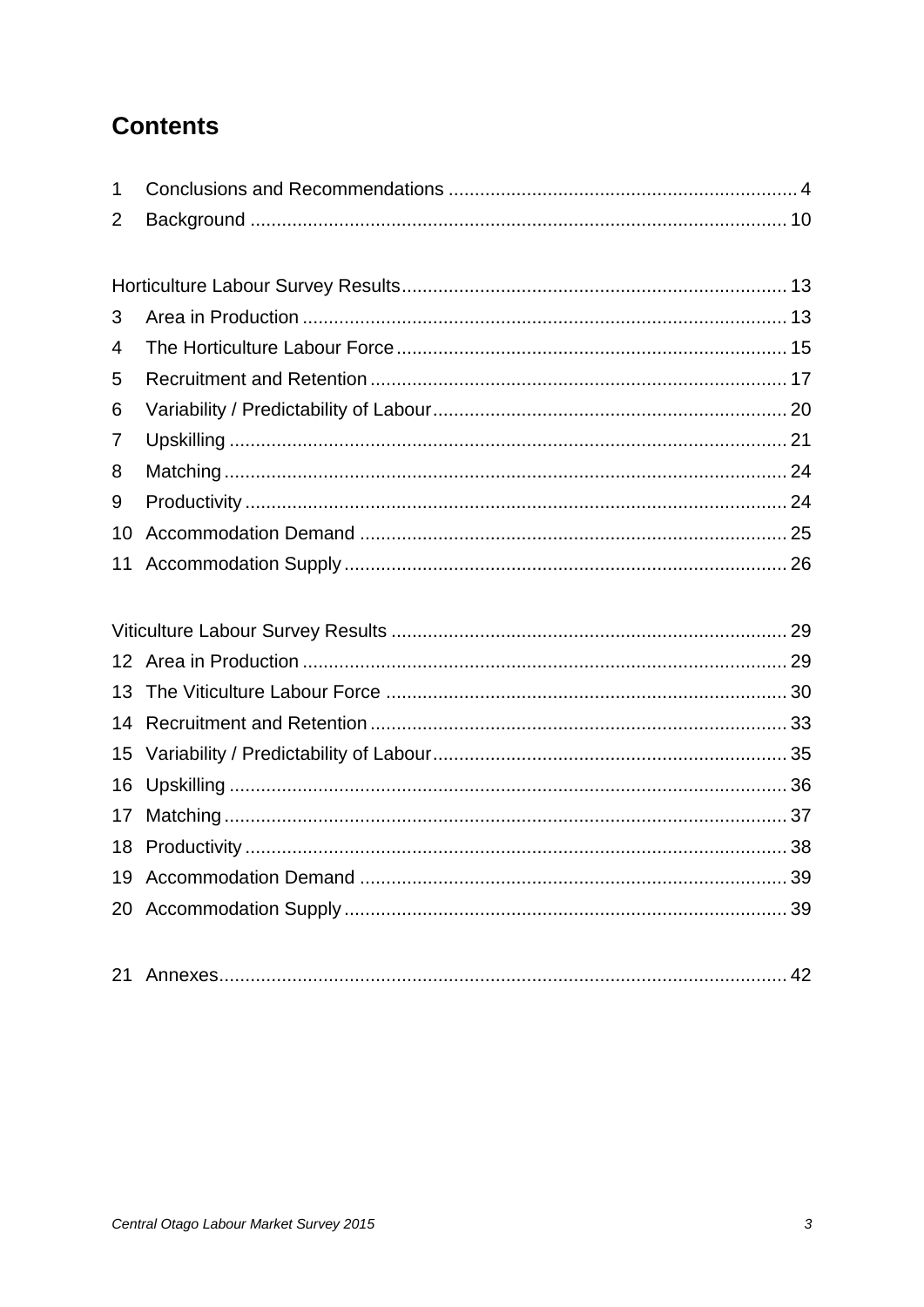# <span id="page-3-0"></span>**1 Conclusions and Recommendations**

The Central Otago fruit and wine growing industries are in good shape with strong growth predicted in the horticulture sector. Growth will be driven by increased plantings of cherries and pipfruit, as well as nectarines, peaches and apricots. Grape growing appears to have reached close to a steady state condition with any significant new plantings occurring only in the 2018/19 season and with winegrowers now showing a strong focus on profitability, productivity improvements and efficiency.

Labour demand is predicted to grow with an additional 600 beds required by 2018/19. Both sectors are now highly dependent on backpackers as a source of labour at peak times with RSE workers and kiwis continuing as the mainstay of the industry at non-peak times. This dependence on backpackers highlights a key fragility in the market.

Alongside growth in labour demand is an allied issue of finding workers with the right skills, particularly at the supervisor and machinery operator levels. Current training is identified in this report with future training tending to focus on the business rather than in the business.

As will be apparent from the body of the document, accommodation provision is one of the biggest issues to resolve. There is a danger in both sectors that some operators adopt a laissez faire approach towards accommodation provision and in addition fail to provide appropriate provision of workplace support. If Central Otago is to continue to attract large numbers of backpackers over the peaks of the season then provision of an appropriate working environment is paramount.

The following points set out our key conclusions:

## **Conclusions**

#### *Production*

- 1. The horticulture sector is predicting strong growth to 2018/19 in all fruit types but particularly in cherries and apples. Cherry plantings are set to increase by 34% over the next five years with over 65% (or 184 hectares) of these new plantings occurring in the Cromwell area and 29% in the Alexandra/Earnscleugh area. The winegrowing sector on the other hand is predicting modest growth over the next five years to 2018/19.
- 2. The predicted increase in new Cromwell cherry plantings is a significant finding from the survey and will impact on an already tight accommodation situation in the region. The significance of the cherry sector to the region, and in particular Cromwell, cannot be overstated with the region now contributing approximately 95% of New Zealand's export cherry crop. Cherry production is characterized by a short term, high peak load compared with other types of fruit which require significant numbers of workers of all types over a longer season.
- 3. In recent years, both the horticulture and viticulture sectors have achieved more modest growth than that predicted in the Dolan report of 2006. In the case of winegrowing this is more apparent, with significantly less hectares of grapes planted than anticipated. One can speculate that this is a direct consequence of the global financial crisis of 2008 and its impact over the subsequent years.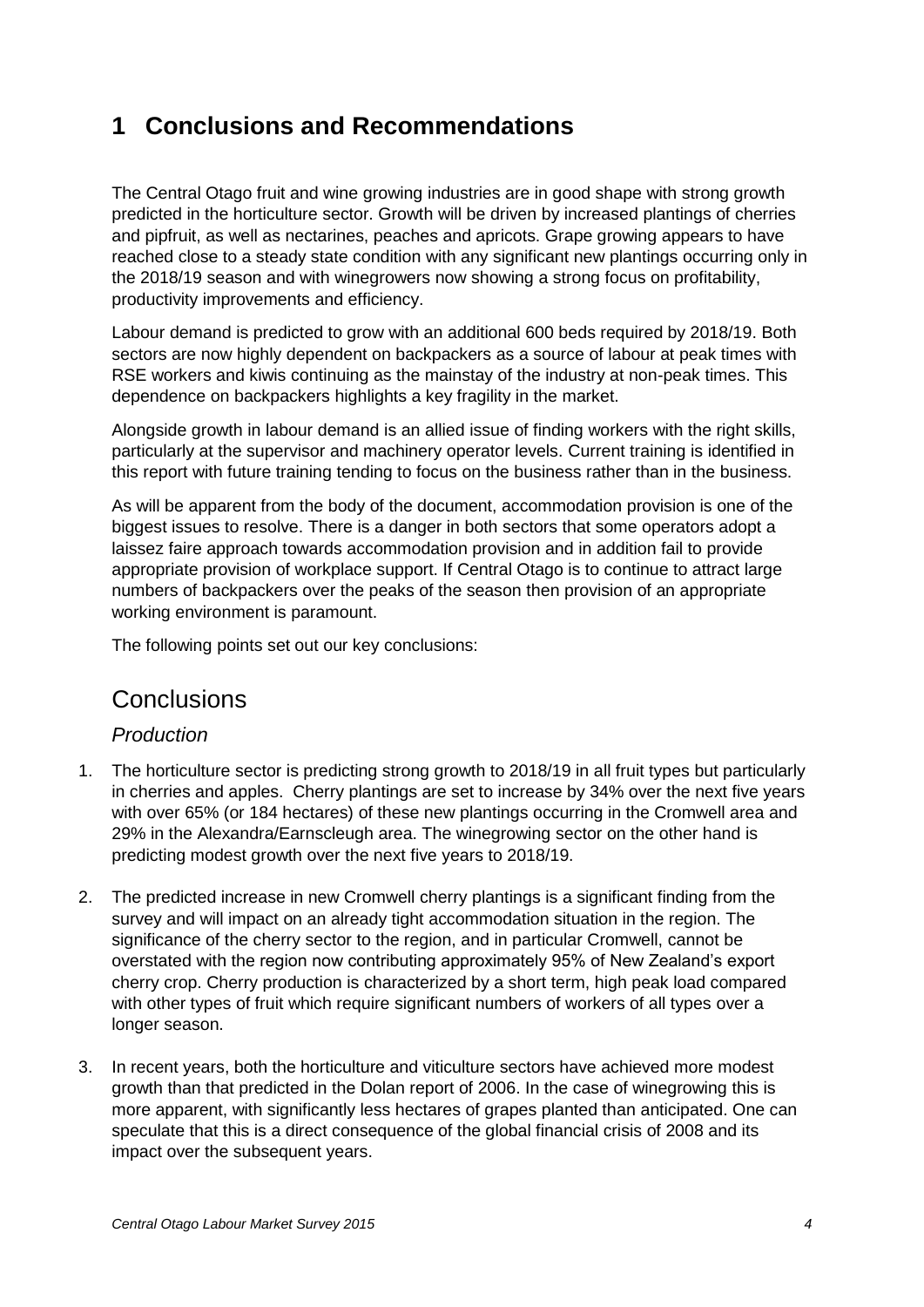4. Alexandra/Earnscleugh is the largest horticulture region with 594 hectares or 38% of the total regional planted area. This is followed by Roxburgh/Ettrick at 565 hectares (36%) then Cromwell at 406 hectares (29%).

#### *The Labour Force*

5. January is the peak employment period in the sectors with 3728 workers, most of these in the horticulture industry. The viticulture peak (at harvest time in April) creates a secondary peak of 1877 workers. In the winter period the sectors each employ a similar number of nonharvest staff.



*Figure 1: Seasonal variation in labour demand 2014/15 – Horticulture and Viticulture*

6. Backpackers and RSE workers are the mainstay of both the winegrowing and horticulture industries at their peak times, with RSE workers and New Zealanders satisfying the demand at non-peak times. Without these groups of workers it would be difficult to see how the labour demand at the peaks of the season could be met. A further 450 workers are indicated by 2018/19 with the greatest proportion of these being backpackers required in the horticulture sector.

## *Backpackers*

- 7. Backpackers make up 65% of all workers in horticulture and 43% of all workers in the viticulture industry. During this current season over 3200 backpackers were employed across both sectors. As we have mentioned, this dependence on backpackers highlights a key fragility in the market.
- 8. This season saw a particularly large influx of backpackers to Central Otago, the reasons for which remain unclear. Thus the demand for labour was able to be met in almost all cases, with the most preferred countries of origin being a range of European countries, particularly Germany, the Czech Republic and France. Workers from a range of Asian countries were preferred in pack houses. What stood out was an indication of a strong work ethic amongst backpackers in general, but in particularly those from European and Asian countries.
- 9. Seasonal Solutions Cooperative Ltd in this current season registered over 3600 backpackers and found placements for around 670 of them, a placement rate of about 19%. This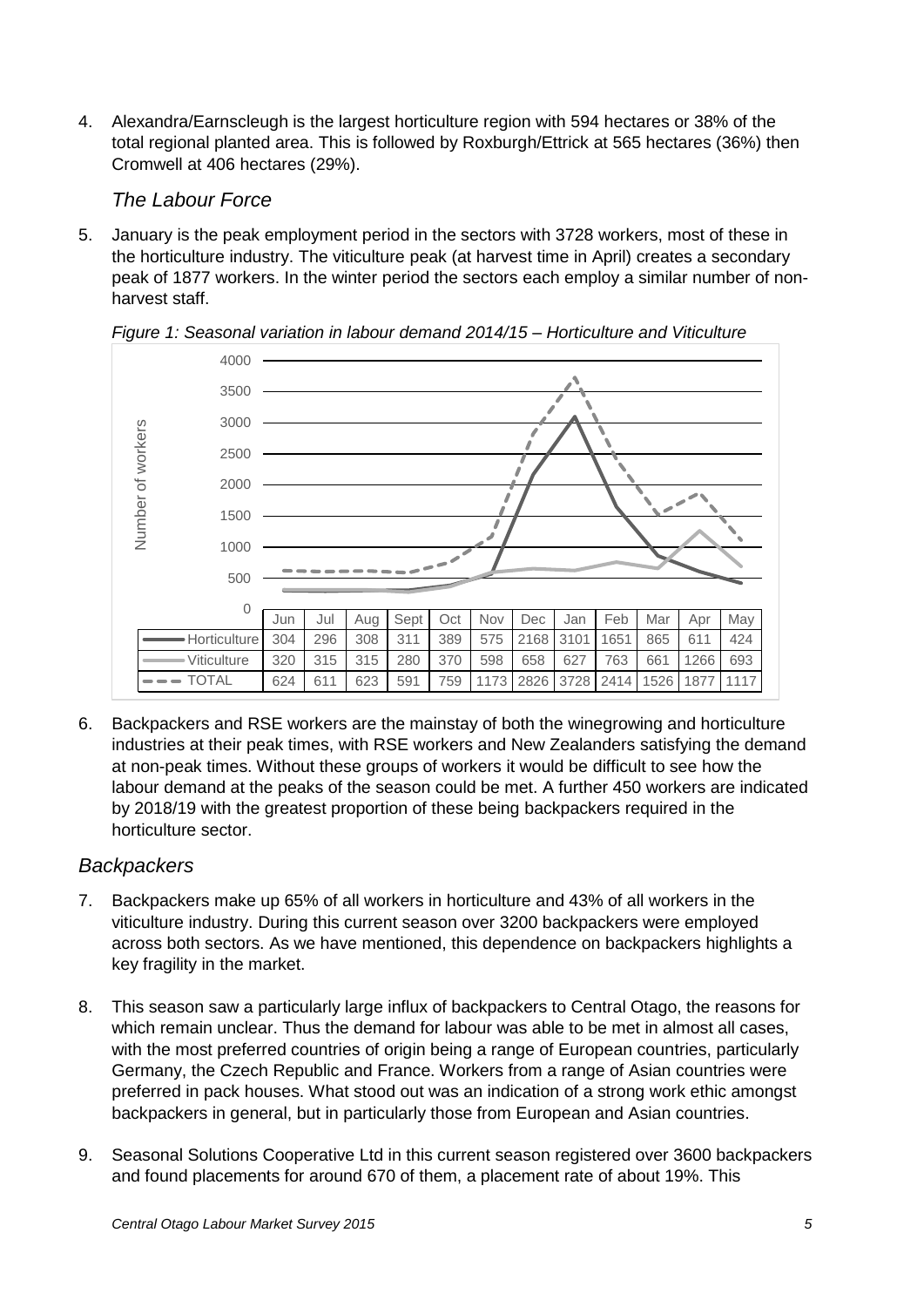compares with the 2013/14 year where some 1700 were registered with a similar number of placements as this season, and some 1300 registered in the 2012/13 season. Such large seasonal fluctuations in registrations are a cause for concern and highlight the fragility of the current labour model and the need to ensure its long term viability. In comparison with the Dolan report of 2006/07, the RSE scheme has given a layer of certainty that was previously missing, however, with these numbers capped the horticulture industry in particular remains vulnerable to fluctuating numbers of backpackers.

10. We have been told that social media is an effective method for recruiting backpackers in the peak season. Word spreads quickly about who are the good employers. These employers can usually count on attracting backpackers as required. The others will not be in such a strong position and over time as word spreads they may struggle to get staff.

#### *RSE Workers*

11. Recognition also needs to be given to the significance of RSE workers. There was quantitative and anecdotal evidence that RSE workers have contributed significantly to an overall increase in productivity in the region. It was also noted that the RSE scheme has opened up supervisory and management roles resulting in better paid and more secure jobs for New Zealanders. It is important to note the key role played by Seasonal Solutions in ensuring the ongoing supply of RSE workers, together with the other five independent RSE employers. Four of these are in the Alexandra region and one in Ettrick.

#### *Jobseekers*

12. While there is genuine concern within the industry as a whole about trying to employ suitable Jobseekers referred by Work and Income, the survey results suggest that in most cases this has not been successful. The main concerns are around workers not being "work ready", retention issues and poor productivity levels. We were struck however by the number of growers who expressed their commitment to working with Jobseekers and Work and Income to try and ensure that work placements are more successful.

#### *Contractors*

- 13. A significant proportion of the vineyard estate, 705 ha (or 37% of the total area), is now managed by a small number of contractors. Together, these contractors work on approximately 99 vineyards or about 80% of the total number. 66% of contract work is undertaken in the Cromwell basin with a further 29% undertaken in Gibbston Valley.
- 14. We expect the role of contractors to increase over time, particularly when they can bring a stable, well trained and highly productive work force to bear. This will become progressively more important for wine growers as the focus shifts towards achieving higher productivity for a given cost. The contractors collectively bring a standard of professionalism to the industry, noticeable in their approach towards staff employment, implementing new health and safety standards and workplace and personal support. For many winegrowers, the use of a contractor may well make economic sense given the productivity record that comes with the established contractors. All the contractors who were interviewed indicated they provided accommodation for their workers from authorised RSE accommodation to backpackers.
- 15. The area mechanically harvested is 317 ha with only modest growth in this area expected by 2018/19. It is our understanding that there are considerably more hectares that could be mechanically harvested if vineyard owners were of a mind to do so. There are three mechanical harvesters in the region and with a likely financial breakeven point of around 200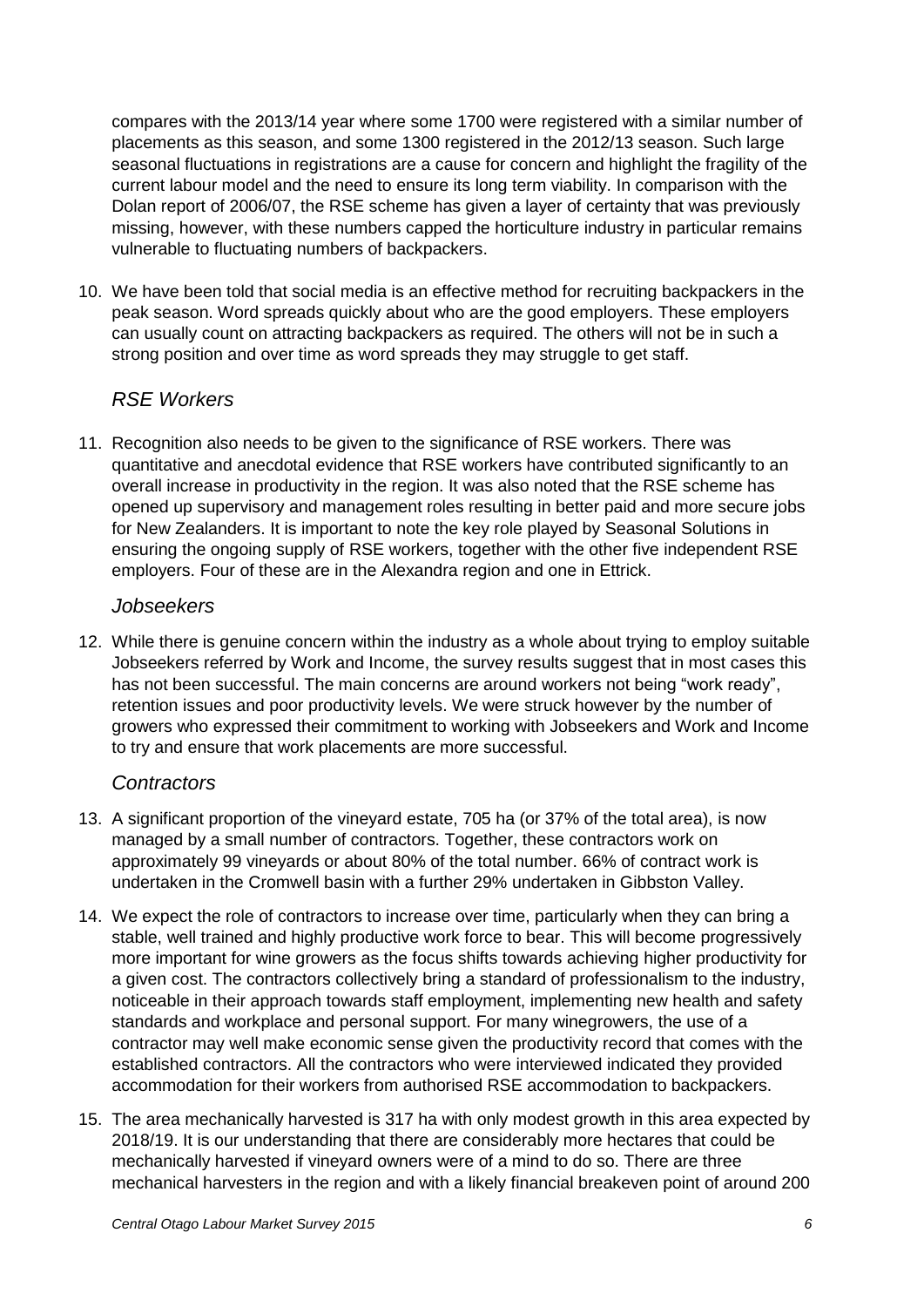tonnes per season per harvester there would seem to be scope for operators to increase their operations.

#### *Training and Upskilling*

- 16. A range of training is undertaken at all levels. It is apparent that there are significant shortages of trained supervisors and machinery operators, especially tractor drivers. Many respondees felt that there was an opportunity for the Polytechnic and other course providers to meet this need. Discussions during the survey process indicated the younger managers or supervisors are more likely to engage in upskilling and training than those who are older or have been in the position for a long time.
- 17. A number of growers are still struggling to get to grips with the upcoming new Health and Safety legislation, even though it was acknowledged that there had been significant investment by a number of organizations to provide training in this area.
- 18. A number of respondees feel the need for training to be given in a range of management techniques such as conflict resolution and structuring of incentive packages. During the course of our interviews we came across a number of examples of very good management practice as it relates to staff training, but we also struck a number of cases where we feel that individuals would benefit from some specific intervention particularly where it relates to the care of their seasonal workers.

#### *Care of Workers*

- 19. We were struck by the lengths to which some employers go to ensure their seasonal workers were well looked after. This included provision of hot meals on cold days, warm clothing and bedding, regular staff functions such as barbeques, meat and wine and access to the internet to enable workers to contact friends and family etc. In many cases they also provided a friendly face at the end of the day who could listen to and help resolve problems. Such instances now form part of the reputation of the region as a good place to come and work. Stories of good experiences circulate in the social media space encouraging more people to come to the region, in particular young people from overseas on working holiday visas.
- 20. It was disappointing, however, to note that there were a number of people we interviewed who felt they had no responsibility for their workers once they left the property each day. This was particularly the case with regard to accommodation and this aspect has no doubt contributed to the increase in freedom camping around the district, but particularly in the Lowburn area. On the one hand it is accepted that backpackers may have a natural reluctance to pay anything towards their accommodation, but on the other hand it seems less than satisfactory that some employers effectively wash their hands when it comes to the care of what is an essential resource. Such an attitude invariably results in a high rate of staff turnover and also generates bad publicity not only about the employer but also about the region.

#### *Productivity*

21. The two most significant barriers to increasing productivity for both the horticulture and viticulture sectors were a lack of suitable accommodation and a lack of suitably trained staff, particularly at the supervisor and machinery operator level.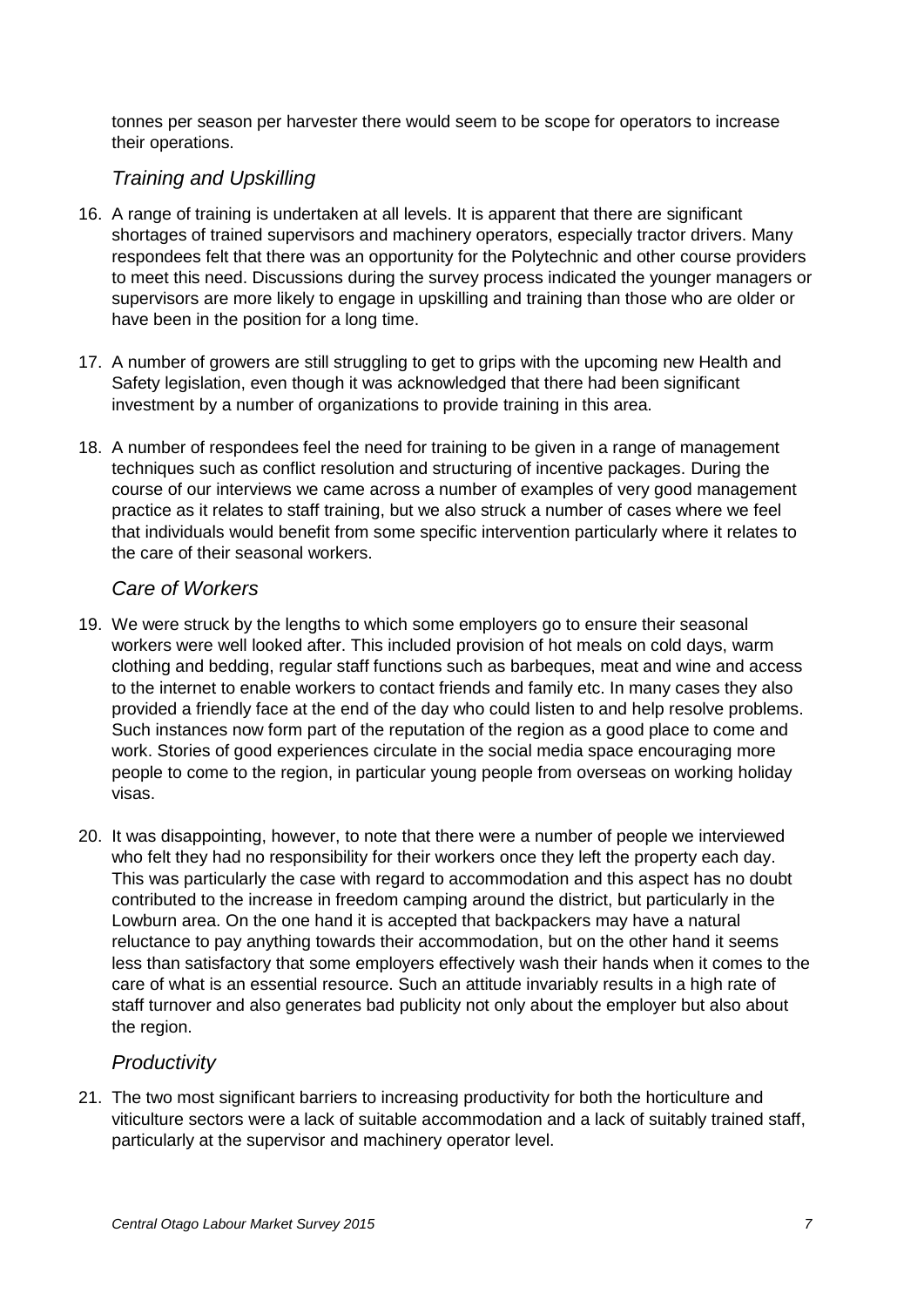## *Accommodation Demand and Supply*

22. Horticulture and viticulture growers are predicting each sector will need around 300 more beds for workers by 2018/19. Horticulture growers have plans to increase their bed numbers by 266. By contrast, the viticulture sector is only planning a further 8 beds in the same period. The demand for beds is expected to be across all worker types but with particular emphasis on provision of backpacker accommodation.

| <b>Accommodation Supply and Demand to 2018/19</b> | <b>Horticulture</b> | Viticulture |
|---------------------------------------------------|---------------------|-------------|
| Increase in demand for beds                       | 307                 | 300         |
| Planned increase in supply of beds                | 266                 |             |

- 23. Many respondees felt that a variety of methods could be used to resolve the predicted bed shortage. These ranged from provision of backpacker hostels to more use of chalet type accommodation to more serviced camp sites both on private and public land. The horticulture sector seems better resourced both as to the range and number of bed types – possibly because they have been in the business of providing this type of benefit for a longer time. In our survey we identified only ten winegrowers who provided either camp site capacity or backpacker style accommodation. However, given the low response rate to this question, it is possible that there is more vineyard accommodation available than has been recorded.
- 24. The shortage of suitable, affordable accommodation for kiwi workers and their families is apparent across the region but is particularly acute in Cromwell and Alexandra. One of the contractors spoken to said he was losing the ability to employ these workers because he is unable to accommodate them. We have heard of one instance where a grower had to vacate their own house so as to accommodate workers and a number of other cases where workers had to be accommodated with growers' families in their houses. This highlights the need for development of some form of low cost, high density housing. The provision of land to enable this has proven to be a sticking point and a number of respondees wondered if the CODC or Community Boards could make such land available.
- 25. A number of respondees also indicated uncertainty about the way in which the two local bodies interpreted the Building Act when it came to the provision of short term worker accommodation, including camping facilities.

## Recommendations

- 1. That all stakeholders (growers, local authorities, central government and the community) **recognise the absolute importance of backpackers as a source of seasonal labour.** The future supply of sufficient backpackers cannot necessarily be guaranteed due to a number of external factors. Provision of a favourable regional and national policy framework as well as attractive working conditions will be the key to supporting the ongoing growth of these sectors. New Zealand appears to be a favoured destination at the moment, but needs to continue to be seen as an attractive place to work in a supportive work environment.
- 2. That an **investigation be undertaken** to determine why such large numbers of backpackers chose to come to Central Otago in the 2014/15 season. In addition we would recommend that a **joint initiative between the industry and Central Otago District Council be undertaken to ensure the ongoing supply of backpackers.** This could include conducting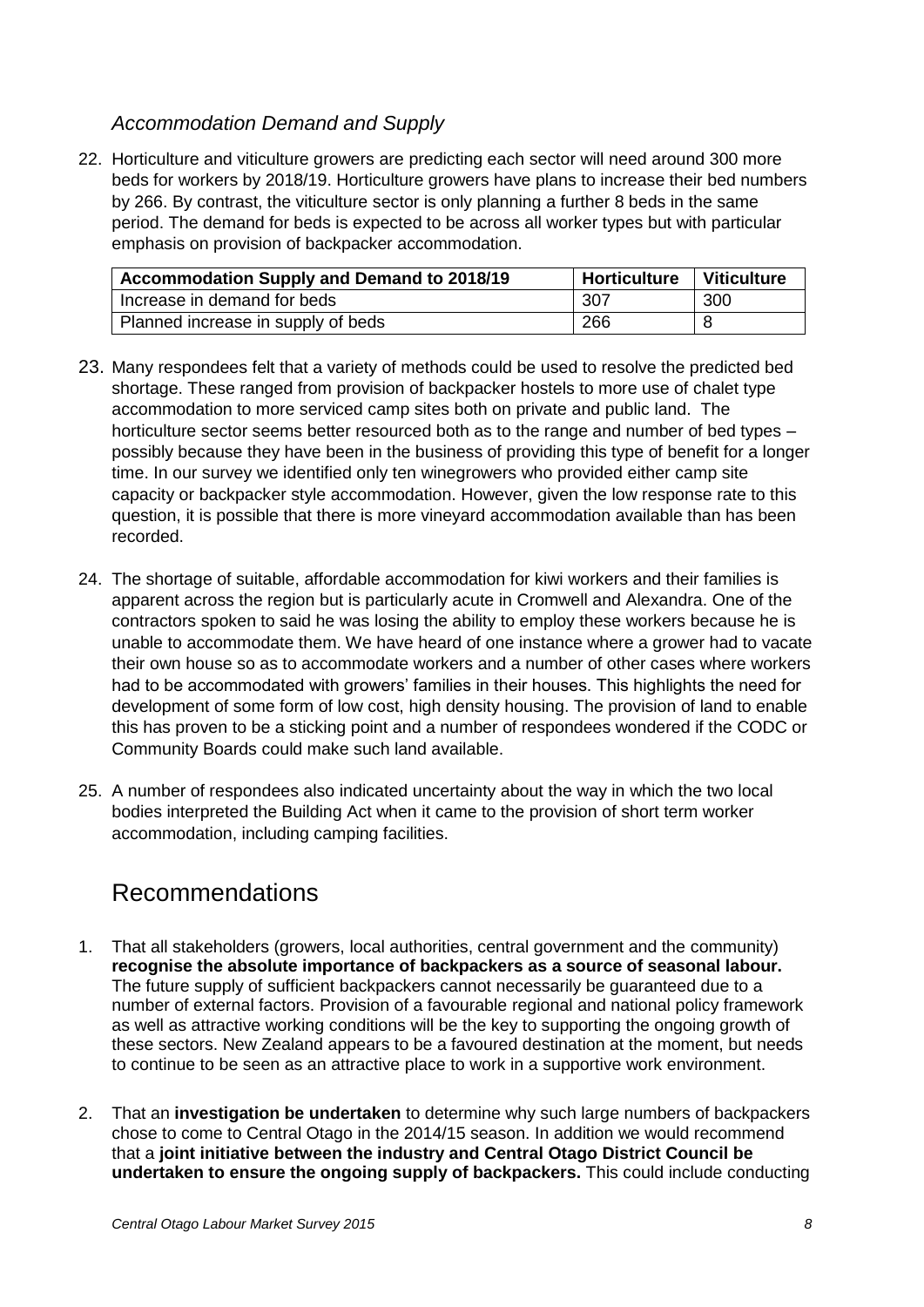surveys within the backpacker community, monitoring of social media sites, conducting social media campaigns in the main countries of origin and ensuring that the CODC and other web sites are a primary source of information for backpackers.

- 3. That CODC and QLDC together with industry bodies look at **promoting Central Otago** as a place to work profitably in a supportive environment.
- 4. That the Labour Market Governance Group facilitate a conversation between industry groups and local government on **how to address the predicted increase in demand of 600+ beds** by 2018/19. Meetings should include representatives from the Central Otago Wine Growers Association the Central Otago Fruitgrowers Association, Central Otago District Council and Queenstown Lakes District Council. It is recognised that short term accommodation in the current season across all locations has been at or beyond capacity. Two possible options to consider are the supply of affordable land to enable to construction of low cost, high density housing particularly in the Cromwell and Alexandra areas and the option to use of some form of mobile ablution facilities.
- 5. That CODC **clarify and communicate to growers the regulatory framework around the provision of accommodation for short term workers**. Consideration should be given to the development of an information pack.
- 6. That industry bodies **review the identified short term training needs** with a range of training bodies and industry organizations (e.g. COWA), including Otago Polytechnic, to address the shortage of trained machinery operators and other identified training requirements.
- **7.** That a project be established between Work and Income and employers to further investigate how **suitable Jobseekers can be made work ready, encourage productivity in line with employer expectations and encourage worker retention.**
- 8. That consideration be given to **running workshops on best practice** within both industry sectors. We came across a number of instances of what we considered to be best practice particularly as they relate to employment strategies that could be usefully shared.
- 9. That the **report is released in a planned manner** after discussion between the Labour Market Governance Group, Ministry of Social Development and Central Otago District Council.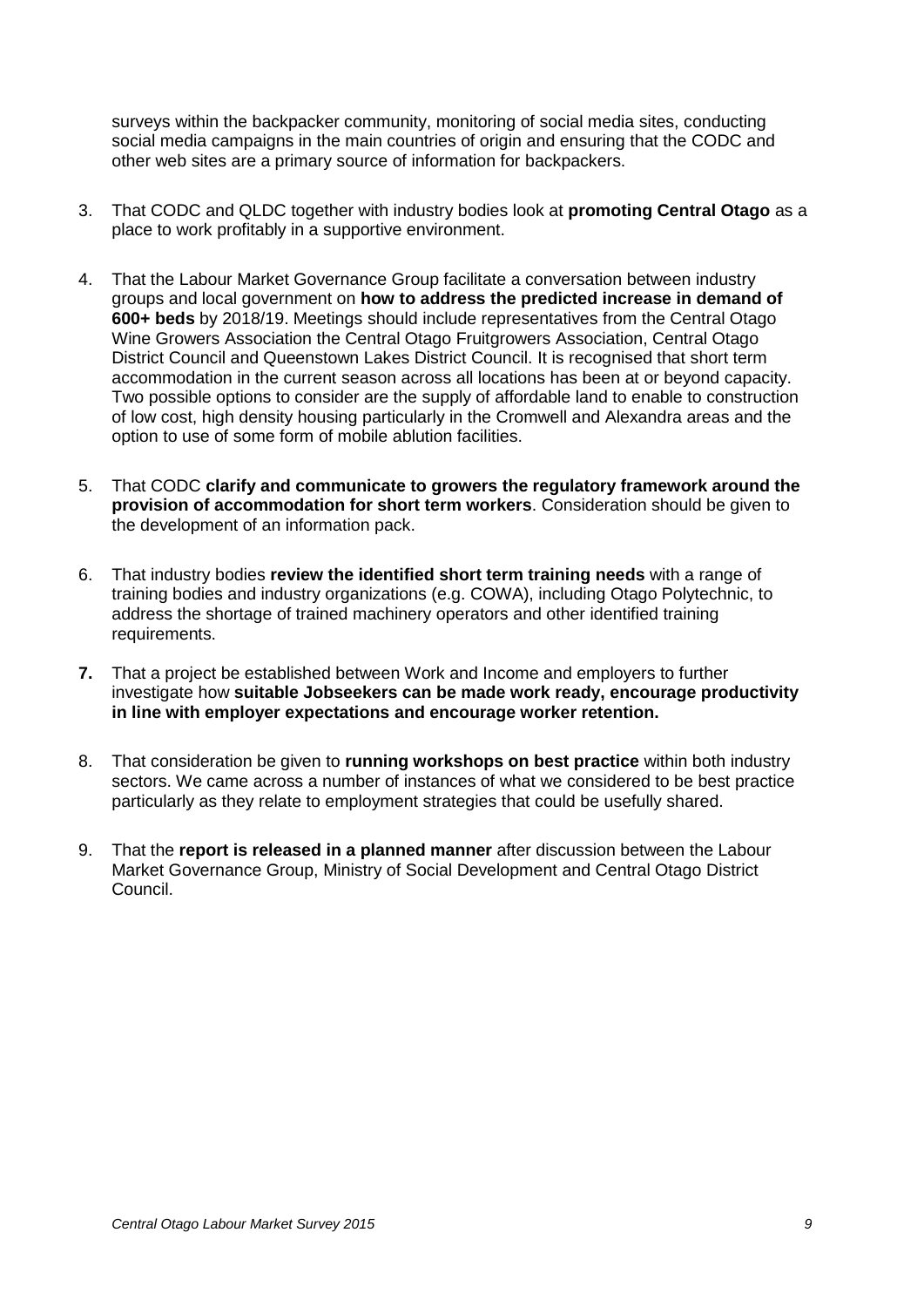# <span id="page-9-0"></span>**2 Background**

#### *2.1 Objectives and Scope*

In 2014, Druce and Anderson were engaged by the Central Otago Labour Market Governance group to undertake a survey of labour issues in the horticulture and viticulture sectors in Central Otago. The project builds on research undertaken by Bill Dolan and others in 2006 titled *"Survey of Central Otago Horticulture and Winegrowing Seasonal Labour Requirements 2006/07 – 2010/11".* 

The aim of the project is to provide up to date and detailed information on horticulture and viticulture labour issues to allow the sectors to plan effectively for the future. Both industries rely on high numbers of seasonal staff. This, coupled with an annual variation in the volume of fruit, means that matching the labour demand with supply can be difficult.

The Central Otago Labour Market Governance Group intends for this report to provide recommendations aimed at:

- Improving the functionality of the seasonal labour market;
- Assuring the inward flow of seasonal labour and promoting Central Otago as a place to work (and live);
- Addressing the accommodation issue;
- Identifying linkages with government labour market policies and programmes, in particular the Regional Seasonal Employment (RSE) programme and the new New Zealand Seasonal Worker Programme (NZSWP) or a Central Otago variation thereof;
- Connecting jobseekers to employment opportunities;
- Ensuring that industry labour requirements are addressed.

The Steering Committee for the project, made up of representatives from the Central Otago District Council, Ministry of Social Development, Seasonal Solutions Cooperative Ltd and industry representatives have a broad range of labour issues they are interested in canvassing with the project.

The result is the most in-depth picture of labour issues in Central Otago that has been produced to date and it will inform the development of a Central Otago labour market plan. The plan will provide the foundation to develop labour market strategies throughout the district that create employment opportunities for out-of-work New Zealanders; address issues such as year-round employment across seasonal industries, identify skills and training requirements, and allow for the District to better plan for economic growth.

#### *2.2 Terms of Reference*

The terms of reference required the contractors to use a survey-based methodology to research the labour needs of the horticulture and viticulture sectors, looking out five years to the 2018/19 season. It needed to address the following key components:

- Crop plantings  $2014/15 2018/19$
- $\bullet$  Labour needs 2014/15 2018/19
- Recruitment and Retention
- Variability / predictability of labour
- Upskilling
- Matching
- Productivity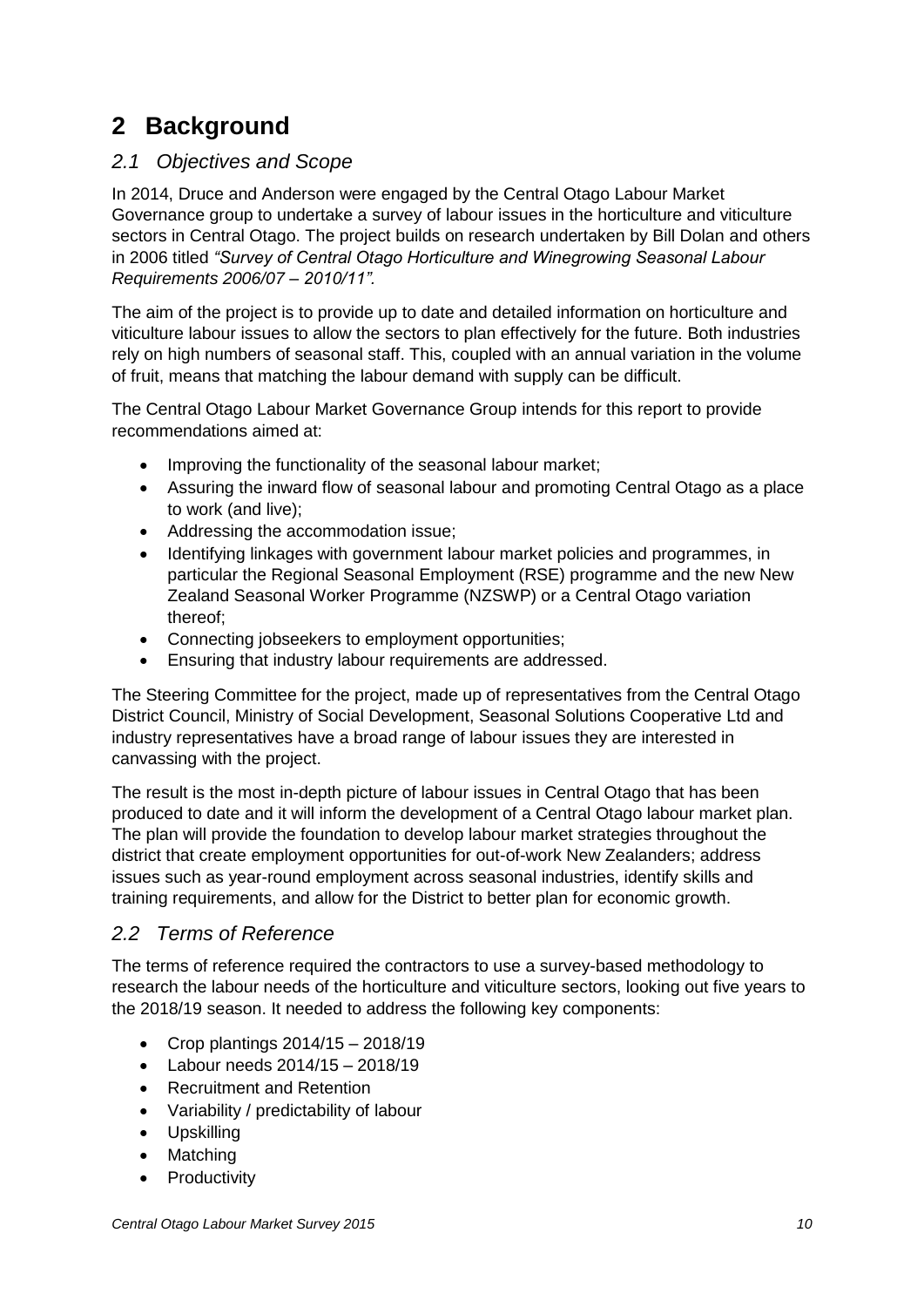- Demand for accommodation
- Supply of accommodation

The boundary for the horticulture survey was the Central Otago District Council district. The viticulture survey also included this area but in addition captured the Wanaka and Gibbston Valley wine growing regions in the Queenstown Lakes District Council region.

#### *2.3 Methodology*

#### **Horticulture Methodology**

Preparatory work for the horticulture survey was carried out in late 2014 with surveying and interviews taking place in February and March 2015.

Initially, an in-depth survey was constructed with input from the Steering Committee (see Annex 1). Following this, a database of fruit growers was prepared from information supplied by Seasonal Solutions Cooperative Ltd and through consultation with senior members of the horticulture industry. The database was then segmented according to both size and region. A random selection of 23 orchards were then identified for interviews. Of this number, 22 interviews were conducted and one grower (that uses contract labour) contacted by phone.

A total of 31 surveys were mailed out to the balance of the database and 21 responses received, either via mail or by phoning the businesses directly. This achieved an overall response rate from both interviews and mailed surveys for the horticulture sector of 43 surveys or 80% of the database.

We also interviewed key contractors and lessees to gain data on fruit hectares planted and the associated labour demands of 38 more businesses. This process covered off all except three of the non-respondents of the mail survey. It also identified many businesses that use contract labour and were not on the database. Finally, in consultation with industry experts, we estimated the planted hectares for the final three businesses.

The result is that the 84 businesses represented in the fruit plantings data represent close to 100% of the total hectares in horticulture. Note that the terms of reference for this project required that all horticulture growers in Central Otago be included in the survey with the expectation that an 80% to 90% representation would be satisfactory provided all the large growers/contractors are surveyed. This has been achieved.

#### **Viticulture Methodology**

In order to survey the viticulture sector an in-depth survey was constructed by the contractors with input from the Steering Committee (see Annex 1). A database of vineyards was then prepared from databases supplied by both Central Otago Winegrowers Assn (COWA) and from New Zealand Winegrowers (NZW). This was then segmented according to both size and region and whether there was a winery on site. A random selection of 24 vineyards was identified for interviews. The viticulture interviews and surveying were also undertaken in February and March 2015.

We conducted 26 interviews, with a further six interviews with contractors to ensure a more complete coverage. A total of 93 surveys were also mailed out to the balance of the database and a total of 30 responses received.

The overall response rate from both interviews and mailed surveys for the viticulture sector is approximately 45%. This is acceptable as this response represents approximately 79% of the total hectares for the vineyard estate.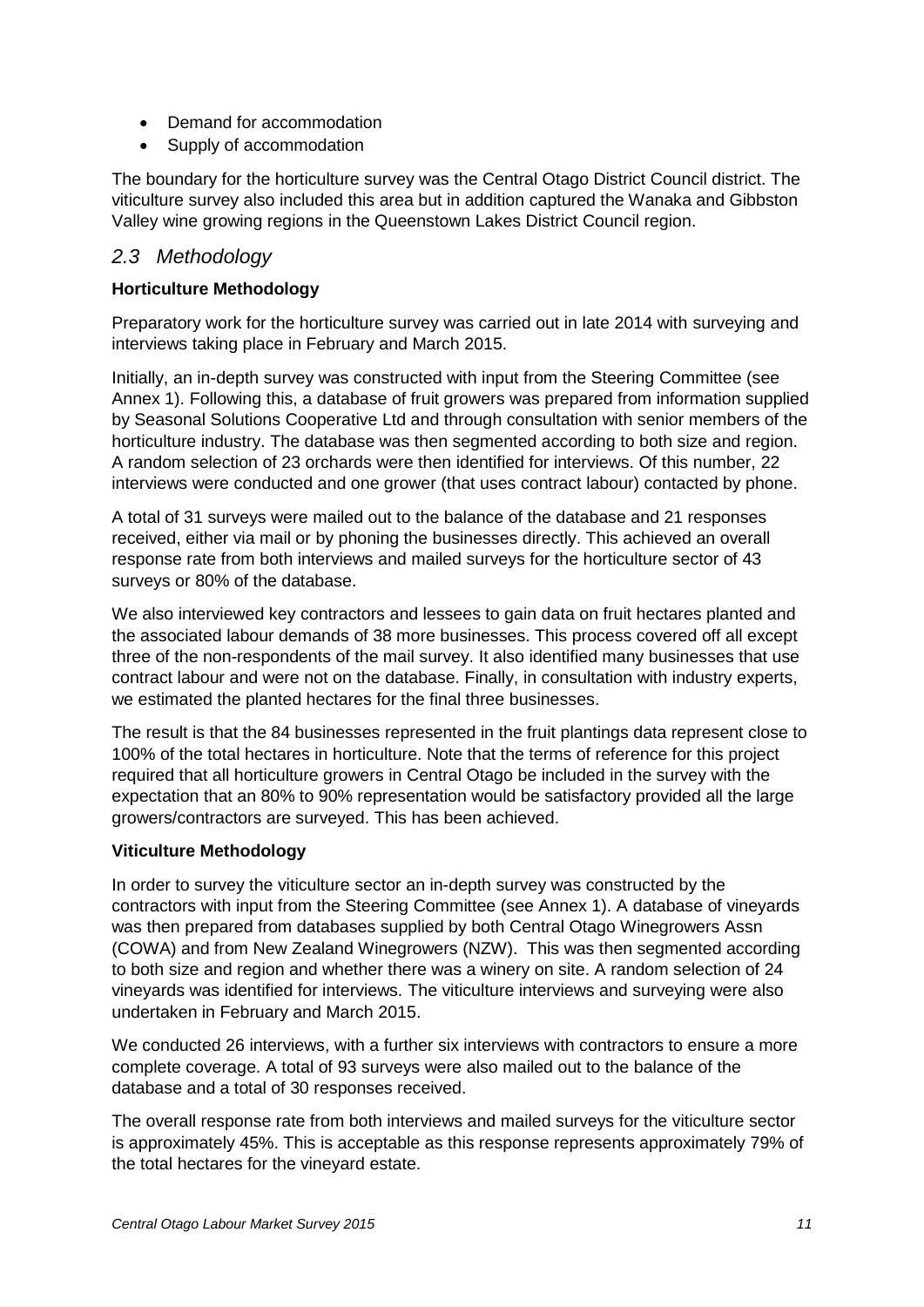We also interviewed six key contractors. In order to avoid double counting, where a response showed that a contractor was principally used to manage a vineyard, the hectares for that vineyard were recorded against the contractor concerned. So in all, a total of 32 interviews were conducted.

In addition, a calculation was made of the area not returned, by identifying those vineyards and then referring back to COWA or NZW original data. These "non-returned" hectares have been used as an adjustment factor in the calculation of the overall Central Otago vineyard estate.

Response rates for the viticulture survey are summarised in Annex 2. As the response rate varies for each part of the survey, we have indicated the number of respondents as  $(R=x)$ and the number who did not respond ( $DNR = y$ ).

#### *2.4 Confidentiality & Disclaimer*

Confidentiality was an important consideration with the project. Information collected during the interviews was kept secure and the results in this report are in aggregate form, with no reference to individual businesses. Once the report has been published, the survey forms will be destroyed.

While every effort has been made to elicit and compile accurate data, Druce and Anderson, Central Otago Labour Market Governance Group, Ministry of Social Development or Central Otago District Council will not accept any liability for actions, or consequences of those actions, taken by growers or other parties based on the information contained in this report.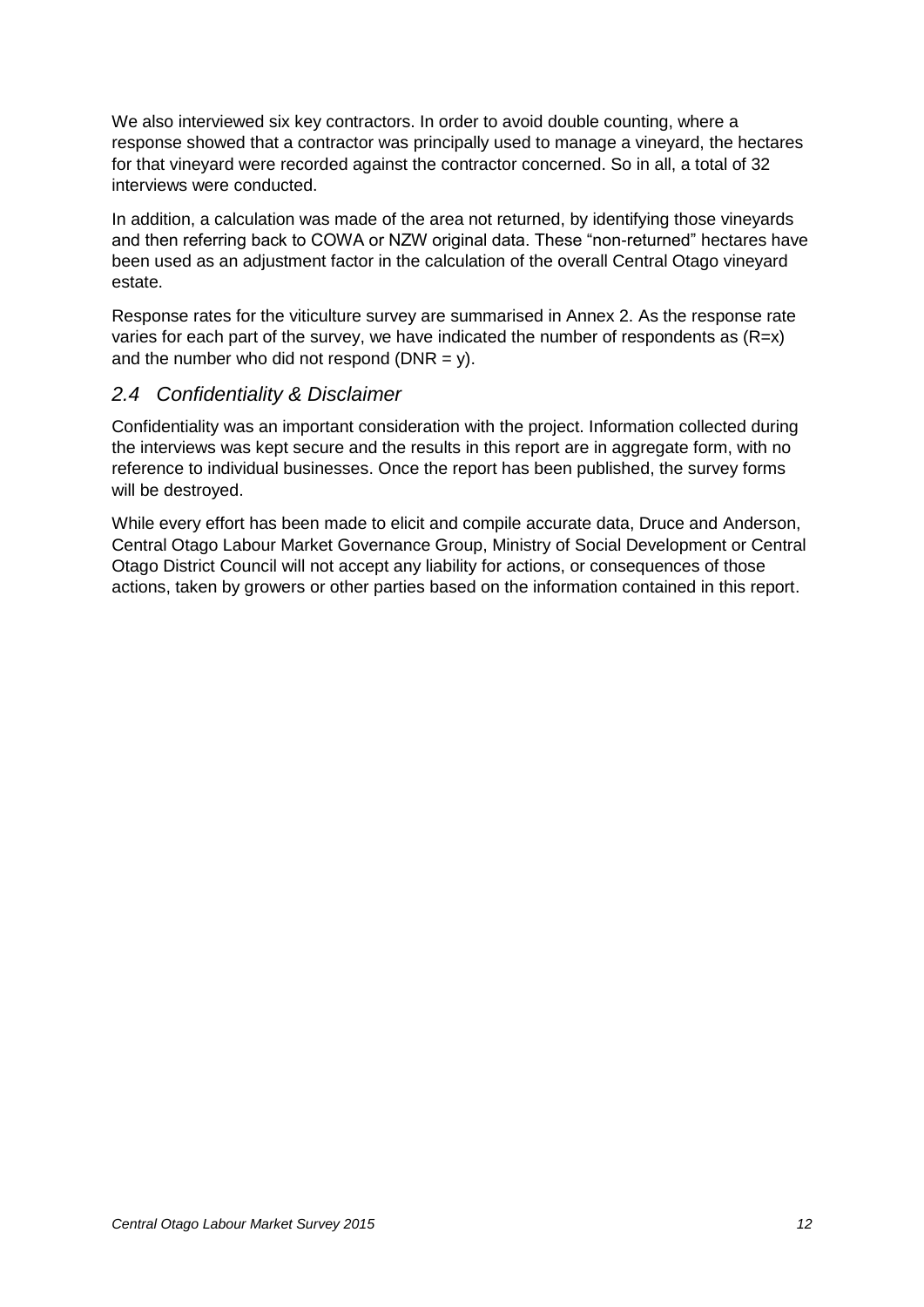# <span id="page-12-0"></span>**Horticulture Labour Survey Results**

# <span id="page-12-1"></span>3 Area in Production

## *3.1 Central Otago*

Growers were asked to indicate how many hectares they currently have planted by fruit type and how many hectares they expect to have planted by 2018/19. These data give for the first time, a clear picture of the size of the horticulture sector and what changes are planned for the next 5 years.

The results indicate general confidence in the sector with the main trends as follows:

- Growers are planning to increase fruit plantings by 18% or 281 hectares over the next 5 years.
- Growth will come predominantly from 184 hectares of new cherry plantings (an increase of 34% over 5 years). 62% of these plantings are planned for the Cromwell basin and 29% for the Alexandra area.
- Growers are planning a 12% increase (or 53 new hectares) of pipfruit, mainly in the Roxburgh and Ettrick areas.
- There is an 11% increase in peaches and nectarines planned (most in the Alexandra area) and a 6% increase in apricots.



*Figure 2*: *Plantings by Fruit Type in Central Otago (ha) (R = 84, DNR = 0)*

| <b>Fruit type</b>    | 2014/15 (ha<br>planted) | 2018/19 (ha)<br>estimated by<br>growers) | Change (ha)<br>in next 5<br>years | % Change in<br>next 5 years |
|----------------------|-------------------------|------------------------------------------|-----------------------------------|-----------------------------|
| <b>Cherries</b>      | 548                     | 732                                      | 184                               | 34                          |
| Pipfruit             | 437                     | 490                                      | 53                                | 12                          |
| Peaches & Nectarines | 259                     | 288                                      | 29                                | 11                          |
| Apricots             | 256                     | 272                                      | 16                                | 6                           |
| Other                | 65                      | 64                                       | -1                                | -2                          |
| <b>TOTAL</b>         | 1565                    | 1846                                     | 281                               | 18                          |

There are only 20 hectares of tree removals planned for the 5 year period to 2018/19. These removals are across all fruit types.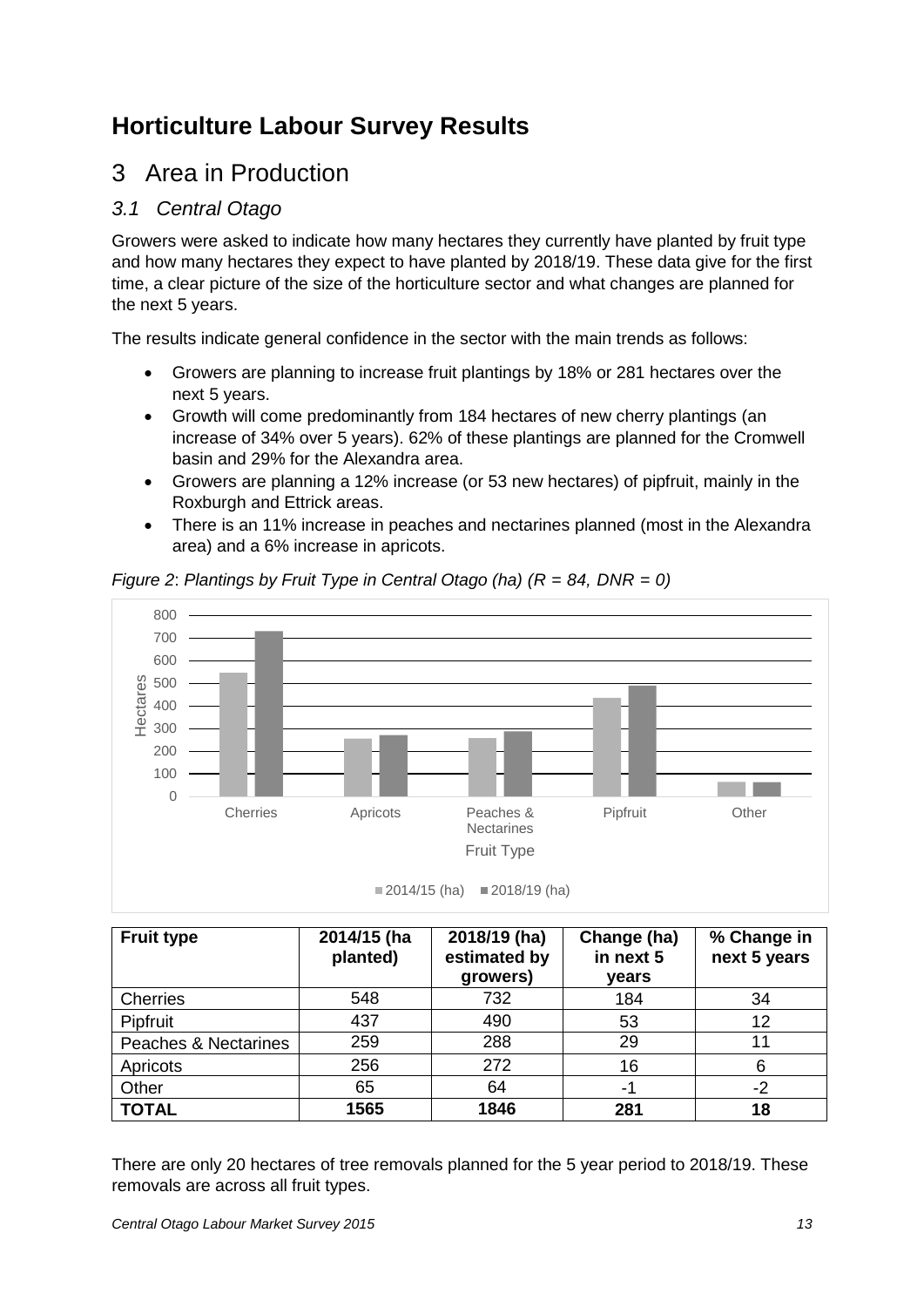The Dolan Report of 2006/07 found the region had 1375 hectares of fruit plantings. When analysed with the data from this study we find that there have been 190 hectares planted over the last 8 years, a 14% increase.

#### *3.2 Plantings by Region*

#### **Alexandra**

The Alexandra region (including Earnscleugh) has the highest number of planted hectares by sub-region at 594 or 38% of the total planted fruit in Central Otago. There is no one dominant fruit type planted with peaches and nectarines, cherries, apricots and pipfruit all planted in significant numbers.

Growers have plans to increase these plantings by a further 15% (or 90 hectares) over the next 5 years. This includes 54 new hectares of cherries, 25 of peaches and nectarines and 14 of pipfruit.

| <b>Fruit type</b>             | 2014/15 (ha<br>planted) | 2018/19 (ha<br>estimated) | Change (ha)<br>in next 5<br>vears | % Change in<br>next 5 years |
|-------------------------------|-------------------------|---------------------------|-----------------------------------|-----------------------------|
| <b>Cherries</b>               | 166                     | 220                       | 54                                | 32%                         |
| Pipfruit                      | 92                      | 105                       | 14                                | 15%                         |
| <b>Peaches and Nectarines</b> | 214                     | 239                       | 25                                | 12%                         |
| Apricots                      | 100                     | 102                       | 2                                 | 2%                          |
| Other                         | 22                      | 18                        | - 5                               | $-20%$                      |
| <b>TOTAL</b>                  | 594                     | 684                       | 90                                | 15%                         |

*Figure 3: Alexandra - Plantings by Fruit Type (ha) (R = 18, DNR = 0)*

#### **Roxburgh and Ettrick**

The Roxburgh and Ettrick regions have 565 hectares or 36% of the planted hectares of fruit in Central Otago. Pipfruit is the dominant crop in the area representing 59% of the total hectares planted. Apricots are the next most planted crop.

Growers in the Roxburgh and Ettrick areas have plans to increase plantings by 72 hectares (or 13%) over the next 5 years. 40 of these hectares will be in pipfruit, 16 in cherries and 12 in apricots.

| <b>Fruit Type</b>             | 2014/15 (ha<br>planted) | 2018/19 (ha<br>estimated) | Change (ha)<br>in next 5<br>years | % Change in<br>next 5 years |
|-------------------------------|-------------------------|---------------------------|-----------------------------------|-----------------------------|
| <b>Cherries</b>               | 60                      | 76                        | 16                                | 27%                         |
| Pipfruit                      | 332                     | 372                       | 40                                | 12%                         |
| <b>Peaches and Nectarines</b> | 21                      | 22                        |                                   | 5%                          |
| Apricots                      | 116                     | 128                       | 12                                | 10%                         |
| Other                         | 37                      | 40                        | 3                                 | 8%                          |
| <b>TOTAL</b>                  | 565                     | 637                       | 72                                | 13%                         |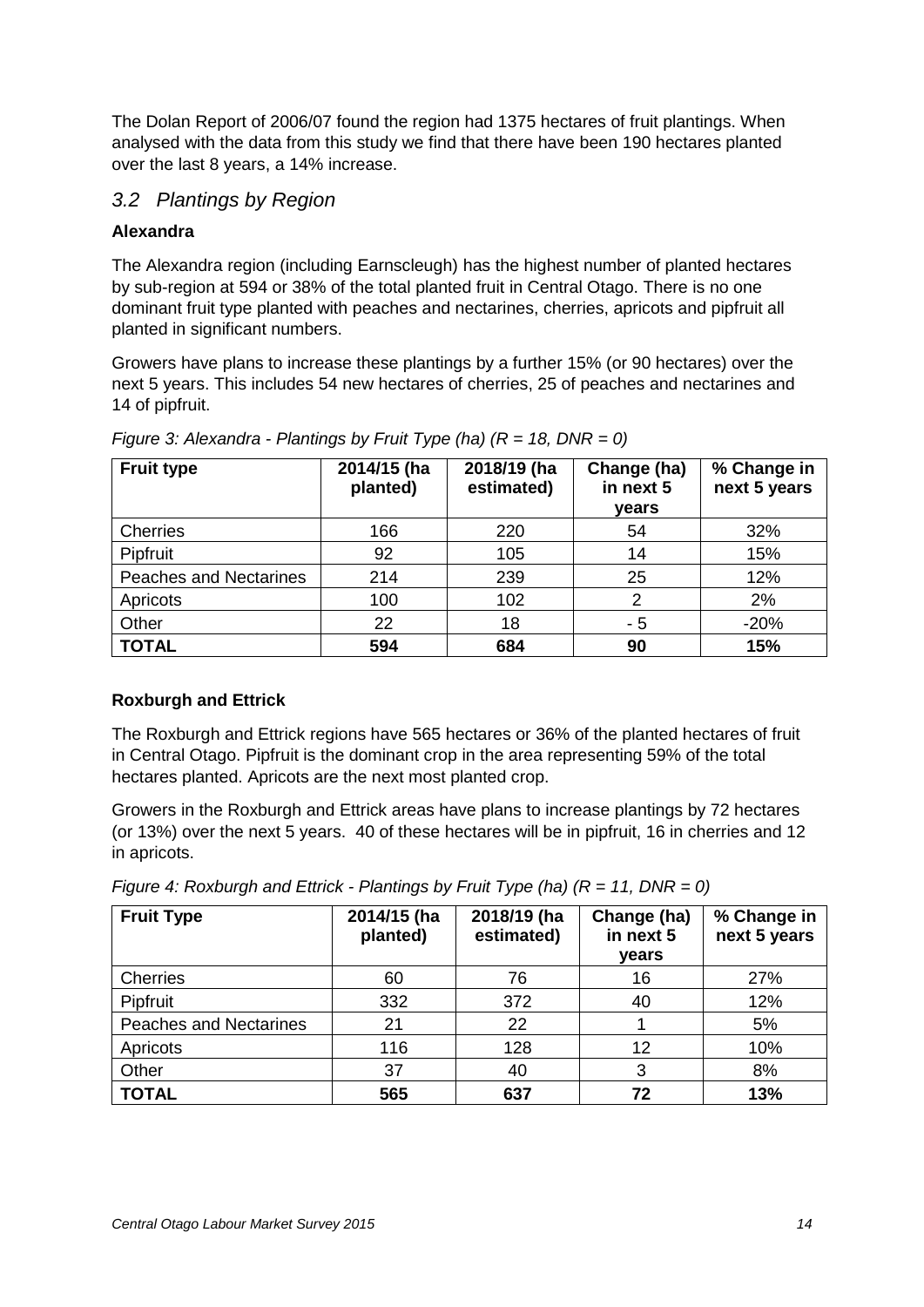#### **Cromwell**

The Cromwell region has 406 hectares or 26% of the planted hectares of fruit in Central Otago. Cherries represent 79% of fruit plantings in the Cromwell area.

Cromwell growers plan to increase plantings by 119 hectares (or 29%) over the next 5 years. 114 of these 119 hectares will be cherries.

| <b>Fruit type</b>             | 2014/15 (ha<br>planted) | 2018/19 (ha<br>estimated) | Change (ha)<br>in next 5<br>years | % Change in<br>next 5 years |
|-------------------------------|-------------------------|---------------------------|-----------------------------------|-----------------------------|
| <b>Cherries</b>               | 321                     | 436                       | 114                               | 36%                         |
| Pipfruit                      | 14                      | 14                        | $-1$                              | $-4%$                       |
| <b>Peaches and Nectarines</b> | 24                      | 27                        | 3                                 | 13%                         |
| Apricots                      | 40                      | 42                        | 2                                 | 4%                          |
| Other                         |                         |                           |                                   | 0%                          |
| <b>TOTAL</b>                  | 406                     | 525                       | 119                               | 29%                         |

*Figure 5: Cromwell - Plantings by Fruit Type (ha) (R = 55, DNR = 0)*

# <span id="page-14-0"></span>4 The Horticulture Labour Force

Growers were asked to indicate how many workers they currently employ for non-harvest work, picking and in the packhouse. They were also asked to estimate how many workers they will be employing by 2018/19. It is important to note that some of the same people may work during both the non-harvest and the picking and packing period so may be represented in both categories.

## *4.1 Seasonal Variation in Labour Demand*

The horticulture industry in Central Otago employs a base load of between 130 and 558 nonharvest workers throughout the year. The majority of workers are employed however during the picking and packing period. This starts with a small number of workers at the end of November (early cherries) and jumps rapidly in December, peaking in January with 1918 pickers and 956 packers. By February the number in the picking and packing jobs halves and then continues to drop away until apple harvest ends in May.



*Figure 6: Number of workers employed by Job Type 2014/15 (R = 40, DNR = 3)*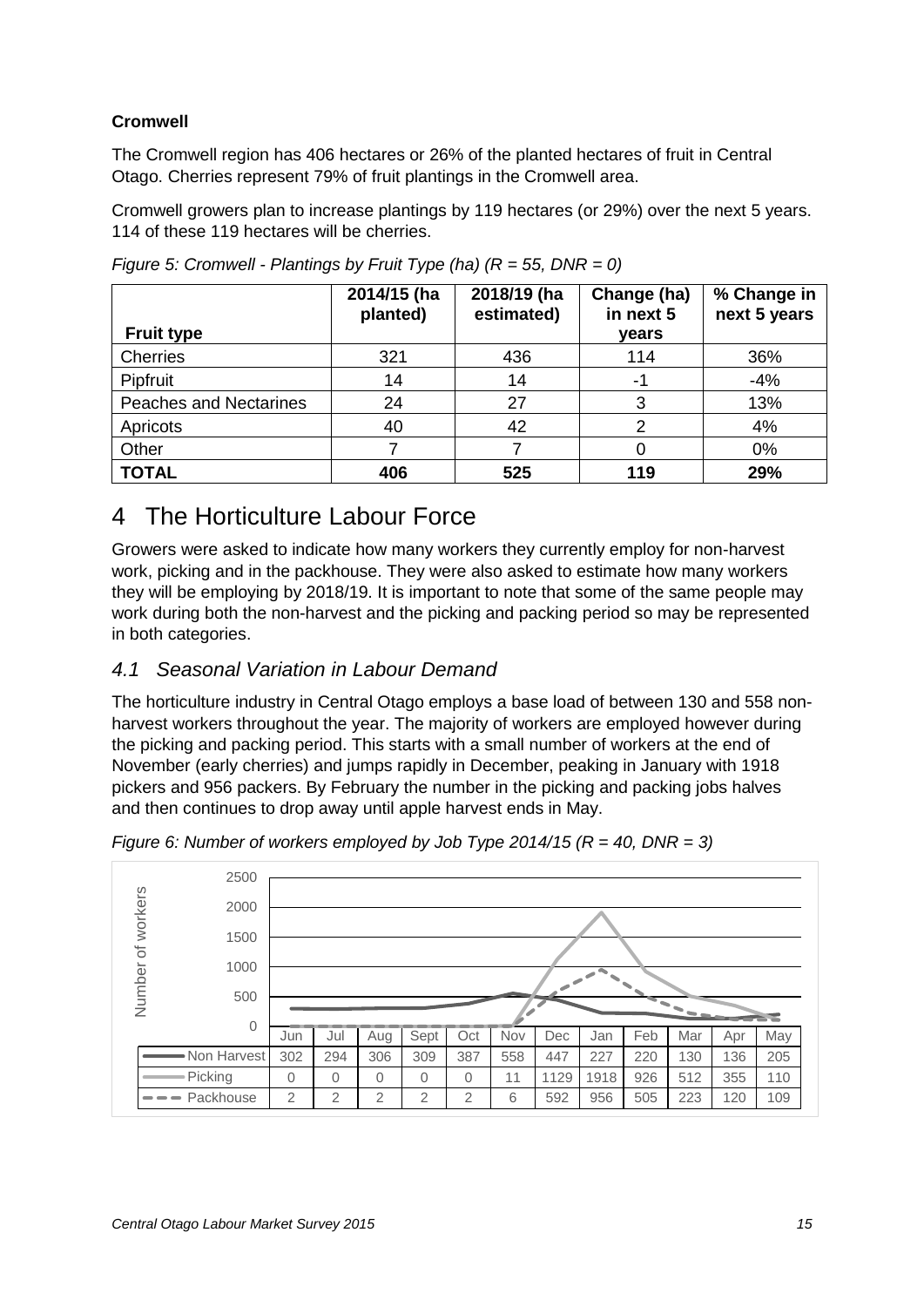## *4.2 Labour Demand by Job Type*

Growers were asked to indicate how many workers they employed in each seasonal role on the orchard. The non-harvest workforce is set to grow the most in the next five years in Central Otago, rising from 570 workers to 686 in 2018/19, an increase of 20%. The number of pickers is set to increase by 13% from a much larger base, resulting in an increase in demand of 317 workers. By contrast, the number of workers employed in packing sheds will show a small decrease over the same period. This is due to an increase in mechanisation.

The net result is that the number of jobs to be filled will increase by approximately 407 in the next five years – keeping in mind that some of the same workers will fill the non-harvest and harvest roles.

|                   | 2014/15 | 2018/19 | Change | % Change |
|-------------------|---------|---------|--------|----------|
| Non Harvest       | 570     | 686     | 116    | 20%      |
| Picking           | 2451    | 2768    | 317    | 13%      |
| Packhouse         | 1119    | 1093    | -26    | $-2%$    |
| Jobs to be filled | 4140    | 4547    | 407    | 10%      |

| Figure 7: Horticulture Labour Requirements 2014/15 to 2018/19 ( $R = 43$ , DNR =0) |  |
|------------------------------------------------------------------------------------|--|
|                                                                                    |  |
|                                                                                    |  |
|                                                                                    |  |

It is interesting to note that non-harvest workers in the 2014/15 year were 570 compared with 1219 recorded in the Dolan Report for 2006/07. It is difficult to understand the reason behind this drop but one possibility is the increase in productivity achieved by RSE workers.

With the predicted growth in the cherry crop over the next five years an attempt was made to independently check the surveyed labour requirements for the peak harvest season. Using industry based data it is assumed that the typical season lasts nine weeks, that the yield per hectare can vary between 8 and 12 tonnes/hectare depending on variety (our calculation uses 10 tonnes/hectare), that an eight hour day five day week is worked and that an average picker can pick 800 kg over the five days then an additional 256 harvest pickers will be required by 2018/19. This number compares favourably with the total additional picking jobs of 317 needed by 2018/19 identified in the survey in Figure 7 above. It should be noted that the assumptions used are conservative and are dependent on the productivity of the pickers, the yield achieved and the number of hours worked in a week.

Sub regional breakdowns using the rule of thumb above indicates the following number of additional cherry harvest workers:

*Figure 8: Sub-regional estimate of additional workers required in the cherry industry by 2018/19*

|           | New hectares planned | Additional workers required |
|-----------|----------------------|-----------------------------|
| Cromwell  | 114                  | 160                         |
| Alexandra | 54                   | 75                          |
| Roxburgh  |                      |                             |

It would be advisable for these numbers and this calculation to be checked each year.

#### *4.3 Source of Labour by Worker Type*

Growers were asked to indicate how many workers they employed of each worker type over the 2014/15 year. By contrast to section 4.2 above, these results show the number of people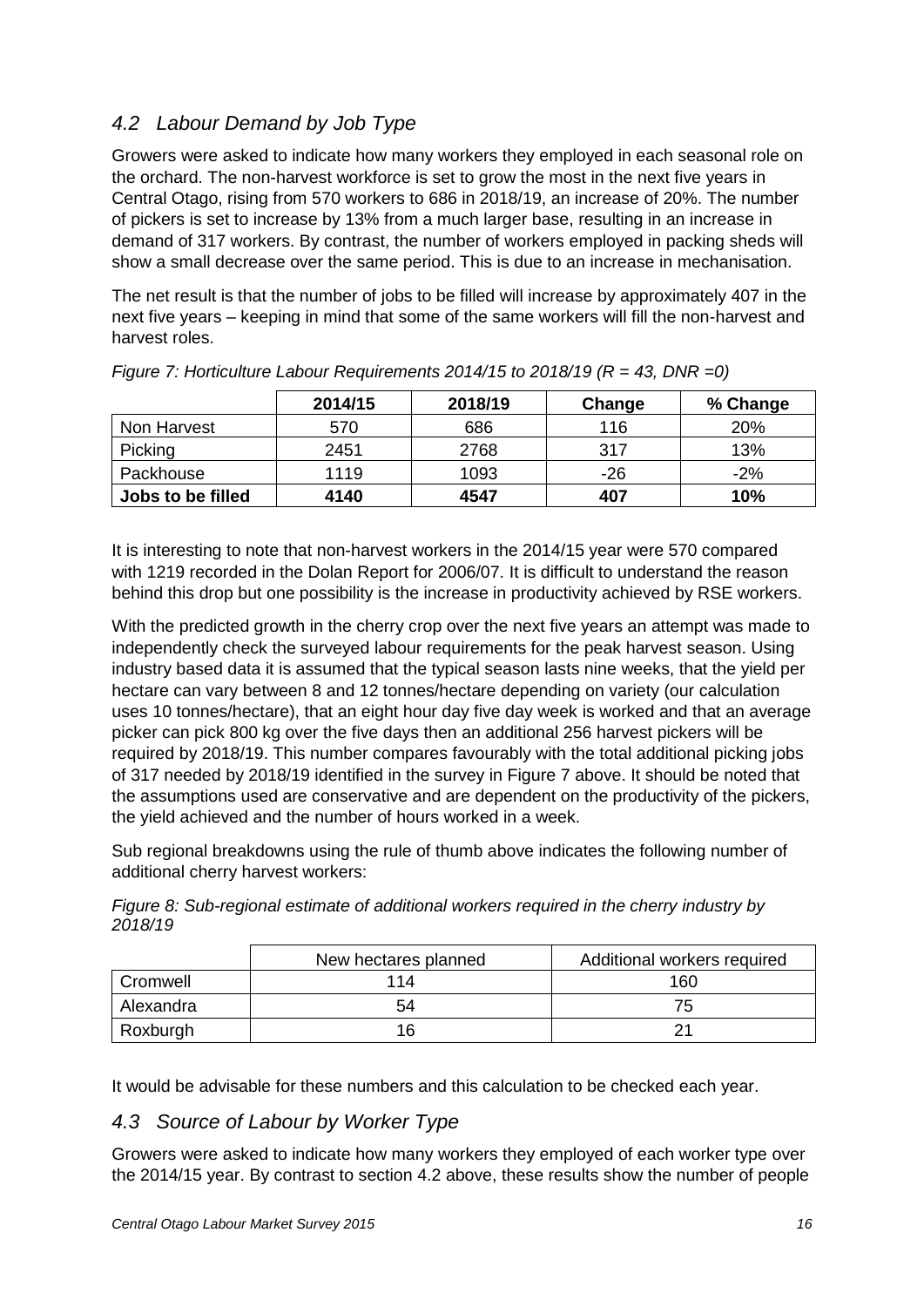employed in each category, as opposed to jobs that were filled (where more than one worker can fill a position, due to turnover).

The Central Otago horticulture industry employed 4081 workers in the 2014/15 year. Backpackers made up 65% (or 2647) of these workers, 16% were locals and students, 11% RSE workers, 7% permanent workers and 1% Jobseekers referred by Work and Income.

| <b>Type of Worker</b>                               | <b>Number employed</b> | Percentage |
|-----------------------------------------------------|------------------------|------------|
| <b>Backpackers</b>                                  | 2647                   | 65%        |
| Seasonal Locals / Students                          | 651                    | 16%        |
| <b>RSE Workers</b>                                  | 446                    | 11%        |
| <b>Permanent Workers</b>                            | 280                    | 7%         |
| Jobseekers referred by Work and Income <sup>1</sup> | 57                     | 1%         |
| <b>TOTAL</b>                                        | 4081                   | 100%       |

*Figure 9: Source of Labour by Worker Type 2014/15 (R = 43, DNR = 0)*

This is consistent with the Dolan Report that found that 63% of workers were 'Tourists' (backpackers).

#### *4.4 Backpackers by Source Country*

Growers were asked to indicate where their backpacker workers come from by ranking 1 to 3. Most workers came from 'Other Europe', particularly the Czech Republic, Germany and France. Second was Asia, third South America and fourth United Kingdom. *(R = 38, DNR = 5).*

Respondents were also asked if they have a preference for taking backpackers from any particular country. 62% indicated they did have a preference *(R = 37, DNR = 6).* Those who answered yes, when asked why, pointed to a strong work ethic, particularly among workers from the Czech Republic and Germany. Similarly, workers from Asia are found to also have a good work ethic, be focused and work productively, particularly in the packing sheds.

# <span id="page-16-0"></span>5 Recruitment and Retention

## *5.1 Methods of recruitment*

Growers were asked to indicate the methods of recruitment they find most useful in securing the workers they require. RSE through Seasonal Solutions Cooperative Ltd, online recruitment and casual walk ups were the most useful methods.

| Figure 10: Value of Methods of Labour Recruitment ( $R = 41$ , DNR = 2) | Rank |
|-------------------------------------------------------------------------|------|
| <b>RSE through Seasonal Solutions Ltd</b>                               |      |
| Online (website or email)                                               |      |
| <b>Casual Walk Ups</b>                                                  | 3    |
| Previous Years' Workers Returning                                       |      |
| <b>Local Referrals</b>                                                  | 5    |
| <b>Casual Workers from Seasonal Solutions</b>                           | 6    |
| Social Media                                                            |      |
| <b>Direct RSE</b>                                                       | 8    |

<sup>&</sup>lt;sup>11</sup> Figure 9 shows Jobseekers identified through this survey and interview process. Ministry of Social Development statistics indicate that a total of 174 people sought Jobseeker support in Central Otago in December 2014 and 160 in March 2015.

-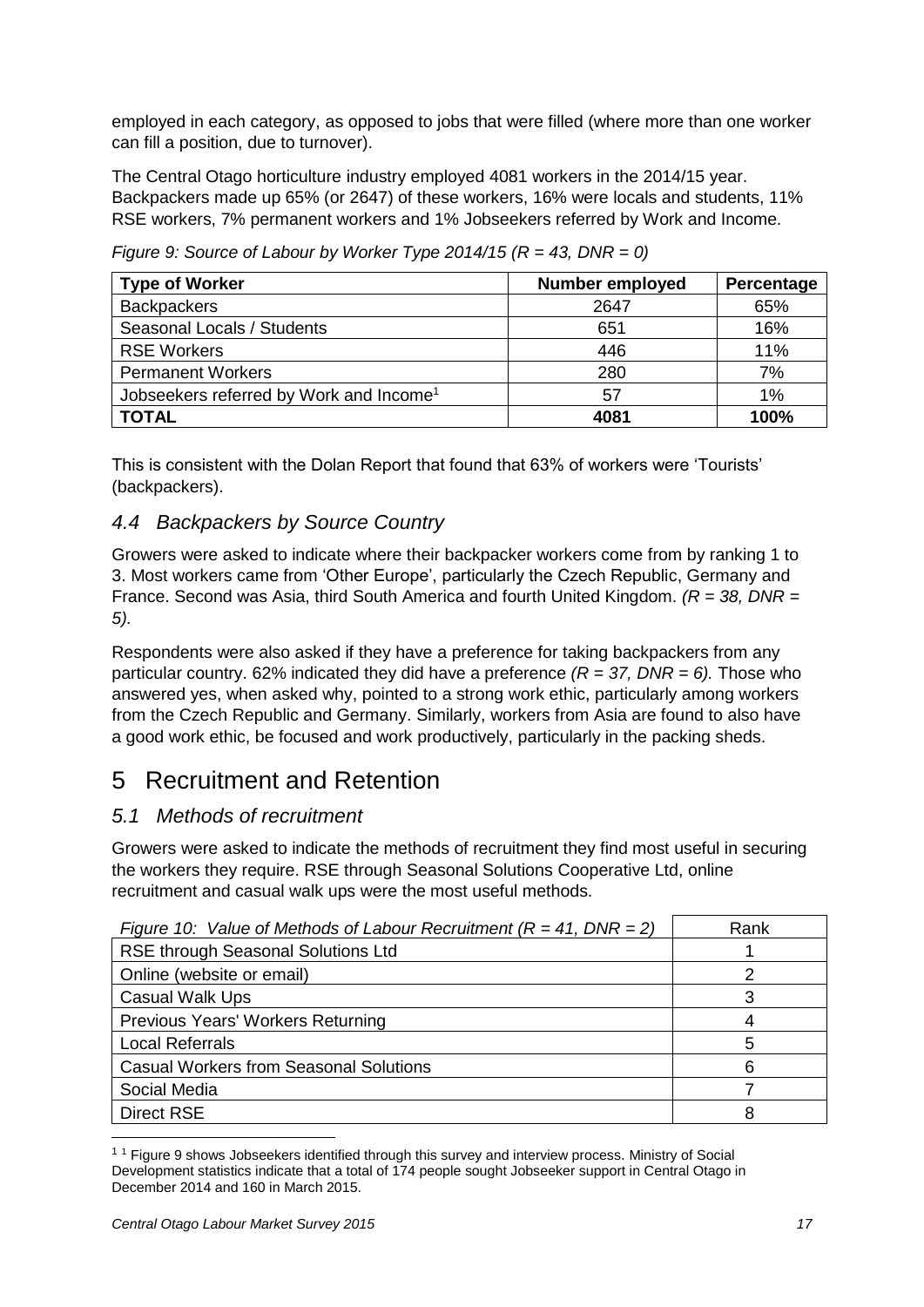| Advertising                                      |  |
|--------------------------------------------------|--|
| Direct recruitment / Use of recruitment agencies |  |
| Referrals from Work and Income                   |  |

#### *5.2 Length of employment*

Respondents were asked the average length of time employees stay in their employment.

Permanent workers stay an average of 8.7 years and New Zealand seasonal workers 13.4 months (including workers who return for more than one season). Backpackers stay an average of 2.2 months, RSE workers 5.7 months and referrals from Work and Income 8.7 days.

*Figure 11: Length of time in employment (R = 38, DNR = 5).*

| Type of worker                        | Range                | Average     |
|---------------------------------------|----------------------|-------------|
| <b>Permanent Workers</b>              | $1 - 25$ years       | 8.7 years   |
| New Zealand Seasonal Workers          | 1 month $-$ 10 years | 13.4 months |
| <b>Backpackers</b>                    | 1 month $-$ 1 year   | 2.2 months  |
| <b>RSE Workers</b>                    | 6 weeks - 7 months   | 5.7 months  |
| Jobseekers referred by W&I $(R = 10)$ | 1 day $-30$ days     | 8.7 days    |

#### *5.3 Retaining Jobseekers*

Growers were asked if they thought there was anything the Government could do to assist growers to retain Jobseekers referred by Work and Income. Twenty four responses were received with 17 growers answering 'yes' and 7 'no'. Of those that thought there was, the following suggestions were made. Note that some respondents made more than one comment.

*Figure 12: Suggestions for Government to help growers retain Jobseekers referred by Work and Income (R = 17, DNR = 26)*

| <b>Suggestions</b>                                                                       | <b>Number of</b> |
|------------------------------------------------------------------------------------------|------------------|
|                                                                                          | responses        |
| Ensure Jobseekers are work ready                                                         | 5                |
| Ensure W&I send Jobseekers with a good attitude                                          | 3                |
| Ensure Jobseekers are physically / mentally capable of working and will be<br>productive | 2                |
| Teach Jobseekers budgeting advice / time management / goal setting skills                | 2                |
| Be honest with businesses regarding Jobseekers                                           |                  |
| Show Jobseekers that a career path is available in the industry                          |                  |
| Provide incentives for Jobseekers to stay on the job                                     |                  |
| Provide clear guidelines to workers as to the standard of work required                  |                  |
| Allow a 3 day probation instead of 90 day probation in the horticulture                  |                  |
| sector                                                                                   |                  |
| Ensure Jobseekers have transport to the work place                                       |                  |
| Make it more difficult to get a benefit.                                                 |                  |
| Careful screening to ensure a good fit                                                   |                  |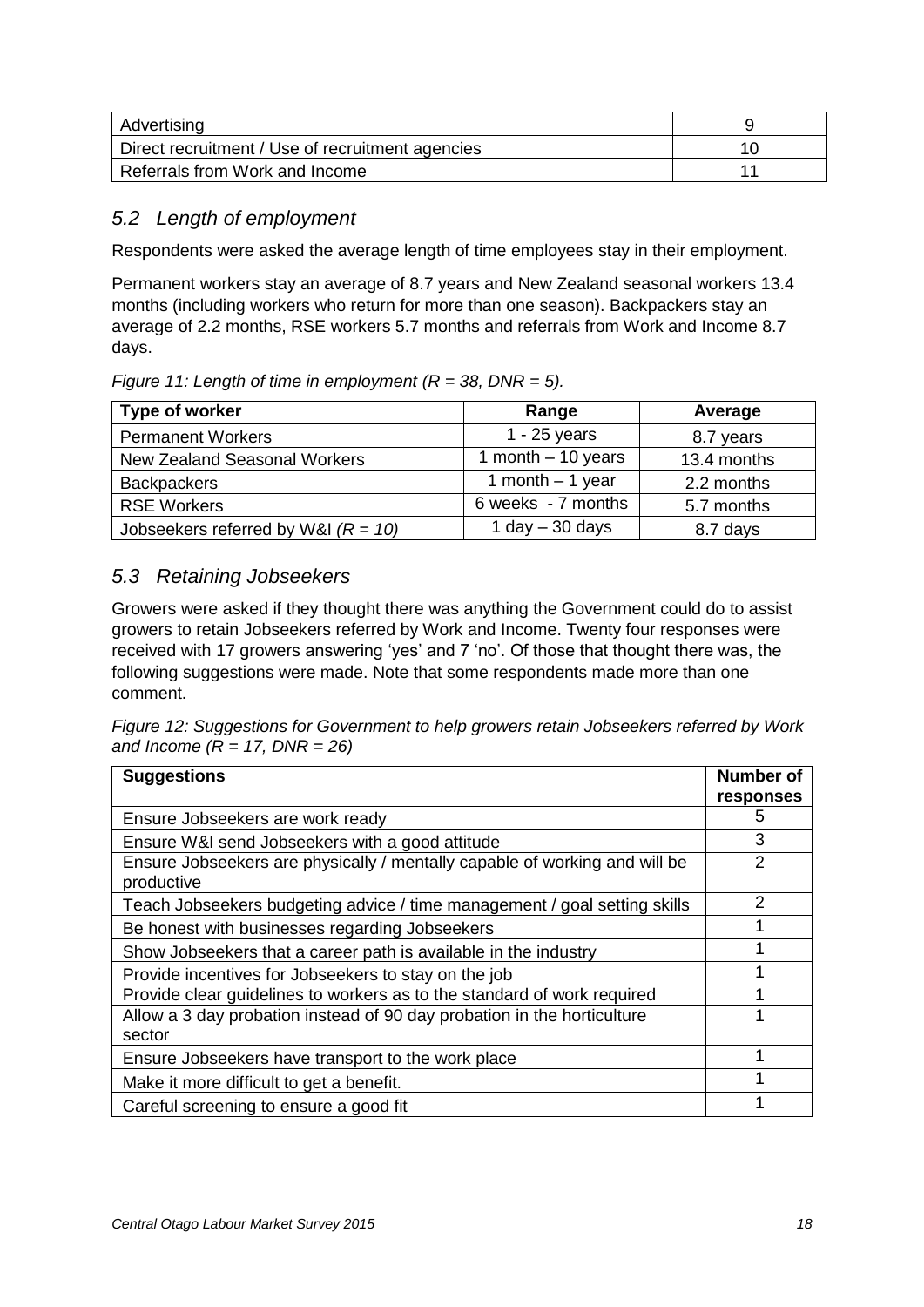## *5.4 Incentives*

Accommodation and piece rates are the most frequent incentives offered by horticulture businesses to encourage staff retention. A common feature was also the provision of a safe and friendly environment. Responses are summarised in the table below:

*Figure 13: Incentives offered by businesses to encourage staff retention (R = 33, DNR =10)*

| <b>Incentives Offered</b>                                                                                     | <b>Number of responses</b> |
|---------------------------------------------------------------------------------------------------------------|----------------------------|
| Accommodation (provides or offers a discount)                                                                 | 15                         |
| Piece rates                                                                                                   | 12                         |
| Safe, friendly work environment, treat workers well,<br>involvement, empowerment, interest in general welfare | 10                         |
| Training                                                                                                      |                            |
| <b>Bonus</b>                                                                                                  | 6                          |
| Use of vehicles                                                                                               | 5                          |
| Contract rates                                                                                                | 5                          |
| Provide Transport / Petrol                                                                                    | 4                          |
| Good hourly rate                                                                                              | 3                          |
| Day off / flexibility                                                                                         | 2                          |
| Power / gas / internet / cell phone                                                                           | $\mathfrak{p}$             |
| Other                                                                                                         | 8                          |

Respondents were asked if there were any further incentives they felt could be utilised. Of the 12 respondents who answered this question, accommodation, increased pay rates (and consistency of work), an end of season bonus and contract rates were suggested as possible incentives they could employ in the future. *(R = 12, DNR =31).*

#### *5.5 Information on Government Requirements*

Growers were asked if they needed help with, or more information on Government requirements in relation to the employment of staff. 68% of those who responded indicated they did not with the other 32% requiring assistance in the areas of Health and Safety, employment contracts, ACC and privacy matters. Particular responses are listed below.

Figure 14*: Types of Government assistance required by growers in relation to the employment of staff (R = 34, DNR = 9)*

| <b>Type of Government Assistance Required</b> | <b>Number of responses</b> |
|-----------------------------------------------|----------------------------|
| Health and safety                             |                            |
| <b>Employment contracts</b>                   |                            |
| <b>Holiday Pay</b>                            |                            |
| <b>ACC</b>                                    |                            |
| Privacy                                       |                            |
| <b>Parental Leave</b>                         |                            |
| Other                                         |                            |

With regard to Health and safety, particular reference was made to the need for information on the proposed Health and Safety law changes, a desire to see Health and Safety auditors follow up in prescribed timeframes, and the need to remove perceived extra layers of Health and Safety auditing staff.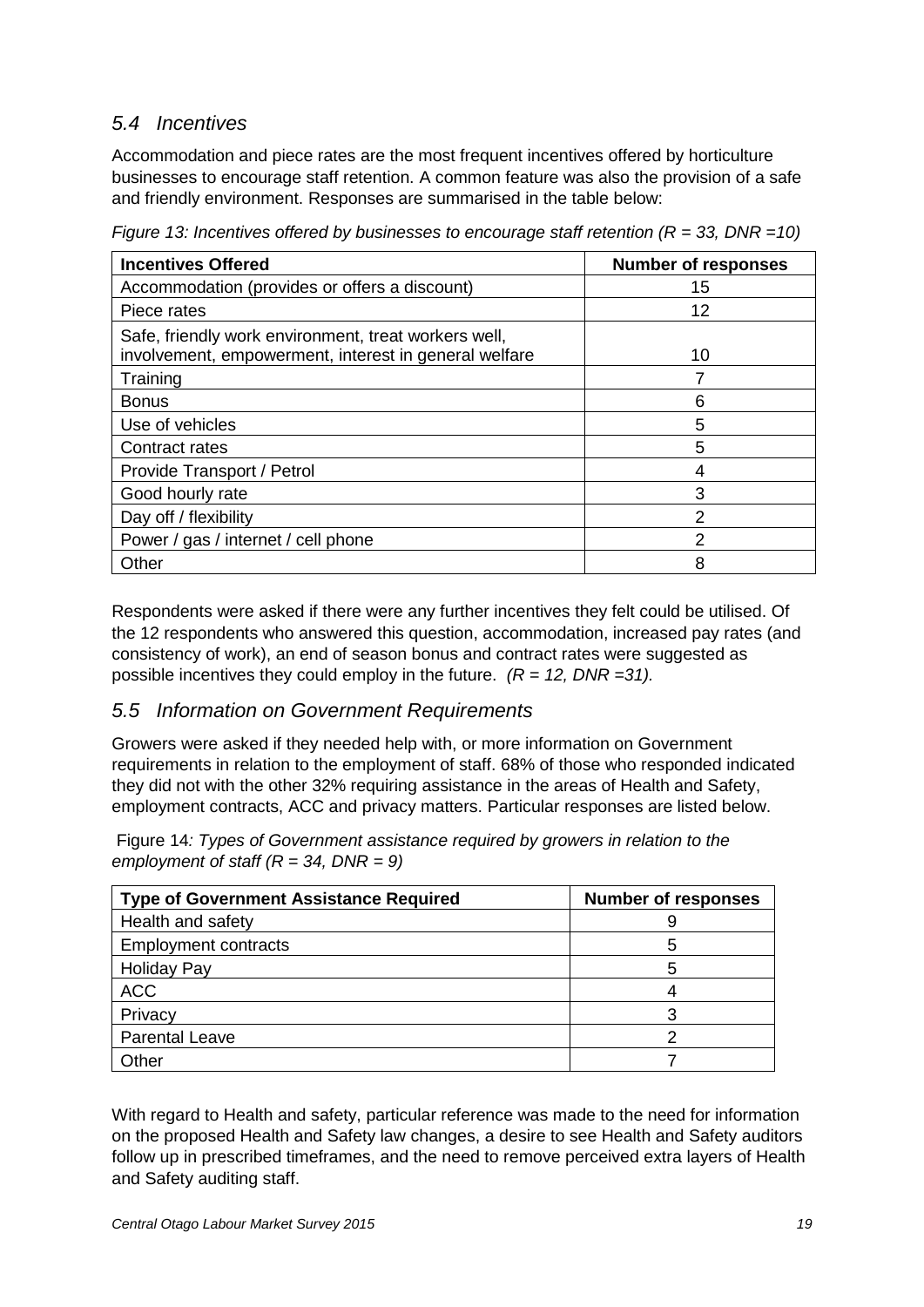With regard to employment contracts, it was suggested that online templates for the horticulture sector would be useful and that a shorter probation period for the horticulture sector would help growers manage unproductive staff.

Several growers mentioned the added cost of 'Mondayisation' of the statutory holidays to their business – particularly during the cherry season. Growers find that they often pay out these holidays only to find staff do not return. Also mentioned was a frustration at paying the minimum wage for staff who are unproductive.

#### *5.6 Factors affecting recruitment or retention*

Respondents were asked to indicate how a number of factors have affected their ability to recruit or retain staff. Growers are most affected by the availability of suitable accommodation, language barriers and the availability of transport.

| Factors affecting recruitment or retention of staff | Rank |
|-----------------------------------------------------|------|
| Availability of suitable accommodation              |      |
| Language barriers                                   |      |
| Availability of transport                           |      |
| Lack of Working Holiday Visa or VOC                 |      |
| Work placement of spouses                           | 5    |
| Incorrect paperwork (IRD, Bank a/c etc.)            | 6    |
| Location of work                                    |      |
| Availability of childcare                           |      |

*Figure 15: Factors affecting recruitment or retention (R =38, DNR =5)*

Growers indicated they had found the following solutions to the above issues:

| Provide accommodation / more accommodation                                |
|---------------------------------------------------------------------------|
| Provide transport / encourage car pooling                                 |
| Always have someone who can speak English / use pictures to explain tasks |
| Maintain a good relationship with accommodation providers                 |
| Employ workers' spouses                                                   |
| Provide flexible working hours                                            |
| Employ staff who speak multiple languages                                 |
| Email paperwork to staff in advance to complete paperwork                 |

# <span id="page-19-0"></span>6 Variability / Predictability of Labour

## *6.1 Labour Supply*

In the 2014/15 year, 79% of respondents were able to source the labour when they needed it *(R = 42, DNR = 1)*. Central Otago was between 7 and 21 permanent staff short through the 2014/15 year, with a peak in December.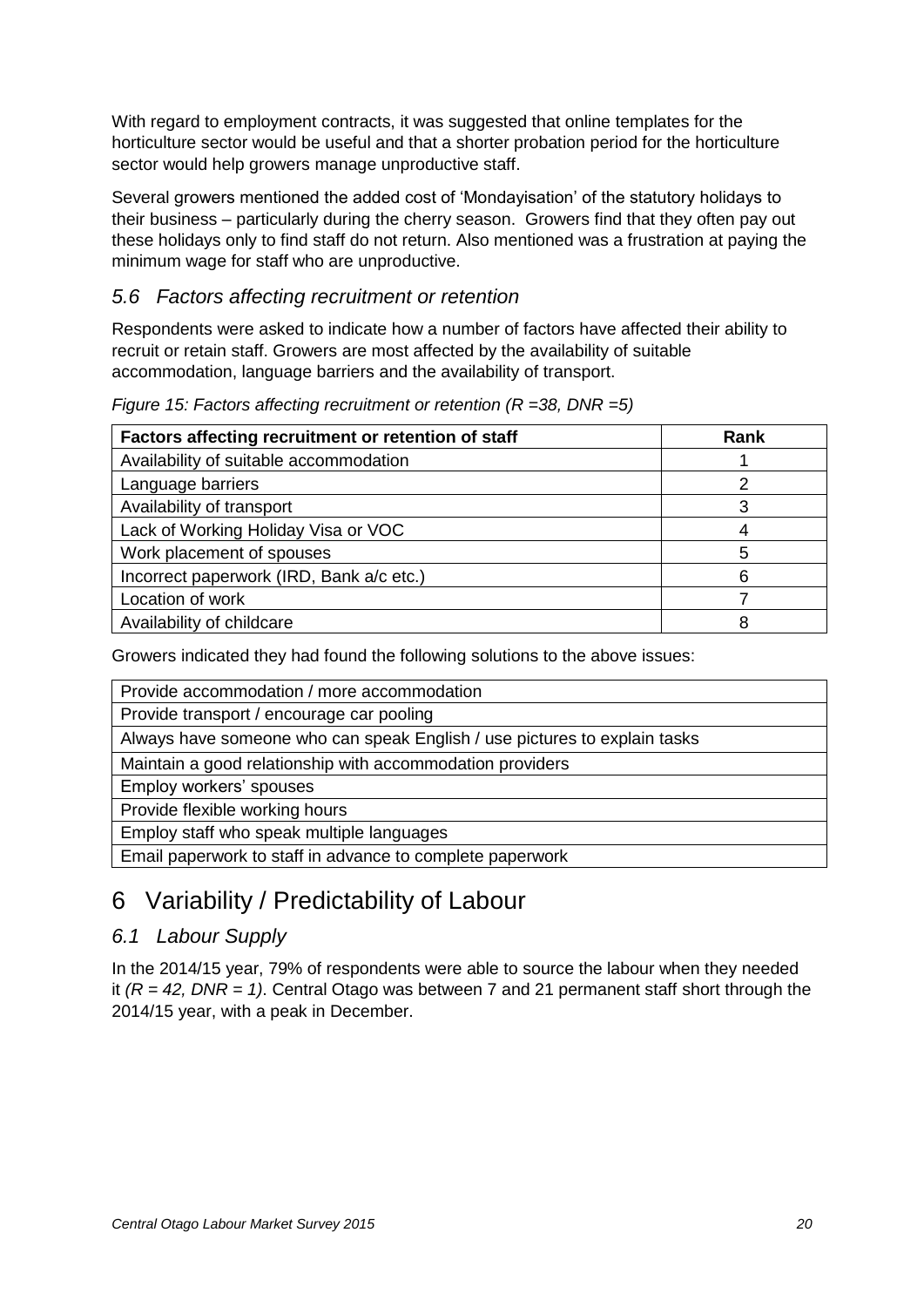*Figure 16*: *Labour shortages in the horticulture sector 2014/15*



There was a small deficit of seasonal workers from December to February. At its peak this resulted in the region being short of 93 seasonal workers in the month of January. Discussions with growers indicated that in order to cover this shortfall employees worked harder and that hours of work were extended.

# <span id="page-20-0"></span>7 Upskilling

## *7.1 Upskilling Managers and Supervisors*

This question asked what initiatives had been undertaken in the past 12 months to upskill managers and supervisors. Of those that responded*,* 69% identified Growsafe as the most common form of training, followed closely by 62% who have supported Health and Safety training.

*Figure 17: Initiatives undertaken to Upskill Managers and Supervisors in the last 12 months (R = 29, DNR = 14).*

| <b>Managers and</b><br><b>Supervisors</b> | Number of<br><b>Responses</b> |                                  | <b>Number of</b><br><b>Responses</b> |
|-------------------------------------------|-------------------------------|----------------------------------|--------------------------------------|
| Growsafe                                  | 20                            | Irrigation                       | 6                                    |
| <b>Health and Safety</b>                  | 18                            | National Certificate in Hort     | 6                                    |
| <b>Machinery Operation</b>                | 17                            | <b>Heavy Traffic Licence</b>     | 5                                    |
| Approved Handler                          | 16                            | National Diploma in Hort         | 4                                    |
| <b>Quality Control</b>                    | 16                            | <b>Courses by Correspondence</b> |                                      |
| Conferences                               | 13                            | <b>First Aid</b>                 | 3                                    |
| <b>Supervisor's Training</b>              | 11                            | Other                            | 3                                    |

When asked about plans for future training, some indicated that training would be ongoing (6 respondents) but others had plans for Health and Safety (3 respondents) and Growsafe (3). Two respondents had no plans for further training of Managers and Supervisors at present. There was a wide range of other types of training that individual growers intended on providing for their managers and supervisors. These were: First Aid, Advanced level 4 Hort,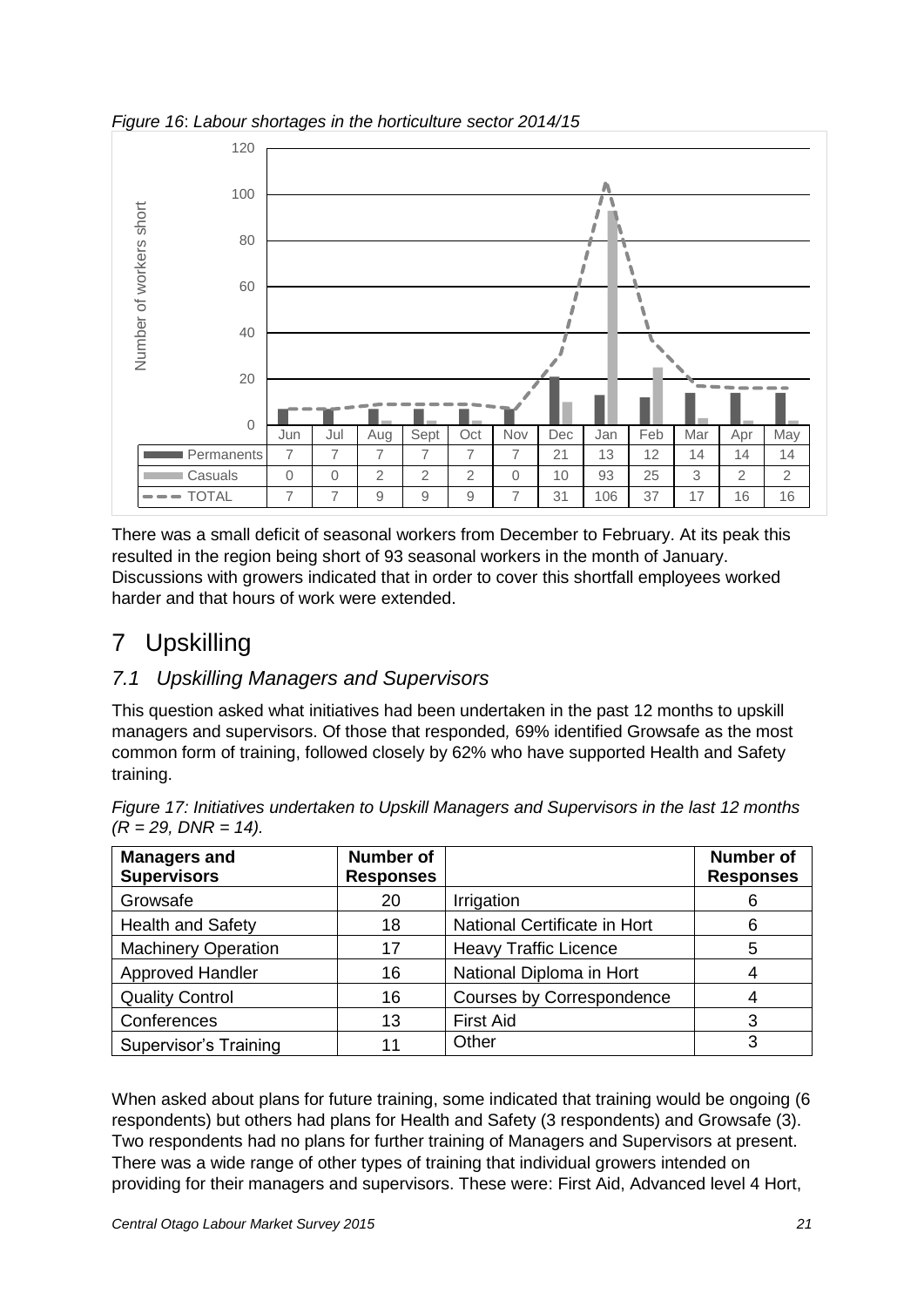Fruition training, motorbike training, supervisor training, IT, HR and relationship management, communications, primary ITO training and Approved Handler.

Discussions during the survey process indicated the younger manager or supervisors are more likely to engage in upskilling and training that those who are older or been in the position for a long time.

## *7.2 Upskilling Other Staff*

This question asked what initiatives had been undertaken in the last 12 months to upskill other staff. Of those who responded, 59% plan to give machinery operation training, 45% Growsafe and 41% Health and Safety training.

| <b>Other Staff</b>         | <b>Number of</b><br><b>Responses</b> |                              | <b>Number of</b><br><b>Responses</b> |
|----------------------------|--------------------------------------|------------------------------|--------------------------------------|
| <b>Machinery Operation</b> | 13                                   | Irrigation                   | 5                                    |
| Growsafe                   | 10                                   | Conferences                  |                                      |
| <b>Health and Safety</b>   | 9                                    | Heavy traffic licence        | 3                                    |
| Approved Handler           |                                      | <b>Supervisor's Training</b> |                                      |
| <b>Quality Control</b>     |                                      | National Certificate in Hort | 2                                    |
| On the job training        |                                      | Other                        |                                      |

*Figure 18: Initiatives undertaken to upskill other staff in last 12 months (R = 22, DNR = 21)*

When asked about plans for future training six indicated training would be ongoing and two would be doing no further training at this stage. There were other types of training that individual growers intended on providing for their other staff. These were: Health and Safety, Approved Handler and Growsafe.

## *7.3 Upskilling Yourself (Owners / Operators / Managers)*

This question asked the respondents (owners / operators / managers) what initiatives they had undertaken to upskill themselves in the last 12 months. The majority identified conferences, Health and Safety and Growsafe as the most utilised. Results are summarised in the table below.

| Yourself<br>$(R = 25, DNR = 18)$ | <b>Number of</b><br><b>Responses</b> |                              | <b>Number of</b><br><b>Responses</b> |
|----------------------------------|--------------------------------------|------------------------------|--------------------------------------|
| Conferences                      | 16                                   | Heavy traffic licence        |                                      |
| <b>Health and Safety</b>         | 14                                   | National Diploma in Hort     | 3                                    |
| Growsafe                         | 12                                   | Irrigation                   | 2                                    |
| <b>Approved Handler</b>          | 8                                    | <b>First Aid</b>             | 2                                    |
| <b>Machinery Operation</b>       | 6                                    | National Certificate in Hort |                                      |
| <b>Quality Control</b>           | 4                                    | Other                        | 8                                    |
| <b>Supervisor's Training</b>     | 3                                    |                              |                                      |

| Figure 19: Initiatives undertaken to upskill yourself (Owners / Operators / Managers) |  |
|---------------------------------------------------------------------------------------|--|
|---------------------------------------------------------------------------------------|--|

Plans for future training included 'ongoing training as required' (5), Health and Safety (3), Management / Leadership / Governance (2), none (2) and Growsafe (2). Sale of liquor, an MBA, Primary ITO Training, Approved Handler and Forklift training all featured once.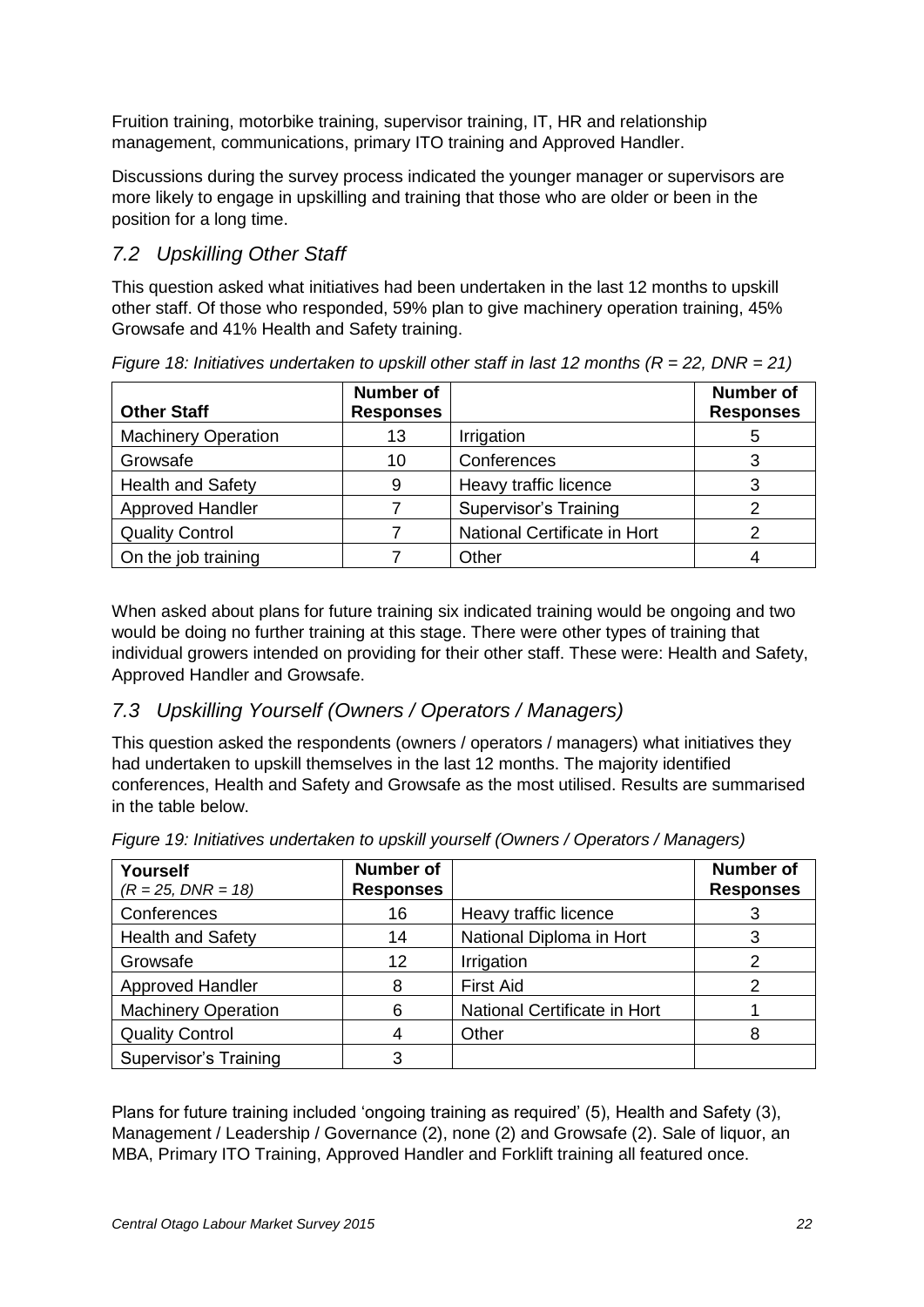## *7.4 Supply of Training Courses*

This question asked if there was felt to be a shortage of suitable training courses. 41% of respondents do think there is a shortage of training courses for their staff.

There was a wide range of shortage areas identified, the most frequent being human resources (including relationship, conflict and people management). Operational courses in tractor safety, spraying, mowing, frost control and irrigation were also identified. Responses are summarised in the table below.

| <b>Training areas</b>                                                                                                                                  | <b>Number of</b><br>responses |
|--------------------------------------------------------------------------------------------------------------------------------------------------------|-------------------------------|
| Human resources including relationship, conflict and people management                                                                                 | 5                             |
| Operational courses (tractor safety, spraying and mowing, frost control &                                                                              |                               |
| <i>irrigation</i> )                                                                                                                                    | 3                             |
| <b>Health and Safety</b>                                                                                                                               | $\overline{2}$                |
| Human Resources                                                                                                                                        | $\overline{2}$                |
| Otago Polytechnic – would like more training offered in areas other than<br>cherries. Would like OP to provide face to face courses for New Zealanders |                               |
| not just overseas students.                                                                                                                            | $\overline{2}$                |
| Information Technology                                                                                                                                 | 1                             |
| Would like to see a cadet scheme reintroduced                                                                                                          |                               |
| Supervisor training                                                                                                                                    |                               |
| Horticulture skills                                                                                                                                    |                               |
| Staff motivation / empowerment / leadership                                                                                                            |                               |
| Coordination around timing of training events by ITO needed                                                                                            |                               |
| Issues with cost and location of courses                                                                                                               |                               |
| Lack of benchmarking, field days and information sharing in industry                                                                                   |                               |
| Law                                                                                                                                                    |                               |
| Unimpressed by standard of commercial training providers – need to provide                                                                             |                               |
| operational, hands on short courses.                                                                                                                   |                               |
| No berry fruit courses offered                                                                                                                         |                               |

*Figure 20: Areas where there is a shortage of training courses (R = 32, DNR = 11)*

#### *7.5 Time Spent Training*

Growers were asked how much time they spend training both permanent and seasonal workers over a year. Many had difficultly responding to this question and responses varied widely.

On average however it was found growers spend an average of 3.1 days per year training permanent staff. Seasonal workers are trained an average of 8.8 hours per year.

*Figure 21: Time spent training workers (R = 26, DNR = 17).*

| Type of worker    | Average time spent training | Range of responses |
|-------------------|-----------------------------|--------------------|
| Permanent workers | 3.1 days / year             | 0 to 2 weeks       |
| Seasonal workers  | 8.8 hours / year            | 2 hours to 10 days |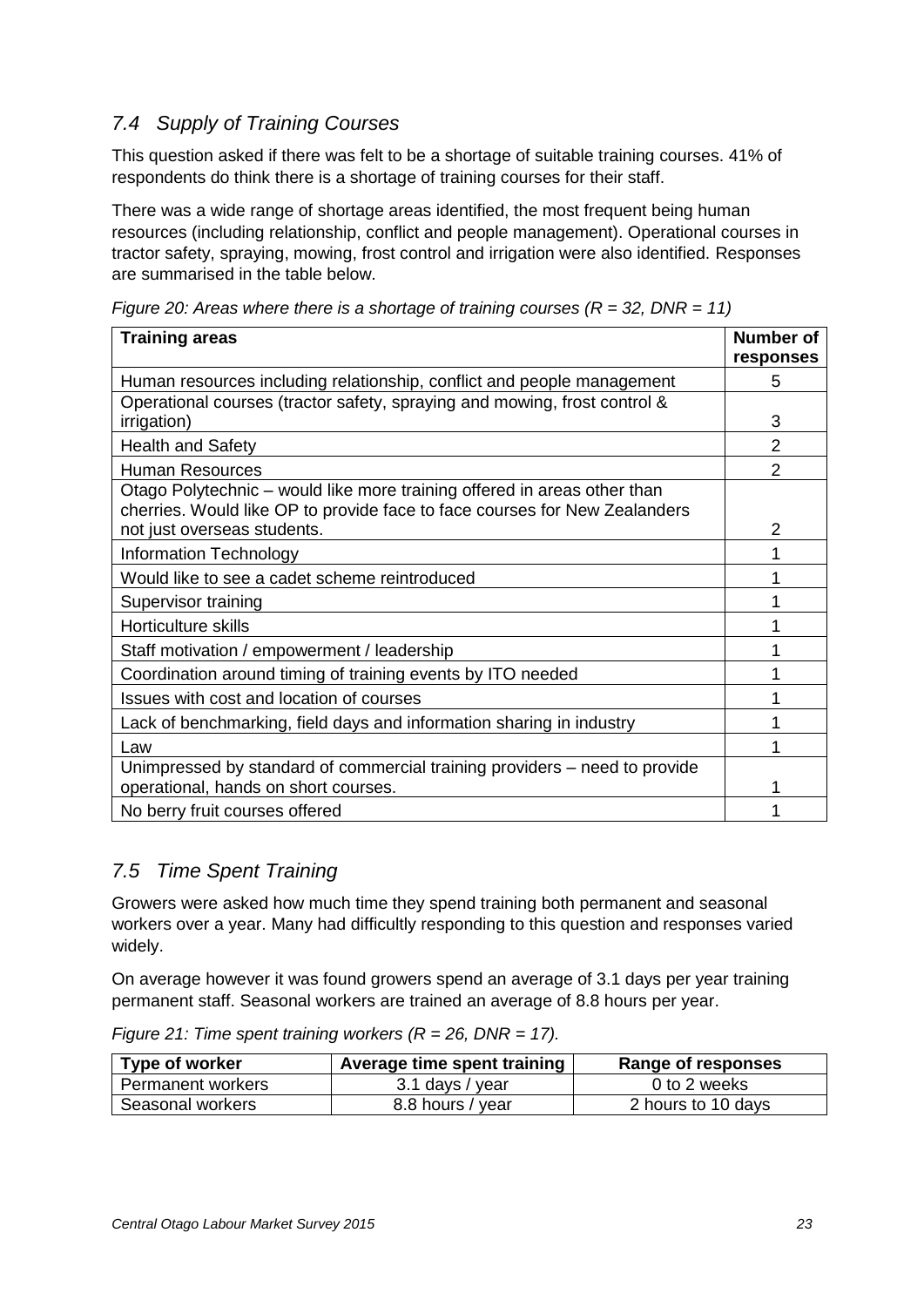# <span id="page-23-0"></span>8 Matching

Growers were asked to explain the challenges in finding employees with the right skills and attributes. This question was included to give respondents the opportunity to make a range of qualitative responses without prompting. The following table summarises the responses

*Figure 22: Challenges faced by growers in finding employees with the right skills and attributes (R = 29 DNR =14).*

| <b>Challenges</b>                                                                                                                           | Number of      |
|---------------------------------------------------------------------------------------------------------------------------------------------|----------------|
|                                                                                                                                             | responses      |
| Image of industry not good, lack of perceived career path, seen as a low pay                                                                |                |
| industry                                                                                                                                    | 6              |
| Problems finding shooters, quality control staff, vehicle operators, tractor<br>drivers, forklift operators, mechanical skills              | 5              |
| Supervisors difficult to find                                                                                                               | 3              |
|                                                                                                                                             | 3              |
| Difficult to find the right staff / right skills for the job<br>Difficult to find people with right attitude / mind set who want to work on |                |
| minimum wage.                                                                                                                               | 3              |
| Perm staff hard to find. Have been advertising with no response                                                                             | $\overline{2}$ |
| Good short term staff hard to find.                                                                                                         | $\overline{2}$ |
|                                                                                                                                             | $\overline{2}$ |
| None                                                                                                                                        |                |
| Need to go back to farm cadets schemes                                                                                                      | 1              |
| Hort diploma only offered through Massey                                                                                                    | 1              |
| Language is the issue                                                                                                                       | 1              |
| ITO needs to combine theory with practical experience                                                                                       | 1              |
| Difficult to find staff for diverse crops                                                                                                   | 1              |
| Lack of facilities in area to attract families                                                                                              | 1              |
| Many unsuited to physical work                                                                                                              | 1              |
| Difficult to match the pay rates to the conditions                                                                                          | 1              |
| Turnover = always needing to employ and induct new staff                                                                                    | 1              |
| Managers are foremen - running staff biggest issue                                                                                          | 1              |
| Need seasonal workers to return so as to benefit from their training especially                                                             |                |
| H&S due to export standards                                                                                                                 | 1              |
| Lack of trained horticulturalists as most trained end up on vineyards rather than                                                           |                |
| orchards                                                                                                                                    | 1              |
| Otago Polytechnic international horticulture students cannot get jobs in the                                                                |                |
| holidays due to lack of VOC's. Would like to see VOC's issues with student                                                                  |                |
| visas.                                                                                                                                      | 1              |
| Lack of recognition of industry by immigration dept.                                                                                        | 1              |
| Would like to see the RSE scheme more reactive and flexible to grower needs                                                                 | 1              |
| Would like flexibility to gain a visa extension for some backpackers for more                                                               |                |
| than 3 months so that growers could retain (and sponsor) the best workers                                                                   |                |
| through winter                                                                                                                              | 1              |

# <span id="page-23-1"></span>9 Productivity

#### *9.1 Barriers to increasing productivity*

This question asked growers what the barriers were to increasing their productivity. The largest barriers are a lack of suitably trained staff and the availability of accommodation. Underutilisation of expensive capital investments due to seasonality and a shortage of labour when required were also highlighted.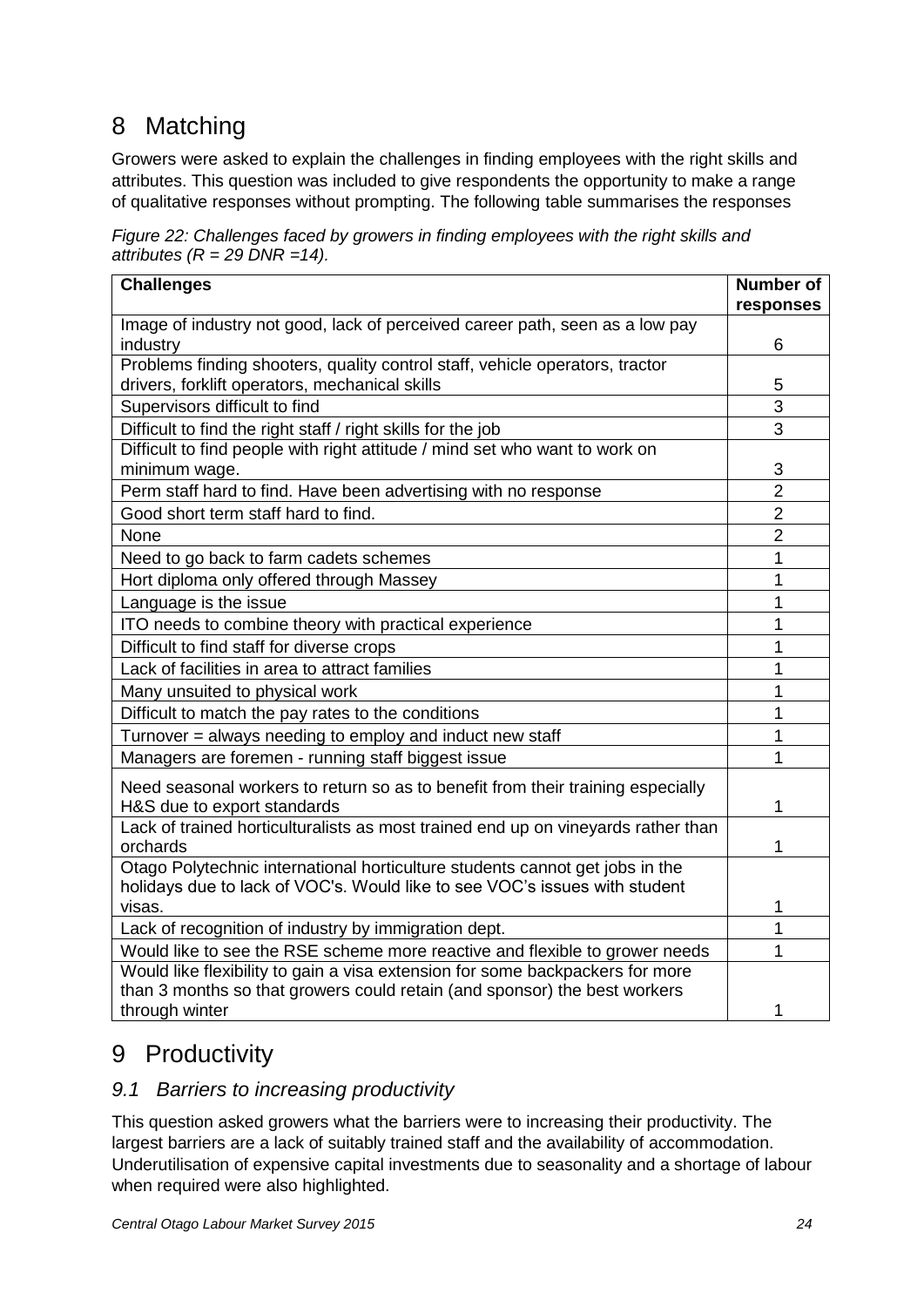|  | Figure 23: Barriers to increasing productivity ( $R = 30$ , DNR = 13) |  |
|--|-----------------------------------------------------------------------|--|
|--|-----------------------------------------------------------------------|--|

| Lack of suitably trained staff                                       | 20 |
|----------------------------------------------------------------------|----|
| Availability of suitable accommodation                               | 20 |
| Underutilisation of expensive capital investments due to seasonality | 16 |
| Shortage of labour when required                                     | 12 |
| Shortage of nursery stock                                            | 12 |
| Lack of technical knowledge                                          | 9  |
| Availability of finance for purchasing equipment                     | 6  |
| Availability of transport for staff                                  | 4  |
| Other:                                                               | 6  |
| Need people in orchard who can supervise cherry pickers              |    |
| Lack of skilled people able to fix equipment                         |    |
| <b>Climate and Health</b>                                            |    |
| Lack of good consultants in the apple industry                       |    |
| Land availability at affordable price                                |    |
| Difficulty in waiting until Feb to receive first fruit payment       |    |

## *9.2 Worker Productivity*

Growers were asked on a scale of "Unproductive" to "Exceeded Expectations" to rate the productivity of each type of worker.

100% of RSE workers either met expectations most of the time or exceeded expectations *(R = 22)* as did 90% of permanent workers *(R = 31)*, 75% of locals / other casuals *(R = 28)* and 71% of backpackers *(R = 31)*.

Sixteen growers rated the productivity of suitable Jobseekers referred by Work and Income. Of these, 56% felt Jobseekers had met expectations some of the time and 44% felt they had been unproductive.

Four growers made specific comments regarding the productivity of the RSE workers. Comments are as follows: without the RSE scheme there would be no growth in the cherry or pipfruit industries; increasing the number of RSE workers would increase productivity and ease pressure on accommodation; there is increased productivity that comes from RSE workers returning for multiple seasons as skills are retained.

## <span id="page-24-0"></span>10 Accommodation Demand

#### *10.1 Current Demand*

Growers were asked if they think there is a shortage of accommodation in their area. 85% of respondents think there is a shortage*.*

|  | Figure 24: Accommodation shortage in respondent's area ( $R = 40$ , DNR = 3) |  |
|--|------------------------------------------------------------------------------|--|
|--|------------------------------------------------------------------------------|--|

| <b>Response</b>                                                        | % of respondents |
|------------------------------------------------------------------------|------------------|
| Believe there is a shortage of worker accommodation in their area      | 85%              |
| Do not think there is a shortage of worker accommodation in their area | 15%              |

Of those who believe there is a shortage, 71% think there is a shortage of campsites, 52% dormitories and backpackers, 42% houses and 29% chalets.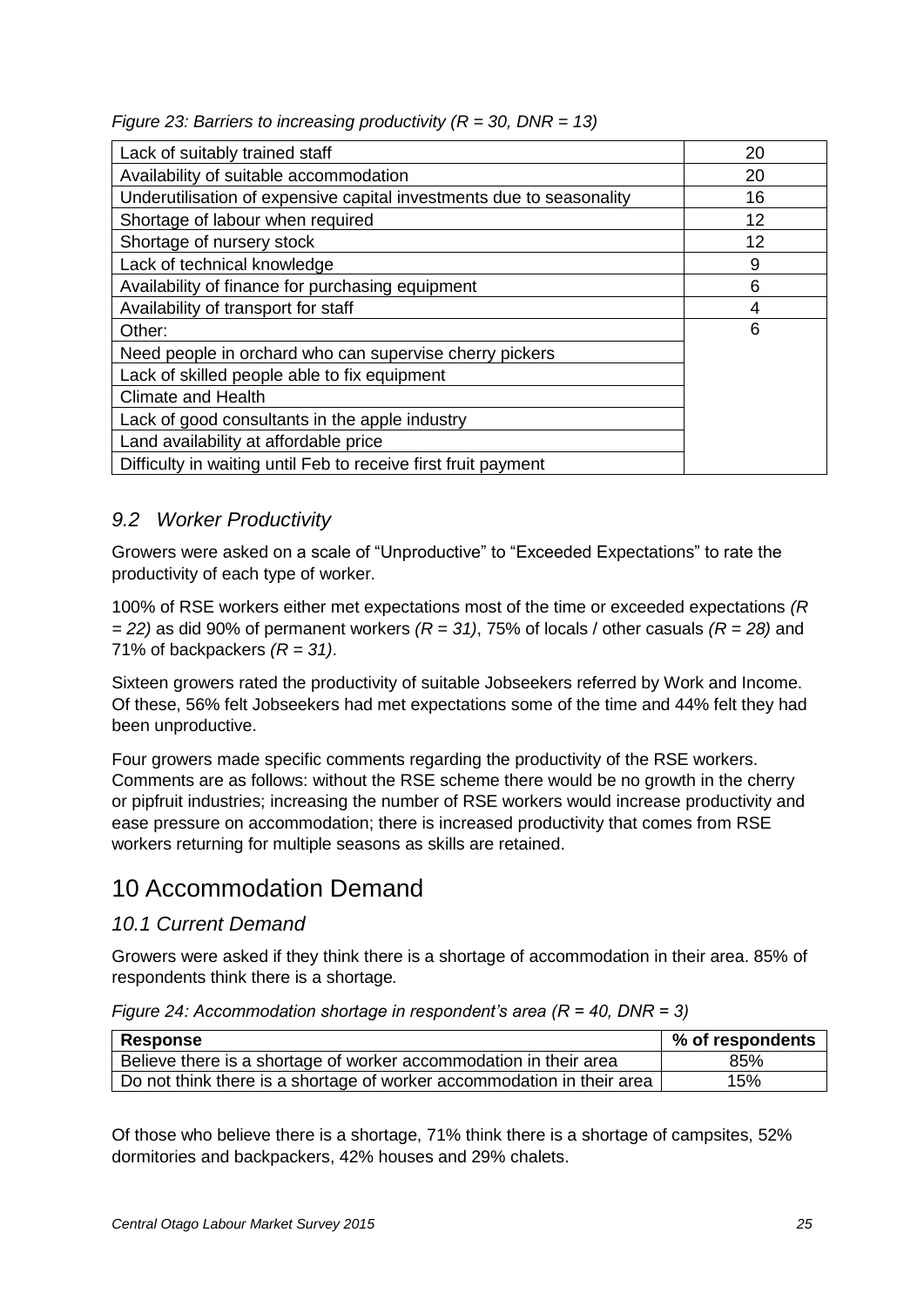| Figure 25: Perceived shortage of accommodation by type $(R = 31, DNR = 12)$ . |  |
|-------------------------------------------------------------------------------|--|
|-------------------------------------------------------------------------------|--|

| Type of accommodation     | % of respondents who think there is a shortage |
|---------------------------|------------------------------------------------|
| Campsites                 | 71%                                            |
| Dormitories / backpackers | 52%                                            |
| <b>Houses</b>             | 42%                                            |
| <b>Chalets</b>            | 29%                                            |

In Alexandra, growers also highlighted the needs for dormitories with separate rooms, serviced campervan sites, cheap camping sites (since Fraser Domain closed), rental houses and private accommodation blocks. A few growers mentioned that an Alexandra backpackers had turned away 60 people in one day in January.

In Cromwell, growers highlighted the need for campsites with ablution facilities, roofed accommodation, rentals for families, basic hostels and reasonably priced accommodation. In Roxburgh and Ettrick growers highlighted the need for camping facilities since the Roxburgh and Ettrick camping grounds have closed, as well as the need for permanent rentals.

#### *10.2 Future Demand*

Growers were asked to indicate by how many beds their demand would increase or decrease each year over the next 5 years. Results show there will be an increase in demand for 307 more beds by 2018/19 *(R = 34, DNR = 9)*.

# <span id="page-25-0"></span>11 Accommodation Supply

## *11.1 Current Accommodation by Type*

This section of the survey was filled in only by growers who provide accommodation. These growers were asked how many beds of each type of accommodation they provide. The horticulture industry in Central Otago provides accommodation for 2015 workers at any one time. Of this capacity, 1365 beds are backpacker style, or RSE approved accommodation rather than camping capacity.

| <b>Accommodation Types</b> | Capacity | # of businesses providing this accommodation |
|----------------------------|----------|----------------------------------------------|
| Backpacker                 | 929      |                                              |
| Camp Capacity              | 650      | 25                                           |
| <b>RSE Accommodation</b>   | 436      |                                              |
| <b>TOTAL</b>               | 2015     | 69                                           |

*Figure 26: Grower's accommodation capacity 2014/15 (R = 37, DNR = 6).* 

Business owners were also asked what other facilities they provided, with many offering kitchens, ablution blocks and toilets for workers to use.

*Figure 27: Other facilities provided by growers (R = 24, DNR =19)*

| <b>Type of facility</b>   | <b>Number of respondents</b> |
|---------------------------|------------------------------|
| Ablution / Toilets        |                              |
| Kitchen                   | 19                           |
| <b>Showers</b>            |                              |
| TV Room / Lounge          |                              |
| Campervan / Caravan sites |                              |
| BBQ's                     |                              |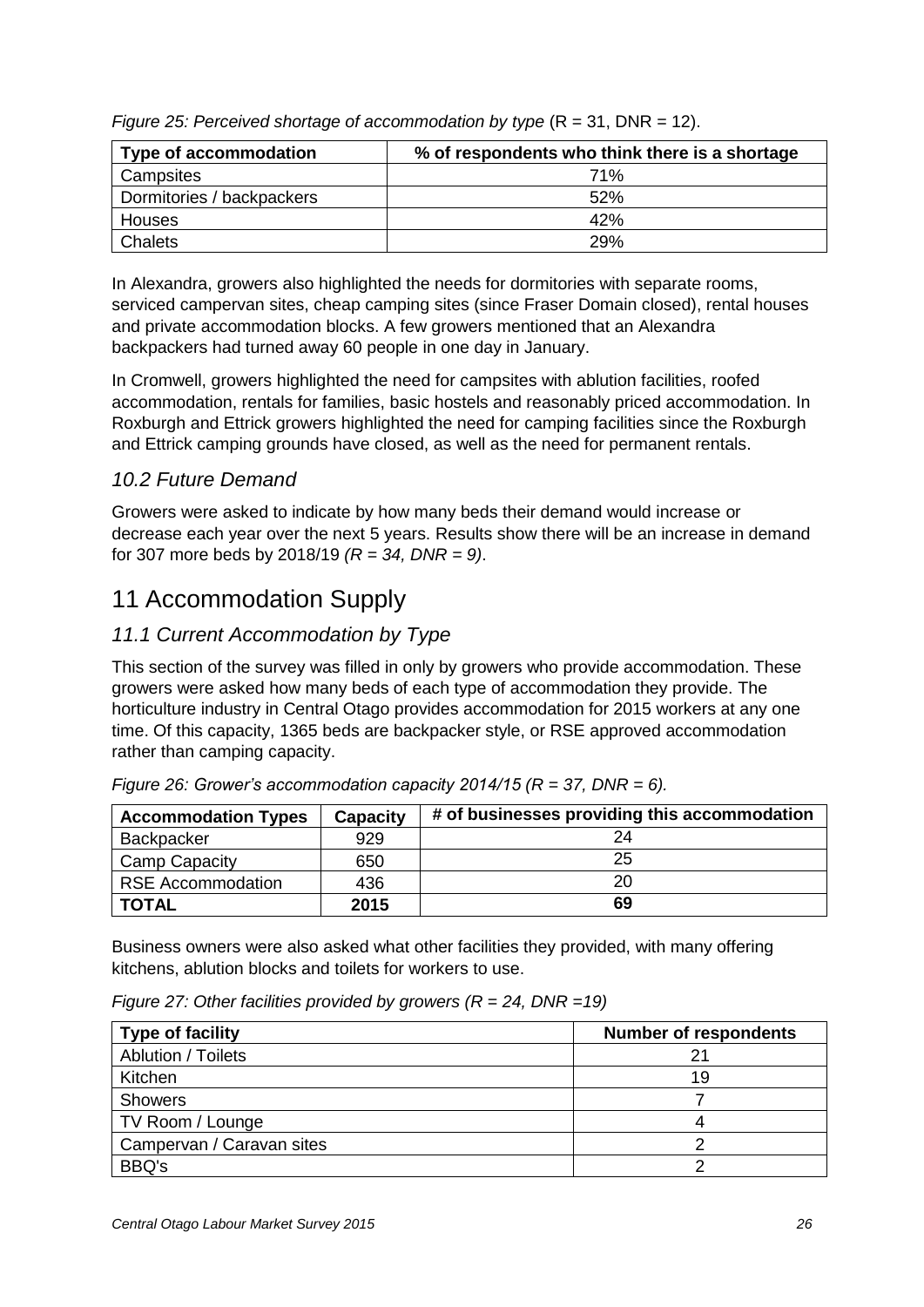| <b>Washing Machine</b> |  |
|------------------------|--|
| Power for motorhomes   |  |
| Other                  |  |

#### *11.2 Change to Accommodation Supply*

The survey asked if growers were planning to change their bed numbers over the next five years and to indicate by how many. The results show that there are plans for 266 more beds to be added in the period to 2018/19.

*Figure 28: Planned change to bed numbers in the next five years (R = 24, DNR = 19).*

| Year         | Number of additional beds planned |
|--------------|-----------------------------------|
| 2014/15      | 60                                |
| 2015/16      | 132                               |
| 2016/17      | 29                                |
| 2017/18      | 45                                |
| 2018/19      |                                   |
| <b>TOTAL</b> | 266                               |

#### *11.3 RSE worker accommodation*

Nine growers make a distinction between the accommodation they provide for RSE workers and other workers, while 14 do not. Of those that do make a distinction five indicated they do so to meet Ministry of Business, Innovation and Employment regulations for RSE workers. Other comments were that sleeping bags, blankets and eating utensils were also provided for RSE workers and that RSE are often accommodated on the orchard rather than offsite. The comment was also made that backpackers are usually happy to stay in cars and tents. *(R = 23, DNR = 20).*

#### *11.4 Other Accommodation*

When asked what types of accommodation workers stay in not provided by the respondent, 12 indicated that workers use camping grounds, 11 backpackers, 10 freedom camping in tents or vans.

| Other types of accommodation used | <b>Number of respondents</b> |
|-----------------------------------|------------------------------|
| <b>Camping Grounds</b>            | 12                           |
| <b>Backpackers</b>                | 11                           |
| Freedom Camp Tents or Vans        | 10                           |
| <b>Chalets</b>                    |                              |
| Homestays                         | 3                            |
| Own Homes                         | 3                            |
| <b>Private Homes</b>              | າ                            |
| <b>Rental Houses</b>              |                              |
| Other orchards                    |                              |

*Figure 29: Types of accommodation used by workers – not provided by the grower (R = 25, DNR = 18).*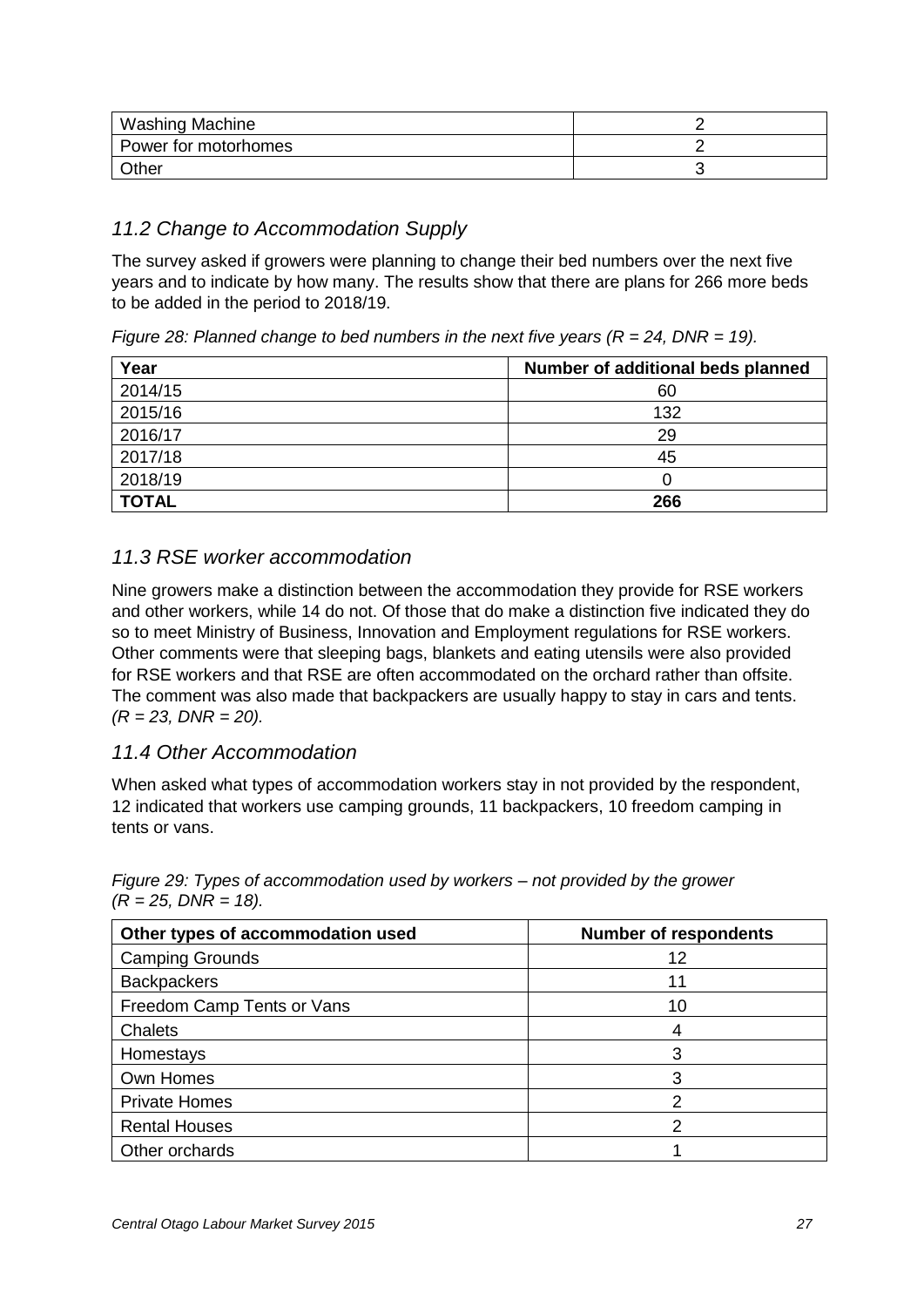## *11.5 Ministry of Business, Innovation and Employment Guidelines*

Respondents were asked if they have any issues complying with the Ministry of Business, Innovation and Employment Guidelines for RSE accommodation. Of the 27 who answered the question, three identified issues complying with the size requirements for RSE accommodation. No other growers had issues complying with the guidelines. *(R = 27, DNR = 16)* 

#### *11.6 Council requirements*

Nineteen respondents have had no issues complying with Council requirements for accommodation, while 9 do *(R = 28, DNR = 15).* Of those who have had issues three do not agree with Council insisting on toilets and showers for people with disabilities on orchards. Another three would like to see a conversation between the Council and growers regarding Council requirements for camping facilities. Two growers believe that mobile accommodation units are the answer to any issues as they do not need permits. There were a number of other issues as listed below:

<span id="page-27-0"></span>

| <b>ISSUES</b> $(R = 28, DNR = 15)$                                                  | Number of<br>respondents |
|-------------------------------------------------------------------------------------|--------------------------|
| Do not agree with Council insisting on toilets/showers for people with disabilities | 3                        |
| Conversation needed between Council and Orchards regarding camping                  |                          |
| facilities                                                                          | 3                        |
| Need mobile accommodation units so not permits required                             | $\mathcal{P}$            |
| Issue with closing of camping ground in Ettrick and Roxburgh due to Council         |                          |
| requirements                                                                        |                          |
| Accommodation shortage now Fraser Domain has closed.                                |                          |
| Building inspectors get carried away                                                |                          |
| More assistance needed from Council when applying for accommodation                 |                          |
| consents                                                                            |                          |
| Council rules regarding accommodation are not clear                                 |                          |
| Council fluctuates on development and subdivision policies                          |                          |
| Need to ensure there is not too much red tape as orchards provide employment        |                          |

*Figure 30: Issues complying with Council requirements for accommodation*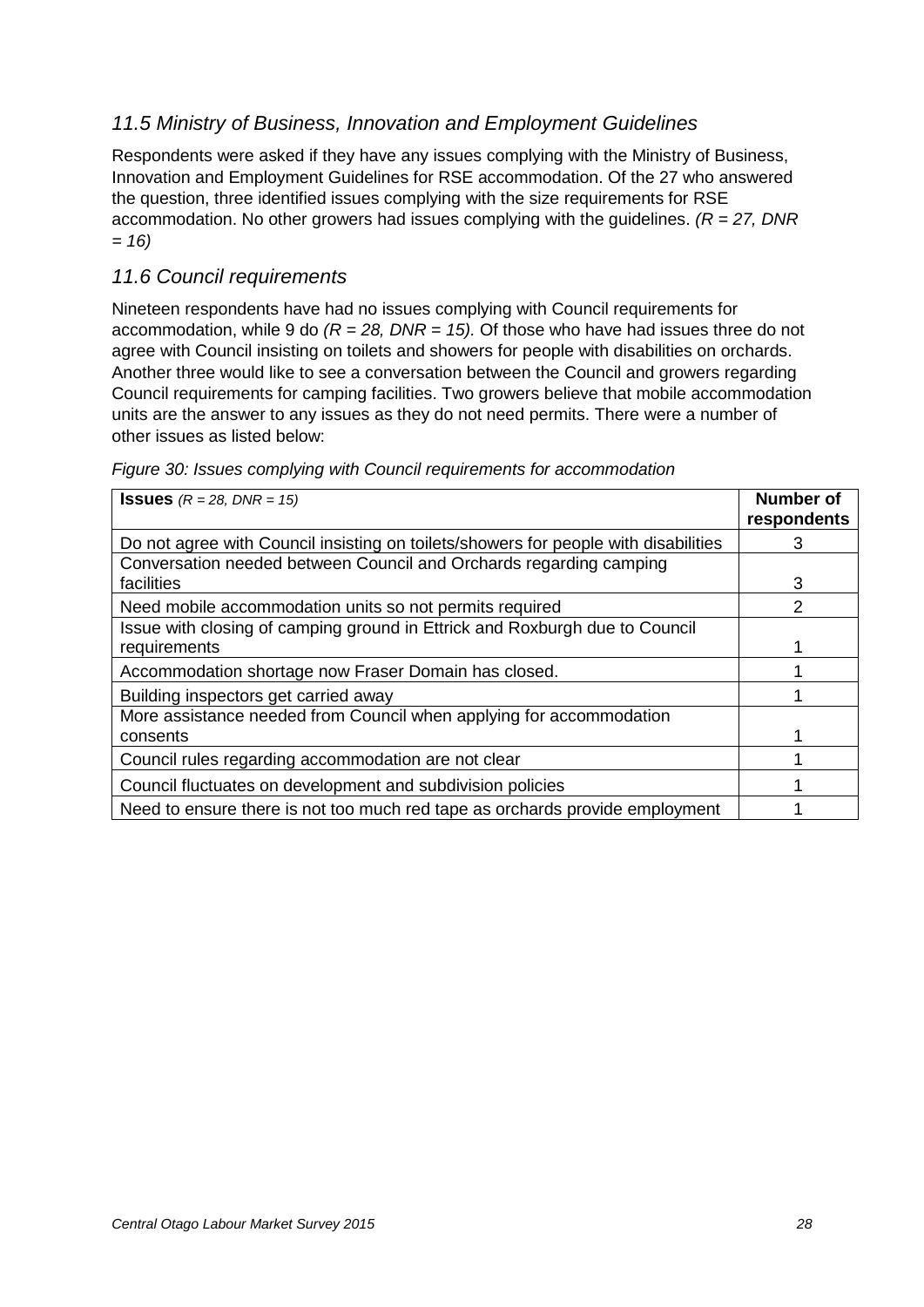# **Viticulture Labour Survey Results**

# <span id="page-28-0"></span>12 Area in Production

## *12.1 Central Otago*

Grape growers were asked to indicate how many hectares they currently have in production and how many they expected to have planted by 2018/19.

The data shows very modest increases in area planted over the next three years of the order of 1.3% but with growth predicted to increase in year four (+5.6%). New plantings totalling 134 hectares are predicted over the time frame with a total of 88 hectares of new plantings occurring in the 2015/16 and 2016/17 years.

The "non-returned" hectares referred to in the methodology total 404 hectares in the current year, rising after applying the year on year growth factor, to 443 hectares in 2018/19.

These data indicate that the current size of the vineyard estate is approximately 1901 hectares, rising to 2102 hectares in 2018/19. The current hectares accord fairly closely to the survey data of New Zealand Winegrowers.



*Figure 31*: *Grape plantings in Central Otago 2014/15 (ha) (R = 56, DNR = 0)*

| <b>Area Planted (ha)</b> | 2014/15 | 2015/16 | 2016/17 | 2017/18 | 2018/19 |
|--------------------------|---------|---------|---------|---------|---------|
| In production            | 1492    | 1513    | 1533    | 1554    | 1641    |
| <b>Planned plantings</b> | 5       | 50      | 38      | 23      | 18      |
| Sub total                | 1497    | 1563    | 1571    | 1577    | 1659    |
| Ha adjustment            | 404     | 409     | 414     | 420     | 443     |
| <b>Total</b>             | 1901    | 1972    | 1985    | 1997    | 2102    |

#### **Contractors**

The role of contractors in the Central Otago wine growing industry is significant. We interviewed all the major contractors who between them manage about 705 hectares across the region, corresponding to about 37% of the total area. Services provided range from full management of a vineyard to undertaking a variety of other tasks such as mechanised vine management, spraying, irrigation and harvesting (either mechanically or by hand).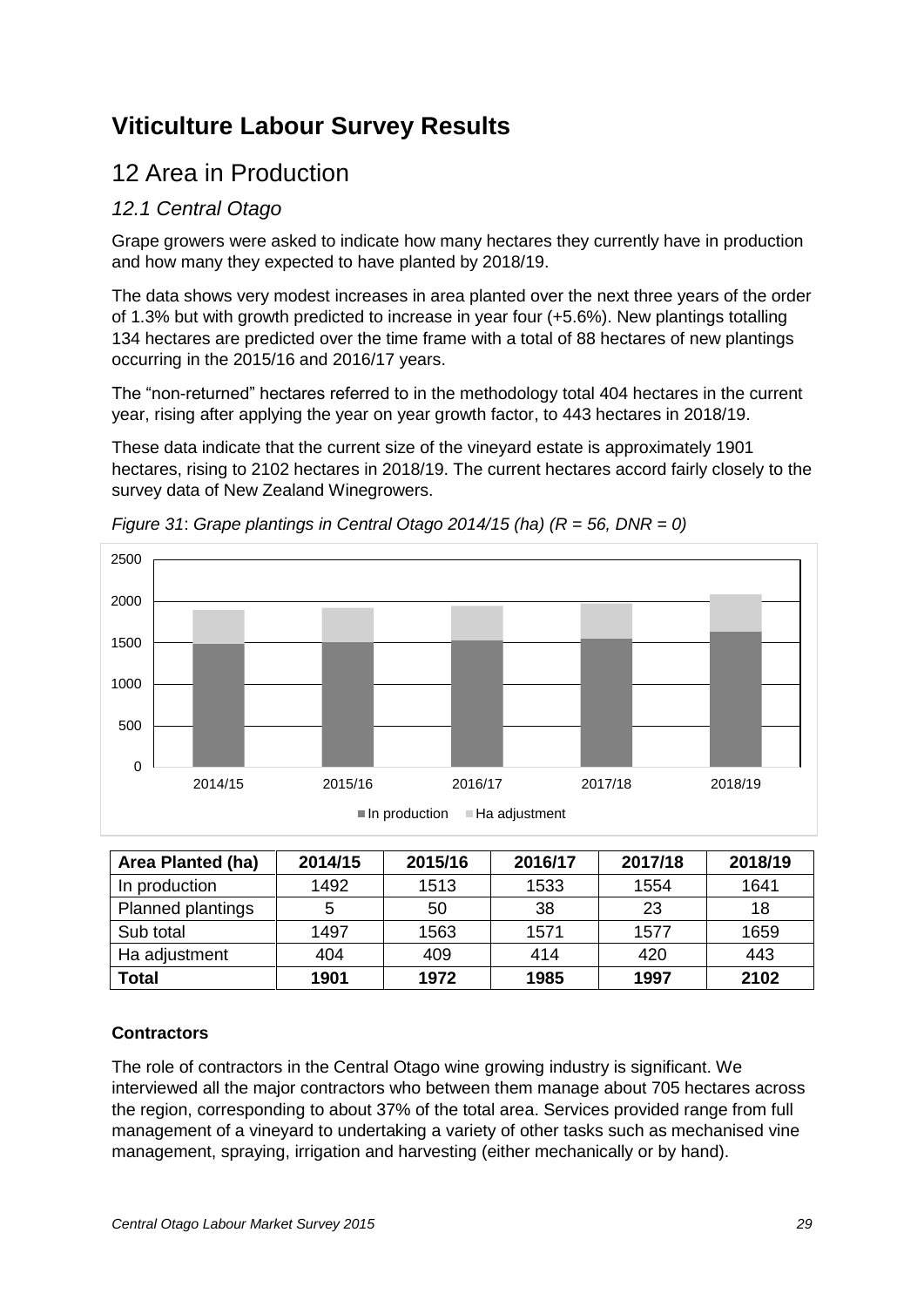Between the contractors we estimate that some 99 vineyards (or about 80% of the total number of vineyards in the region) use some form of contractor input. The majority of vineyards so serviced are in the greater Cromwell basin (about 66%), with the balance split between Gibbston Valley (30%) and Alexandra (4%).

Some caution should be used when referring to these figures as multiple contractors often work on the same vineyard, for example there may be a lead contractor who performs all of the tasks except for spraying for which a second contractor is employed.

The Dolan report of 2006/07 estimated an area under production in 2005/06 of 2000 hectares rising to 2300 hectares in the following year and then increasing progressively to 2,750 hectares in 2010/11. Back then the difficulty of interviewing vineyard owners was acknowledged (many were absentee owners) and as the focus of the report was on the labour requirements a rule of thumb measure was adopted based on then best practice for labour units per hectare and using what hectare survey data was available at the time.

The global financial crisis of 2008 had a significant impact on the industry in Central Otago and predicted growth rates have clearly not been achieved. In fact, one could speculate that the winegrowing industry has basically stood still over the intervening years and it is only now that modest growth is being undertaken.

It is not a straightforward matter to identify accurately hectares by sub region due to historic disagreements regarding these boundaries, the fact that a significant number of entities straddle different sub regions, difficulty in easily allocating contractors managed hectares across sub regions, and also the fact of the "non-returned" hectares constituting a reasonably significant (21%) proportion of the total area.

Growers were also asked to identify if they currently used mechanical harvesting, if they were planning to and if so whether this was likely to increase. Eleven respondents (of whom three were contractors) indicated that they used mechanical harvesting. These data, shown below, show only a modest increase over the time frame. Areas picked mechanically ranged in size from two hectares to 113 hectares with an average of 29 hectares.

|                             | 2014/15 | 2018/19 |
|-----------------------------|---------|---------|
| Area mechanically harvested | 317 ha  | 364 ha  |
| Percentage of total area    | 16.7%   | 17.3%   |

*Figure 32: Area mechanically harvested 2014/15 to 2018/19 (R = 11, DNR = 45)*

Number of vines per hectare averaged 2933 with a high of 4500 and a low of 1200 and row spacings averaged 2.15 meters.

# <span id="page-29-0"></span>13 The Viticulture Labour Force

Vineyard owners were asked to indicate how many workers they currently employ for winter work, summer work and harvesting periods. They were also asked to estimate how many workers they will be employing by 2018/19. It is important to note that some of the same people may work during more than one period so may be represented in more than one category.

## *13.1 Seasonal Variation in Labour Demand*

The viticulture industry in Central Otago employs a base load of between 277 and 315 during the winter months, mainly employed on pruning duties. This rises to between 366 and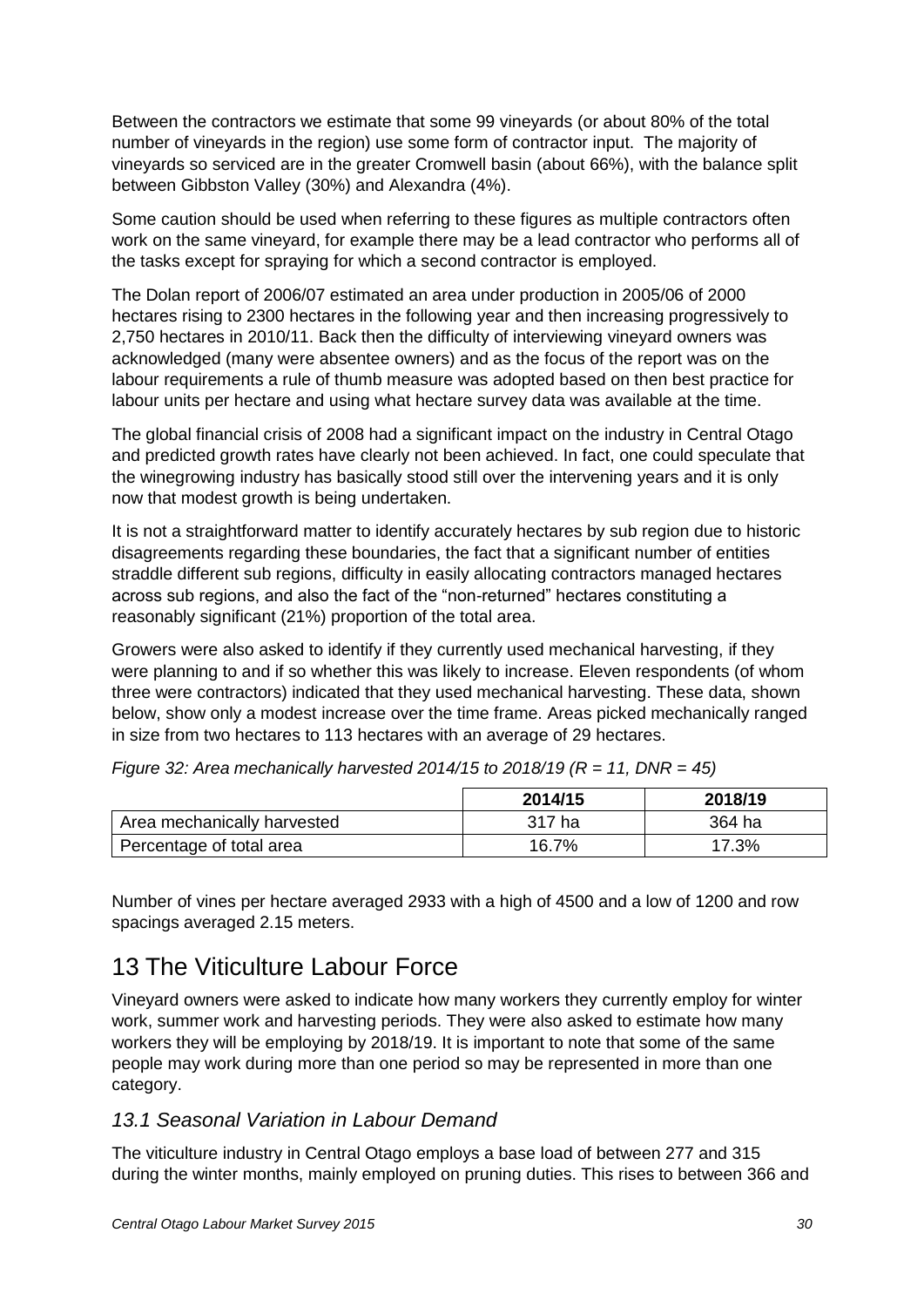655 during the summer months, mainly employed on vine training and irrigation duties, rising during the harvest months of April and May to a maximum of 1234 workers. It is likely that the number of winery workers is understated.



*Figure 33: Number of workers employed by Job Type 2014/15 (R=36, DNR=20).*

## *13.2 Labour Demand by Job Type*

Little growth is expected over the next five years except for the winter period where a growth of 9% is anticipated.

|         | 2014/15 | 2018/19 | Change | % change |
|---------|---------|---------|--------|----------|
| Winter  | 358     | 392     | 34     | 9%       |
| Summer  | 772     | 806     | 34     | 4.4%     |
| Harvest | 1250    | 1292    | 42     | 3.3%     |
| Winery  | 45      | 50      |        | 11%      |

*Figure 34: Viticulture Labour Requirements 2014/15 to 2018/19 (R=38, DNR=18).*

The Dolan report indicated that the number of vineyard jobs needed in 2006/07 was of the order of 1650 based on an estimate of one vineyard worker for every five tonnes of grapes produced and working on the assumption that the "tonnes per hectare" ratio would rise from 3.6 to a ratio of 4.8 in 2010/11. Dolan also suggested that the number of jobs in the winegrowing industry is more or less equal to the number of hectares in production.

By comparison, the current survey data indicates a peak labour requirement in 2014/15 of 1250 workers during the harvest period. Looking at these numbers in more detail gives some overall "rules of thumb" for the guidance of the industry. During the winter months (June to September) an average of 303 workers are employed at a ratio of 1 worker for every 6.3 hectares. For the summer season (October to March) an average of 607 workers are employed at a ratio of 1 worker to every 3.13 hectares and during the harvest months (April and May) the ratio is 1 person to every 2 hectares. So a 10 hectare vineyard (about the average size in Central Otago) would need about 1-2 staff during the winter, 3-4 during the summer months and around 5 at harvest time. Of course it doesn't necessarily work this way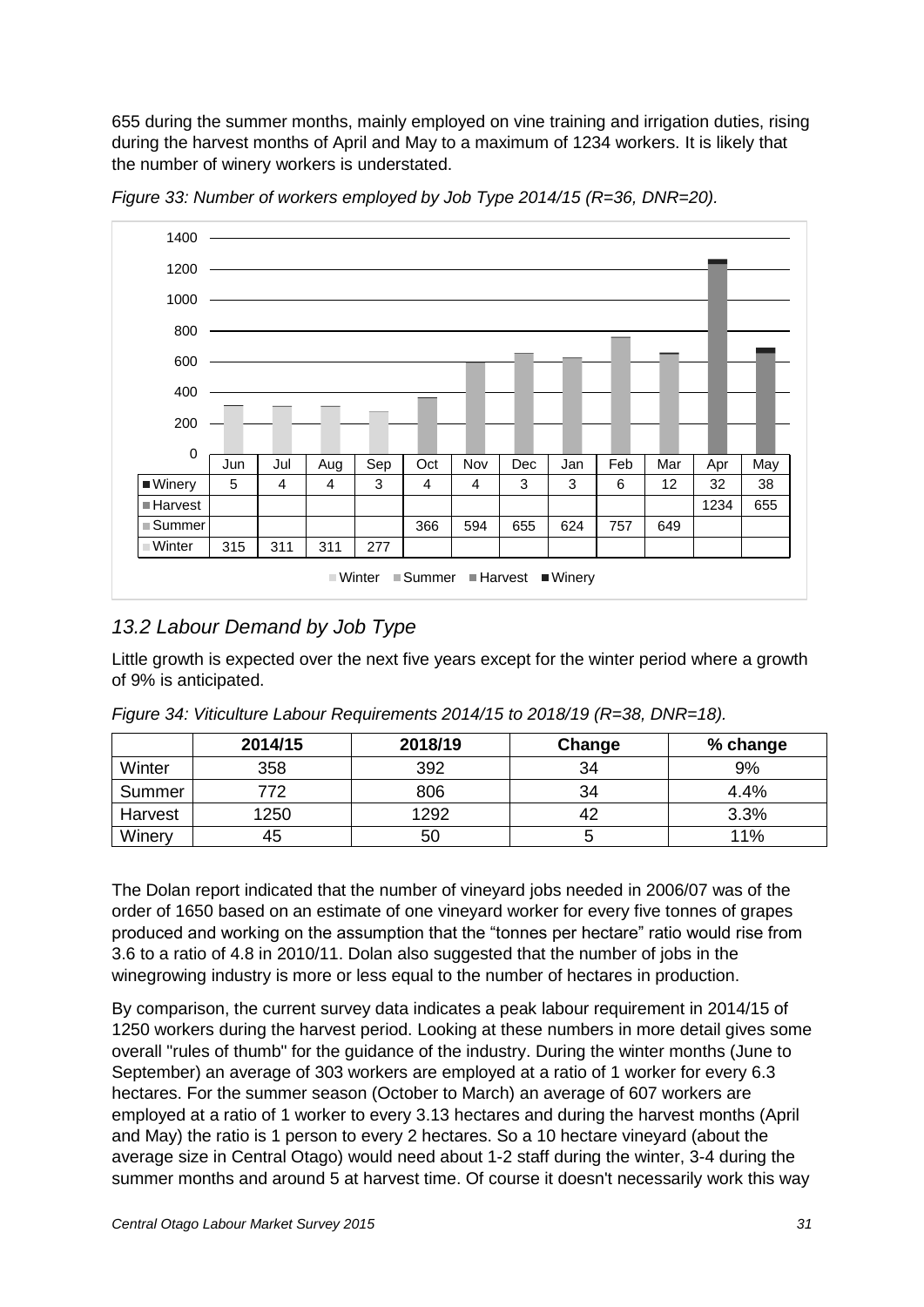in practice, particularly over harvest where often a picking crew will come in over a very short period of time.

One of the contractors interviewed used an estimate of one worker to every 2.6 hectares in production for highly labour intensive tasks and one worker to every five hectares for less labour intensive tasks. So on this measure, and based on current hectares one would expect a low number of about 400 workers to a high of 770 at peak times. These numbers accord reasonably well with the numbers for winter and summer work in the table above but fall short of the number estimated during harvest no doubt due to the intensive nature of the work and the short time frame over which it is conducted.

Further anecdotal evidence suggests that the impact of RSE workers from Vanuatu has resulted in significant increases in productivity.

As a possible new rule of thumb, the ratios above of 1 worker to 2.6 ha (intensive) and 1 workers to 5 hectares (less intensive) could usefully be adopted by the industry.

#### *13.3 Source of Labour by Worker Type*

Growers were asked to indicate how many workers of each worker type they employed over the 2014/15 year. In contrast to section 13.2 above, these results show the number of people employed in each category, as opposed to jobs that were filled (where more than one worker can fill a position as a result of worker turnover).

The viticulture industry employed a total of 1463 workers in the 2014/15 year. Backpackers made up 43% (or 632) of these workers, 20% were RSE workers, 20% were locals and students, 16% were permanent workers and less than 1% were Jobseekers referred by Work and Income.

| <b>Type of Worker</b>                               | No. Employed | Percentage |
|-----------------------------------------------------|--------------|------------|
| <b>Backpackers</b>                                  | 632          | 43%        |
| <b>RSE</b> workers                                  | 299          | <b>20%</b> |
| Seasonal locals / Students                          | 293          | 20%        |
| <b>Permanent workers</b>                            | 229          | 16%        |
| Jobseekers referred by Work and Income <sup>2</sup> | 10           | $< 1\%$    |
| <b>Total</b>                                        | 1463         |            |

*Figure 35: Source of Labour by Worker Type 2014/15 (R= 36, DNR= 20)*

#### *13.4 Backpackers by Source Country*

Vineyards were asked to indicate where their backpacker workers came from by ranking 1 to 3. Most workers came from "Other Europe" in particular Germany, France and the Czech Republic. Second was the United Kingdom followed by South America and Asia *(R=34, DNR=22).*

Respondents were asked if they had a preference for taking workers from any particular country. 14 respondents (40%) indicated that they did and 21 respondents (60%) had no preference *(R= 35, DNR = 20)*. Those who answered yes, when asked why pointed to a

<sup>-</sup><sup>2</sup> Figure 35 shows Jobseekers identified through this survey and interview process. Ministry of Social Development statistics indicate that a total of 174 people sought Jobseeker support in Central Otago in December 2014 and 160 in March 2015.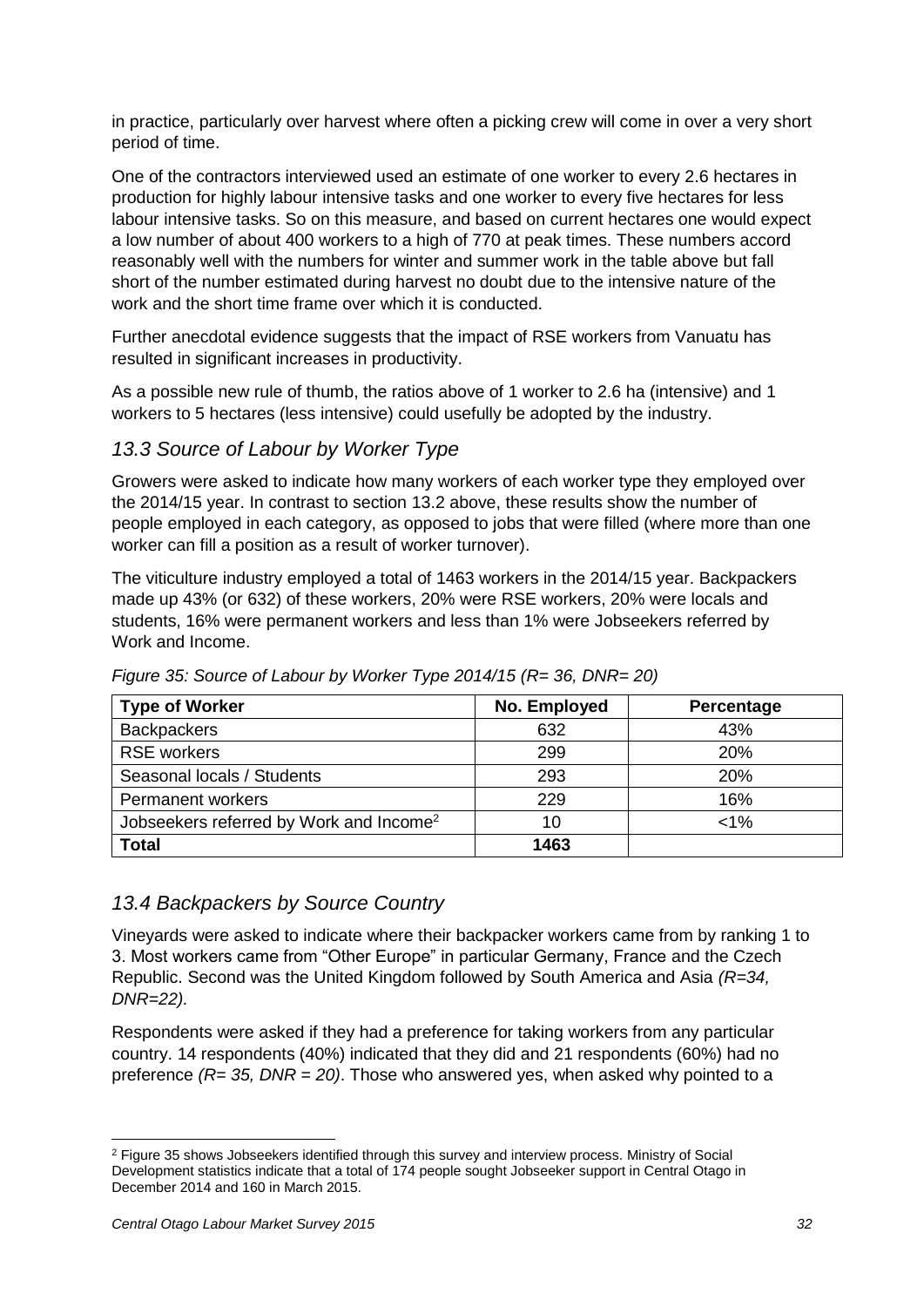strong work ethic particularly among many of the "Other Europe" workers who also demonstrated a generally good command of English.

# <span id="page-32-0"></span>14 Recruitment and Retention

## *14.1 Methods of recruitment*

Vineyards were asked to indicate the methods of recruitment they found most useful in securing the workers they require. Casual walk-ups, followed by returning workers from previous years followed by local referrals were the top three methods.

This methods vary from those found useful by the horticulture industry where RSE though Seasonal Solutions Ltd, online recruitment and casual walk-ups are the top three methods in order of value.

|                                               | Rank |
|-----------------------------------------------|------|
| Casual walk ups                               |      |
| Previous years workers returning              | 2    |
| Local referrals                               | 3    |
| Advertising                                   | 4    |
| <b>Casual workers from Seasonal Solutions</b> | 5    |
| <b>RSE through Seasonal Solutions</b>         | 6    |
| Social media                                  |      |
| Online                                        | 8    |
| Direct recruitment/use of agencies            | 9    |
| <b>Direct RSE</b>                             | 10   |
| Referrals from Work and Income                | 11   |

*Figure 36: Value of Methods of Labour Recruitment (R = 24, DNR = 32)*

## *14.2 Length of employment*

Respondents were asked the average length of time that their workers stay in their employment. Many had difficulty responding to this question and responses varied widely. There were a wide range of values with permanent workers displaying both the highest average as well as the greatest range. The following table sets out averages and ranges.

*Figure 37: Average length of employment (R= 32, DNR=24)*

| Type of workers                                   | Range                 | Average                                 |
|---------------------------------------------------|-----------------------|-----------------------------------------|
| Permanent workers                                 | <1 year to 15 years   | 6.2 years                               |
| NZ Seasonal workers                               | 2 weeks to 6 months   | 4.3 months                              |
| <b>Backpackers</b>                                | 10 days to 4/6 months | 2.5 months                              |
| <b>RSE</b> workers                                | 3 months to 7 months  | 5 months                                |
| Jobseekers referred by Work and Income<br>$(R=3)$ | 3 days to 3 months    | Only 3 respondents so<br>not calculated |

## *14.3 Retaining Jobseekers*

Respondents were asked if they thought there was anything the government could do to assist growers to retain workers from Work and Income. 21 responses were received with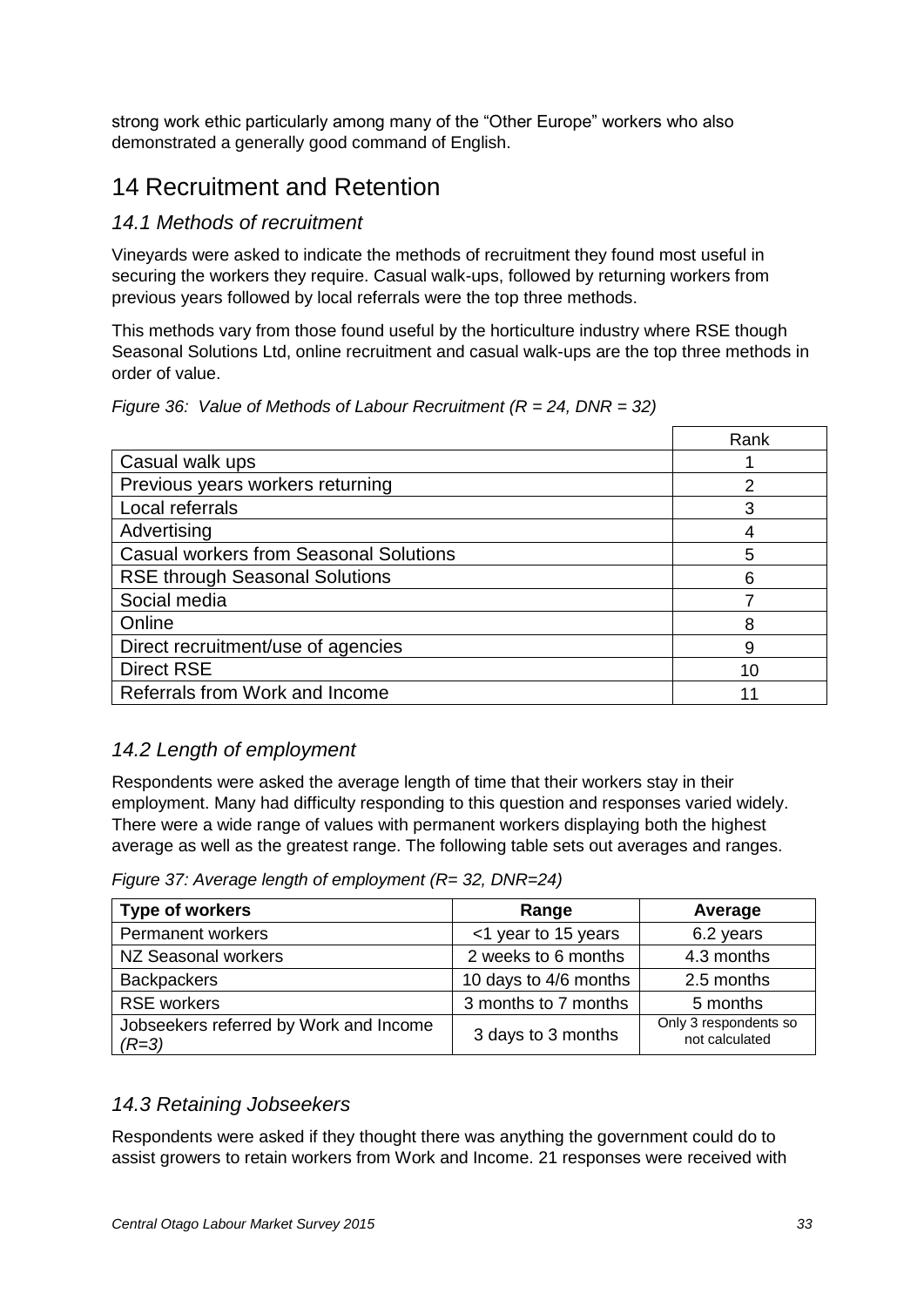six respondents indicating that no assistance was required. The following table sets out the comments in ranked order.

*Figure 38: Suggestions for Government to help growers retain Jobseekers referred by Work and Income (R =21, DNR =35)*

- 1. Ensure job seekers are trained and ready for work; promotion in schools of viticulture and horticulture as a career; government assistance to facilitate worker training.
- 2. Have the NZ equivalent of the RSE scheme set up for short term jobs
- 3. Provision of transport and accommodation
- 4. Having a sensible cap on minimum wages
- 5. Ability to easily vary VOCs on student visas to allow holiday work
- 6. Identifying potential labour shortages earlier
- 7. Have a relocation allowance from South Auckland

#### *14.4 Incentives*

A wide range of incentives were offered by the majority of respondents. Only two of the respondents offered no incentives of any form. A common feature of many responses was the provision of an excellent working environment with a range of social events provided. Particular responses are ranked below.

| <b>Incentives Offered</b>                                      | No. of responses |
|----------------------------------------------------------------|------------------|
| Celebration of achievements with bbq's and other social events | 13               |
| Provision of or use of a vehicle                               | 9                |
| Paying reasonable hourly rates, including piece rates          |                  |
| Provision of a wine allocation                                 | 5                |
| Provision of affordable accommodation including dormitories,   |                  |
| campsites, ablution facilities etc.                            | 5                |
| Provision of free clothing/work gear                           |                  |
| Payment of a proportion of Polytechnic fees                    |                  |
| Use of Wi-Fi and internet                                      |                  |
| Provision of pigs and other meat                               |                  |

*Figure 39: Incentives offered by businesses to encourage staff retention (R=33, DNR=23)*

Respondents were also asked if there were any further incentives they felt could be utilized. Of the 13 respondents who answered this question, responses included provision of accommodation, warm jackets for winter, free firewood, general welfare support when needed, flu injections for permanent staff, provision of free meat and wine allowances *(R=21, DNR=35).*

#### *14.5 Information on Government Requirements*

Respondents were asked if they needed help with, or more information on government requirements in relation to the employment of staff. 71% of those who responded indicated that they did not, with the other 29% indicating a requirement for assistance principally in the area of health and safety, employment contracts and ACC. Particular responses are given below.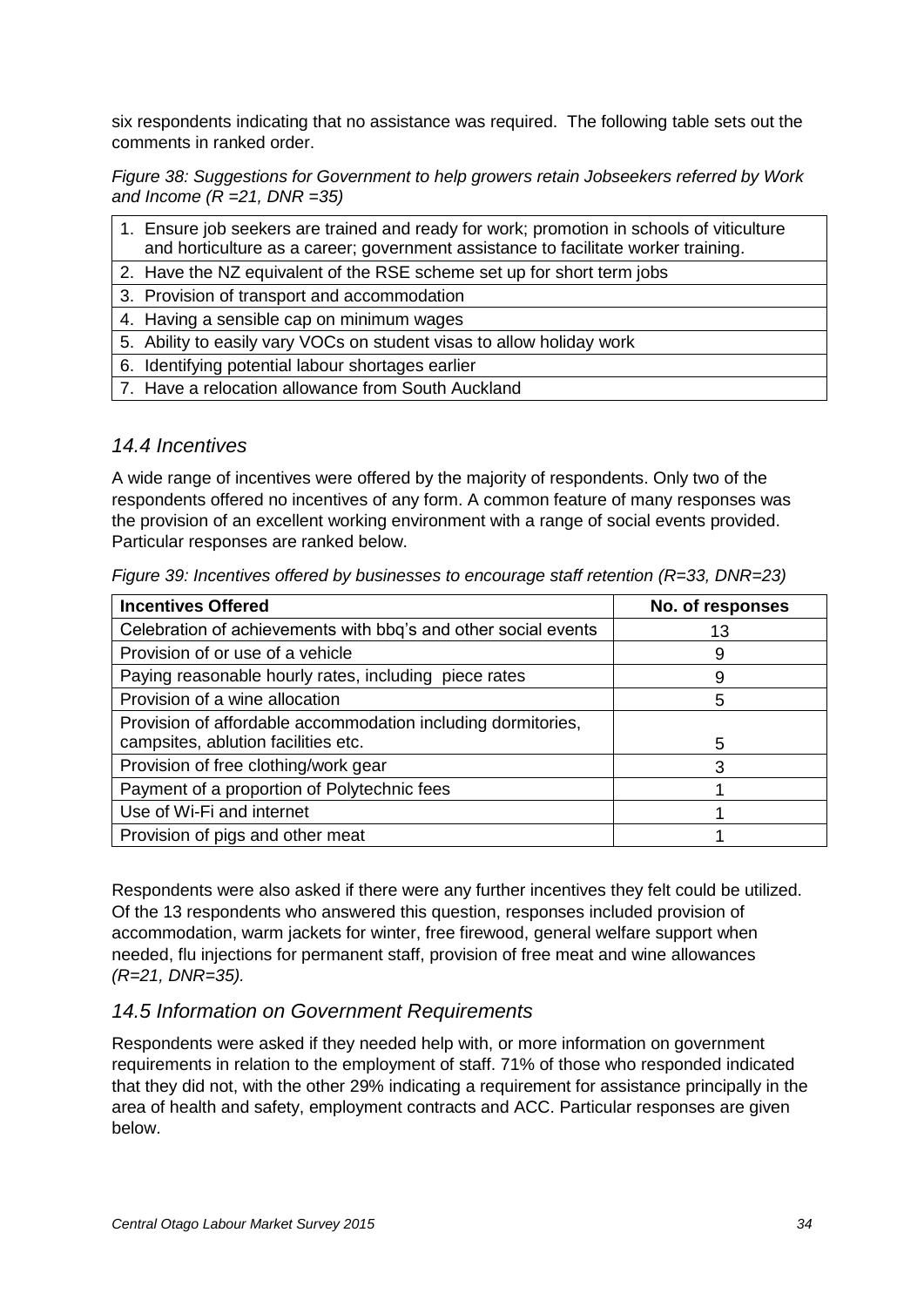*Figure 40*: *Types of Government assistance required by growers in relation to the employment of staff (R=35, DNR=21).*

| <b>Type of Government Assistance Required</b> | <b>Number of responses</b> |
|-----------------------------------------------|----------------------------|
| Health and safety legislation and practice    |                            |
| <b>ACC</b>                                    |                            |
| <b>Employment Contracts</b>                   |                            |
| <b>Holiday Pay Legislation</b>                |                            |

#### *14.6 Factors affecting recruitment or retention*

The highest ranked factor of concern was that of accommodation provision, followed by location of work and language issues.

Figure 41: Factors affecting recruitment or retention *(R=39, DNR=17).*

| Factors affecting recruitment or retention of staff | Rank |
|-----------------------------------------------------|------|
| Availability of suitable accommodation              |      |
| Location of work                                    | 2    |
| Language barriers                                   | 3    |
| Lack of working holiday visas etc.                  | 4    |
| Availability of transport                           | 5    |
| Incorrect paperwork (IRD, bank a/c etc.)            | 6    |
| Provision of childcare                              |      |
| Work placement of spouses                           |      |

In attempting to solve some of these issues, respondents have looked to their permanent staff to provide rooms for rent in their own houses, trying to find local rental accommodation and letting casual staff camp on site in either tents, camper vans or caravans.

Where language was seen as a barrier, responses varied between not employing anyone whose English language was poor to proposing to develop an English language phrase book that covered many work place requirements.

## <span id="page-34-0"></span>15 Variability / Predictability of Labour

#### *15.1 Labour Supply*

This question asked if the labour was there when required in the current year. Of those who responded, 84% replied in the affirmative and 16% responded no. There were very few labour shortages in viticulture in the 2014/15 season. The seasonal variation is set out in Figure 42.

By comparison, the horticulture sector was short 106 casual workers in January 2015.

| Figure 42: Labour shortages in the viticulture sector 2014/15 (R=38, DNR=18) |  |  |  |  |
|------------------------------------------------------------------------------|--|--|--|--|
|                                                                              |  |  |  |  |

| <b>Month</b> | <b>Permanent staff shortages</b> | <b>Casual staff shortages</b> |
|--------------|----------------------------------|-------------------------------|
| October      |                                  |                               |
| November     |                                  |                               |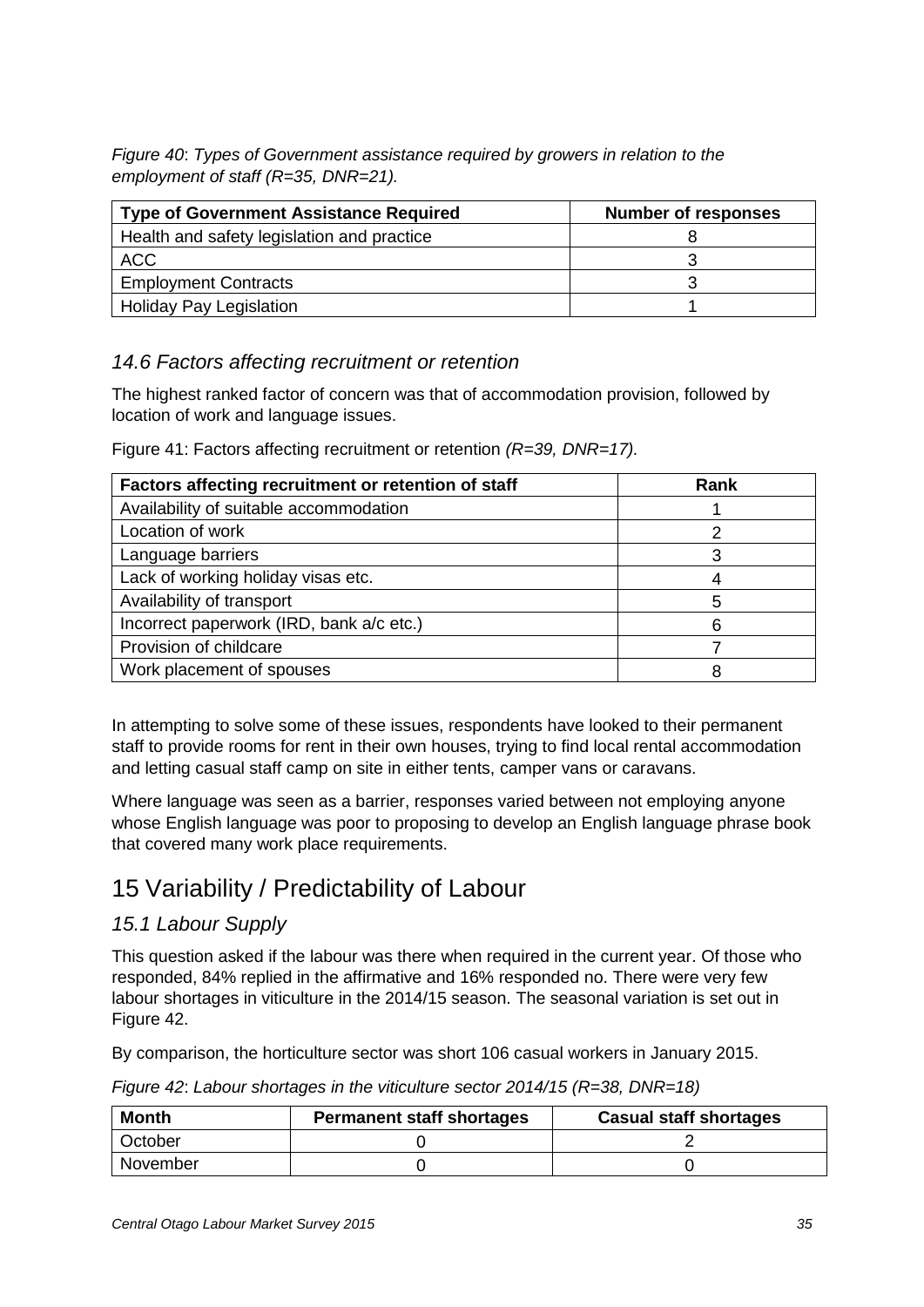| December | 20 |
|----------|----|
| January  | つ  |
| February |    |
| March    |    |
| April    |    |
| May      |    |

# <span id="page-35-0"></span>16 Upskilling

## *16.1 Upskilling Managers and Supervisors*

This question asked what initiatives had been undertaken in the past 12 months to upskill managers and supervisors. Of those who responded 38% identified Growsafe courses as the most common form of training. The results are set out in the table over.

*Figure 43: Initiatives undertaken to Upskill Managers and Supervisors in the last 12 months (R=21, DNR=35).*

| <b>Managers and</b><br><b>Supervisors</b> | <b>Number of</b><br><b>Responses</b> |                               | <b>Number of</b><br><b>Responses</b> |
|-------------------------------------------|--------------------------------------|-------------------------------|--------------------------------------|
| Growsafe                                  | 21                                   | Approved handler courses      | 13                                   |
| <b>Health and Safety</b>                  | 18                                   | Quality control training      |                                      |
| <b>Machinery Operation</b>                | 18                                   | Vit Courses by Correspondence |                                      |
| Conferences                               | 15                                   | <b>Heavy Traffic Licence</b>  |                                      |
| Irrigation training                       | 14                                   | <b>Supervisor Training</b>    |                                      |

Plans for future training included health and safety and first aid training (5 respondents), ongoing general training (4), Growsafe courses (3), viticulture and irrigation courses (3), management/leadership/supervision courses (3), COWA seminars etc. (1) and branding/marketing and distribution training (1).

## *16.2 Upskilling Other Staff*

This question asked what initiatives had been taken in the last 12 months to upskill other staff. Of those who responded, 25% identified health and safety training as the most common form of training. The results are set out in the following table.

| <b>Other Staff</b>         | <b>Number of</b><br><b>Responses</b> |                              | <b>Number of</b><br><b>Responses</b> |
|----------------------------|--------------------------------------|------------------------------|--------------------------------------|
| <b>Health and Safety</b>   | 14                                   | Irrigation                   |                                      |
| <b>Machinery Operation</b> | 8                                    | <b>Supervisor's Training</b> |                                      |
| Quality control training   | 5                                    | Heavy traffic licence        |                                      |
| Approved handler courses   | 5                                    | Conferences                  |                                      |
| Growsafe courses           | 5                                    |                              |                                      |

*Figure 44: Initiatives undertaken to upskill other staff in the last 12 months (R=14, DNR=42)*

Plans for future training included health and safety and first aid (3 respondents), irrigation and tractor handling (1), COWA seminars etc. (1), biodynamics training (1).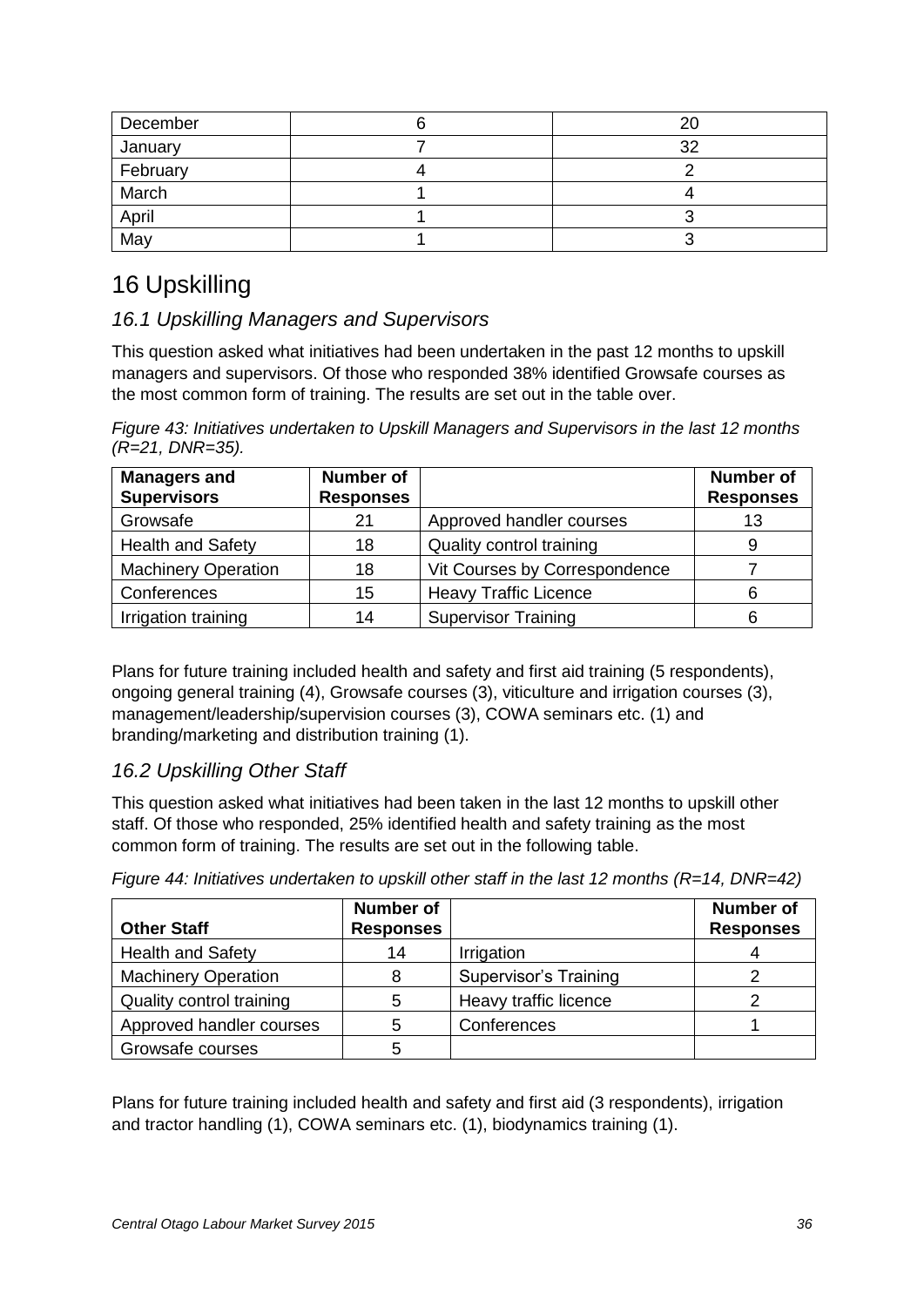## *16.3 Upskilling Yourself (Owners / Operators / Managers)*

This question asked owner operators what initiatives they had undertaken to upskill themselves. This question produced a relatively small number of responses with the majority identifying health and safety courses and conference attendance as the most utilized. The results are set out in the following table.

| Yourself                   | <b>Number of</b><br><b>Responses</b> |                              | <b>Number of</b><br><b>Responses</b> |
|----------------------------|--------------------------------------|------------------------------|--------------------------------------|
|                            |                                      | Viticulture Course by        |                                      |
| Conferences                | 11                                   | correspondence               |                                      |
| <b>Health and Safety</b>   | 11                                   | Irrigation                   |                                      |
| Growsafe                   |                                      | <b>Supervisor's Training</b> |                                      |
| Approved Handler           | 5                                    | <b>Management Training</b>   |                                      |
| <b>Machinery Operation</b> | 5                                    |                              |                                      |

*Figure 45: Initiatives undertaken to upskill yourself (R=11, DNR=45)*

Plans for future training included governance and leadership courses (2 respondents), health and safety and first aid (2), study towards a Diploma in viticulture (2), marketing and winemaking (1), Growsafe courses (1), biodynamics training (1), COWA seminars (1), attendance at conferences (1), accountancy training (1), mentor training (1) and certificate in chemical handling (1).

## *16.4 Supply of Training Courses*

This question asked if there was felt to be a shortage of suitable training courses. Of the respondents *(R=37, DNR=19),* 43% replied in the affirmative and 57% responded no. There was a clear preference for the provision of short term Polytechnic or equivalent courses, lasting perhaps a few days at a time, in areas such as pruning, vine training and health and safety practice (4 respondents), with other areas including supervisor training in areas such as conflict management and performance management (2), and machinery operation and tractor driving (2).

## *16.5 Time Spent Training*

Growers were asked how much time they spend training both permanent and seasonal workers over a year. Many had difficultly responding to this question and responses varied widely.

On average however it was found growers spend an average of 4.4 days per year training permanent staff. Seasonal workers are trained an average of 13.8 hours per year.

| Type of worker    | Average time spent training | Range of responses   |
|-------------------|-----------------------------|----------------------|
| Permanent workers | 4.4 days / year             | $1 - 20$ days        |
| Seasonal workers  | 13.8 hours / year           | 0.5 hours to 21 days |

*Figure 46: Time spent training workers (R = 19, DNR =37).*

# <span id="page-36-0"></span>17 Matching

This question was included to give respondents the opportunity to make a range of unscripted responses without any prompting. The following table ranks these responses.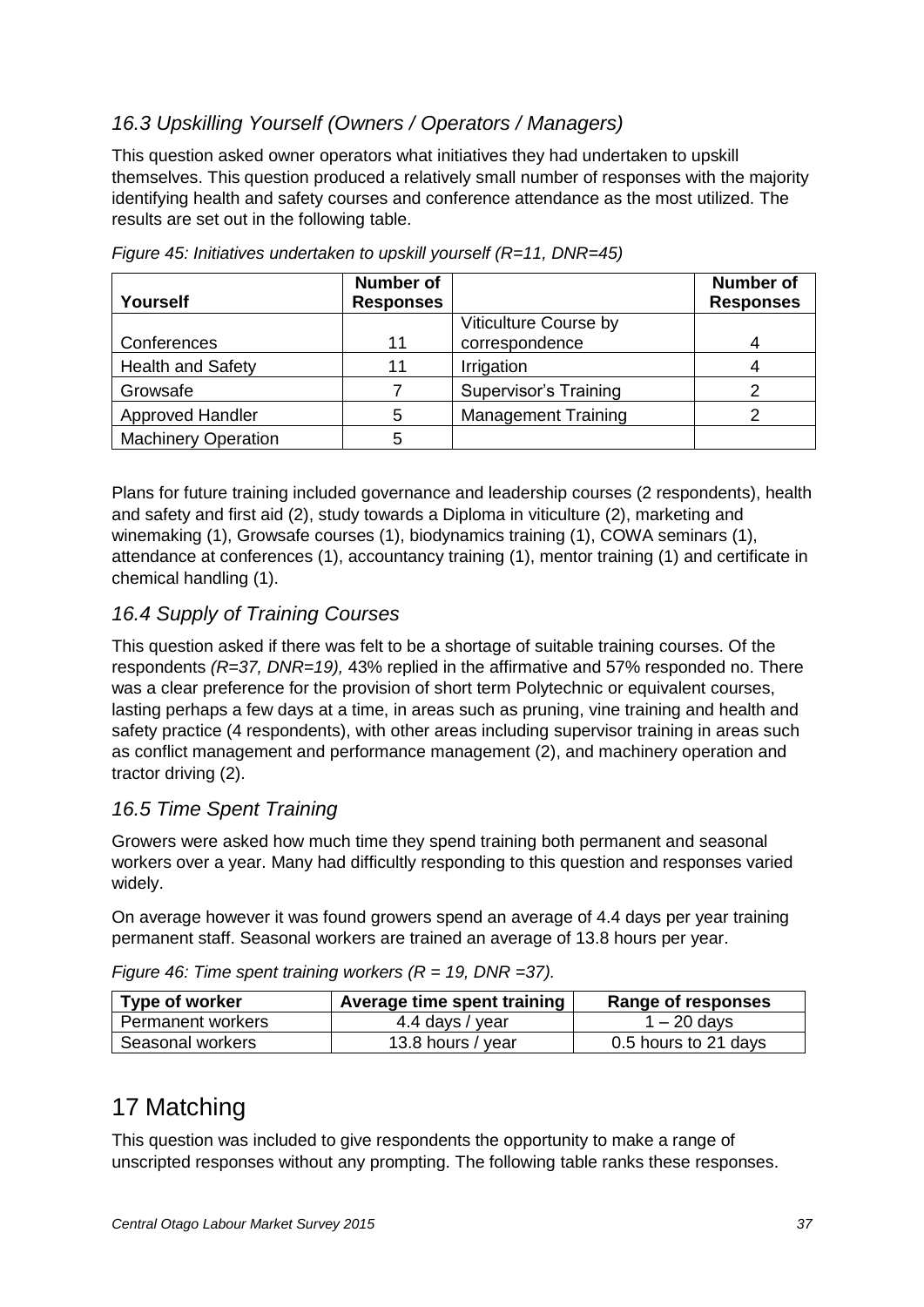*Figure 47: Challenges faced by growers in finding employees with the right skills and attributes (R=24, DNR= 32).* 

|                                                                  | Number of respondents |
|------------------------------------------------------------------|-----------------------|
| Lack of practically trained workers in Central Otago             |                       |
| Need tractor drivers with spraying experience                    |                       |
| Finding people with the right attitude                           |                       |
| Finding supervisors                                              |                       |
| Finding skilled walk-up labour                                   |                       |
| Intelligence and competence in English                           |                       |
| Getting the right cultural mix of Vanuatuans                     |                       |
| Hard to meet the higher wages of other sectors, e.g. hospitality |                       |
| Need for a central training day for backpackers                  |                       |

## <span id="page-37-0"></span>18 Productivity

#### *18.1 Barriers to increasing productivity*

This question asked growers what the barriers were to increasing their productivity. The largest barriers are a lack of suitably trained staff and the availability of accommodation. Underutilisation of expensive capital investments due to seasonality and a shortage of labour when required were also highlighted.

*Figure 48: Barriers to increasing productivity (R=21, DNR=35)*

| Lack of suitably trained staff                   | 21 |
|--------------------------------------------------|----|
| Availability of suitable accommodation           | 17 |
| Shortage of labour when required                 | 8  |
| Lack of technical knowledge                      | 7  |
| Availability of finance for purchasing equipment |    |
| Availability of transport for staff              |    |
| Shortage of nursery stock                        | 6  |
| Underutilisation of expensive capital equipment  | 6  |
| Other:                                           | 5  |
| Inhibiting effect of the climate                 |    |
| Only having one shower to 20 people              |    |
| Lacks of sales                                   |    |
| Compliance costs for exporting                   |    |

#### *18.2 Worker Productivity*

Growers were asked on a scale of "Unproductive" to "Exceeded Expectations" to rate the productivity of each type of worker.

100% of permanent workers either met expectations most of the time or exceeded expectations as did 83% of seasonal and RSE workers, 78% of locals / other casuals and 71% of backpackers. Four out of five Jobseekers referred by Work and Income were either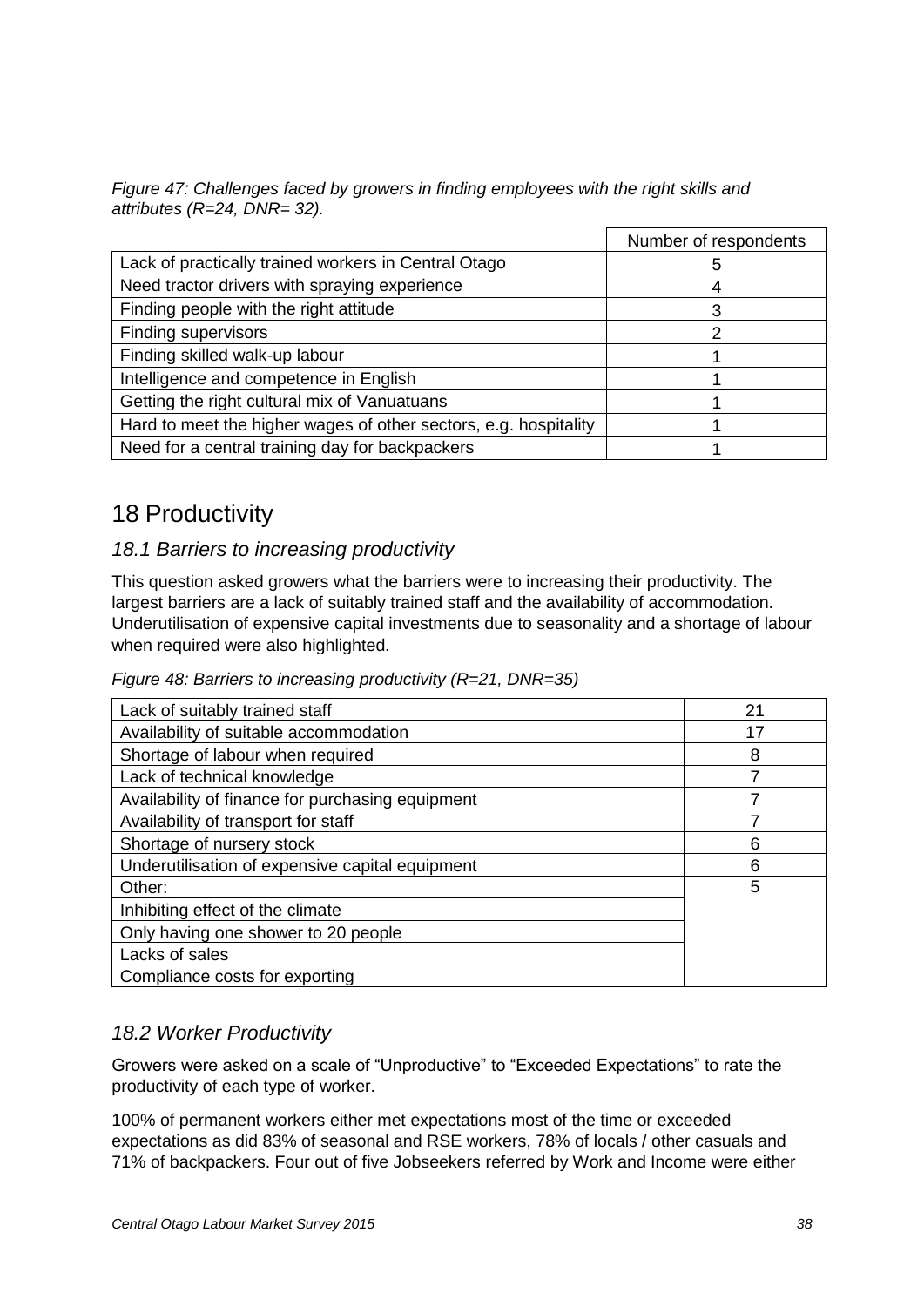unproductive or did not meet expectations some of the time, with one of the five meeting expectations. *(R=21, DNR=35)*.

# <span id="page-38-0"></span>19 Accommodation Demand

#### *19.1 Current Demand*

Respondents were asked if they thought there was a shortage of accommodation in their area. 86% of respondents thought there was a shortage (R=37, DNR=19). Of these 47% think there is a shortage of houses for rental, 38% think more serviced campsites are required, 34% think more dormitory and chalet type accommodation is required and 16% see the need for provision of specific backpacker type accommodation.

It was acknowledged by many of the respondents that there was a region wide shortage of most types of short stay accommodation. A number of respondents identified the Gibbston region as being particularly short of facilities resulting in many workers having to either camp in less than suitable locations or else try to find somewhere to stay in either Arrowtown or Queenstown (both expensive and with limited supply and with significant travel costs) or in Cromwell which while less expensive also has an acute shortage of accommodation with the costs of travel also a factor.

Many respondents felt that provision of cheaper campsites within the region with basic cooking and ablution facilities, either on private properties or on Council land would be a suitable solution. Other options mentioned were the provision of self-catering type chalets with 1-2 people per room, use of short term rental housing and the provision of lower value accommodation in general including purpose built dormitories which provide warm group accommodation with cooking facilities.

#### *19.2 Future Demand*

Respondents were asked to indicate by how many beds their demand would increase each year over the next 5 years. The increase in demand points to an additional 300 beds required by 2018/19 even though the predicted increase in the number of, for example, harvest workers between 2014/15 and 2018/19 is only an additional 42 workers. (See Figure 33). This disparity could be explained by the comments of many respondents that many of their current seasonal staff were already living in unsuitable locations. This is particularly the case in Cromwell where many workers have been camping informally around the region

| Year    | Planned change in bed numbers | <b>Cumulative total</b> |
|---------|-------------------------------|-------------------------|
| 2014/15 | 109                           | 109                     |
| 2015/16 | 32                            | 141                     |
| 2016/17 | 37                            | 178                     |
| 2017/18 | 33                            | 211                     |
| 2018/19 | 89                            | 300                     |

| Figure 49: Planned change in bed numbers (R=23, DNR=33) |  |  |
|---------------------------------------------------------|--|--|
|                                                         |  |  |

# <span id="page-38-1"></span>20 Accommodation Supply

#### *20.1 Current Accommodation by Type*

This section of the survey was filled in only by vineyards that provide accommodation. These were asked how many beds of each type of accommodation they currently provide. The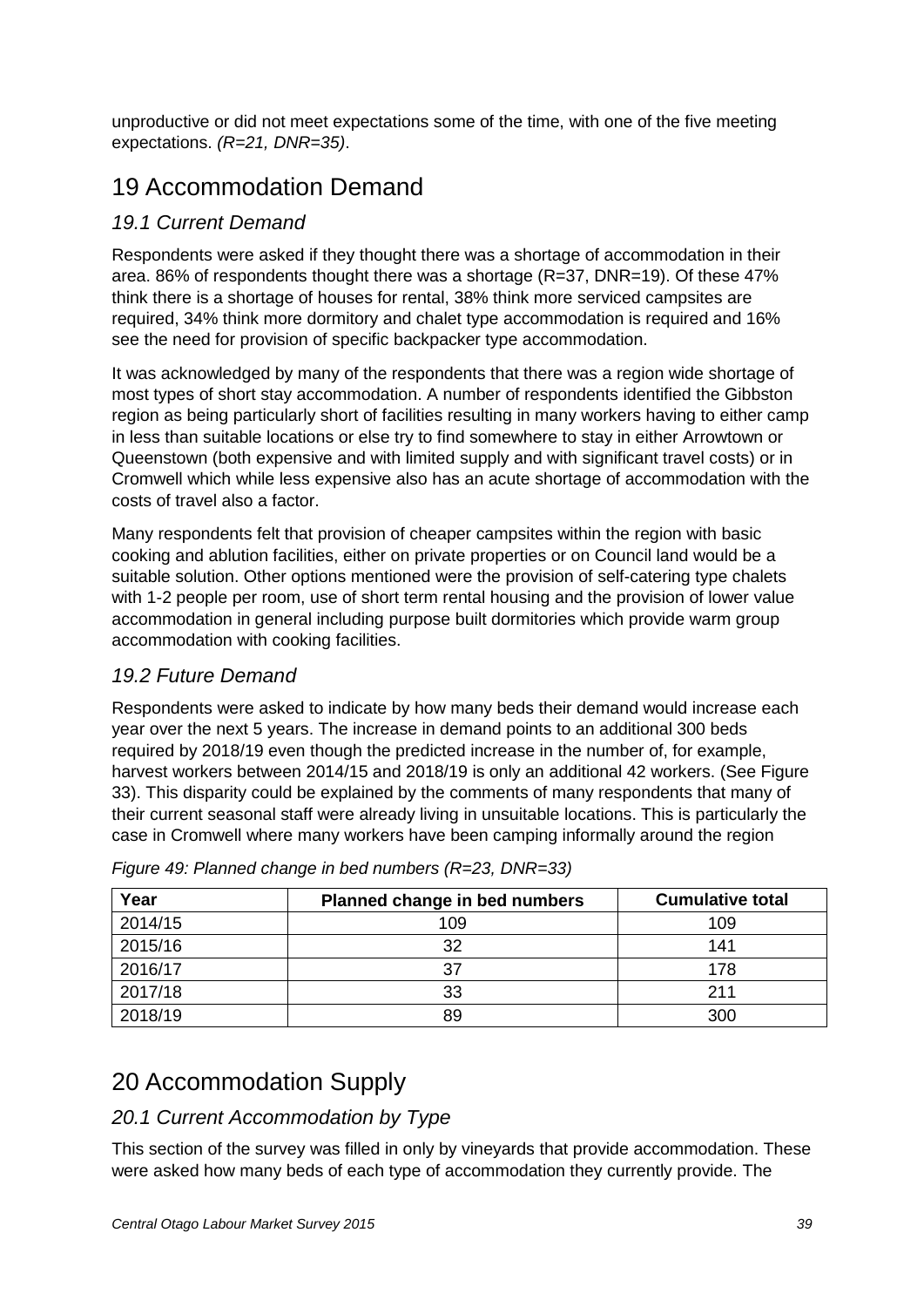survey data indicates that the industry provides accommodation for 122 workers at any one time. Of this capacity, 51 are RSE approved accommodation, 51 are campsites and 38 beds are backpacker style, Numbers of those responding to this question are, however, low.

| <b>Accommodation Types</b> | Capacity | # of businesses providing this accommodation |
|----------------------------|----------|----------------------------------------------|
| Camp Capacity              | 51       |                                              |
| Backpacker                 | 38       |                                              |
| <b>RSE Accommodation</b>   | 33       |                                              |
| <b>TOTAL</b>               | 122      |                                              |

*Figure 50: Grower's accommodation capacity 2014/15 (R=7, DNR=49)*

Respondents were also asked what other facilities they provided to campers. These included showers, toilets and cooking facilities, provision of caravans and use of own home.

#### *20.2 Change to Accommodation Supply*

Only two responses were received to this question with a planned addition of 8 beds in 2016/17.

#### *20.3 RSE worker accommodation*

Only four responses were received to this question all indicating that they made no distinction between the accommodation provided to RSE workers and others.

#### *20.4 Other Accommodation*

When asked what types of accommodation workers stayed in that was not provided by the respondent, 5 were freedom camping out of the back of vans, 4 indicated that workers used camping grounds and 4 used backpackers.

*Figure 51: Types of accommodation used by workers – not provided by the grower* 

| Other types of accommodation used $(R=14, DNR=42)$ | <b>Number of respondents</b> |  |  |  |  |
|----------------------------------------------------|------------------------------|--|--|--|--|
| Freedom Camp Tents or Vans                         |                              |  |  |  |  |
| <b>Camping Grounds</b>                             |                              |  |  |  |  |
| <b>Backpackers</b>                                 |                              |  |  |  |  |
| <b>Chalets</b>                                     |                              |  |  |  |  |
| Flat                                               |                              |  |  |  |  |
| <b>Parents Farms</b>                               |                              |  |  |  |  |
| <b>Rental Houses</b>                               |                              |  |  |  |  |

#### *20.5 Ministry of Business Innovation and Employment Guidelines*

Respondents were asked if they have any issues complying with the Ministry of Business Innovation and Employment Guidelines for RSE accommodation. Of the 12 respondees, none identified any issues complying with the guidelines for RSE accommodation.

#### *20.6 Council requirements*

Respondents were asked if they had any difficulties complying with District Council requirements for worker accommodation. Of the 16 responses, 14 indicated that they did not. Of the two who responded 'yes' one identified the need for campervans to be able to stay on private property. The other asked why the Queenstown Lakes District Council did not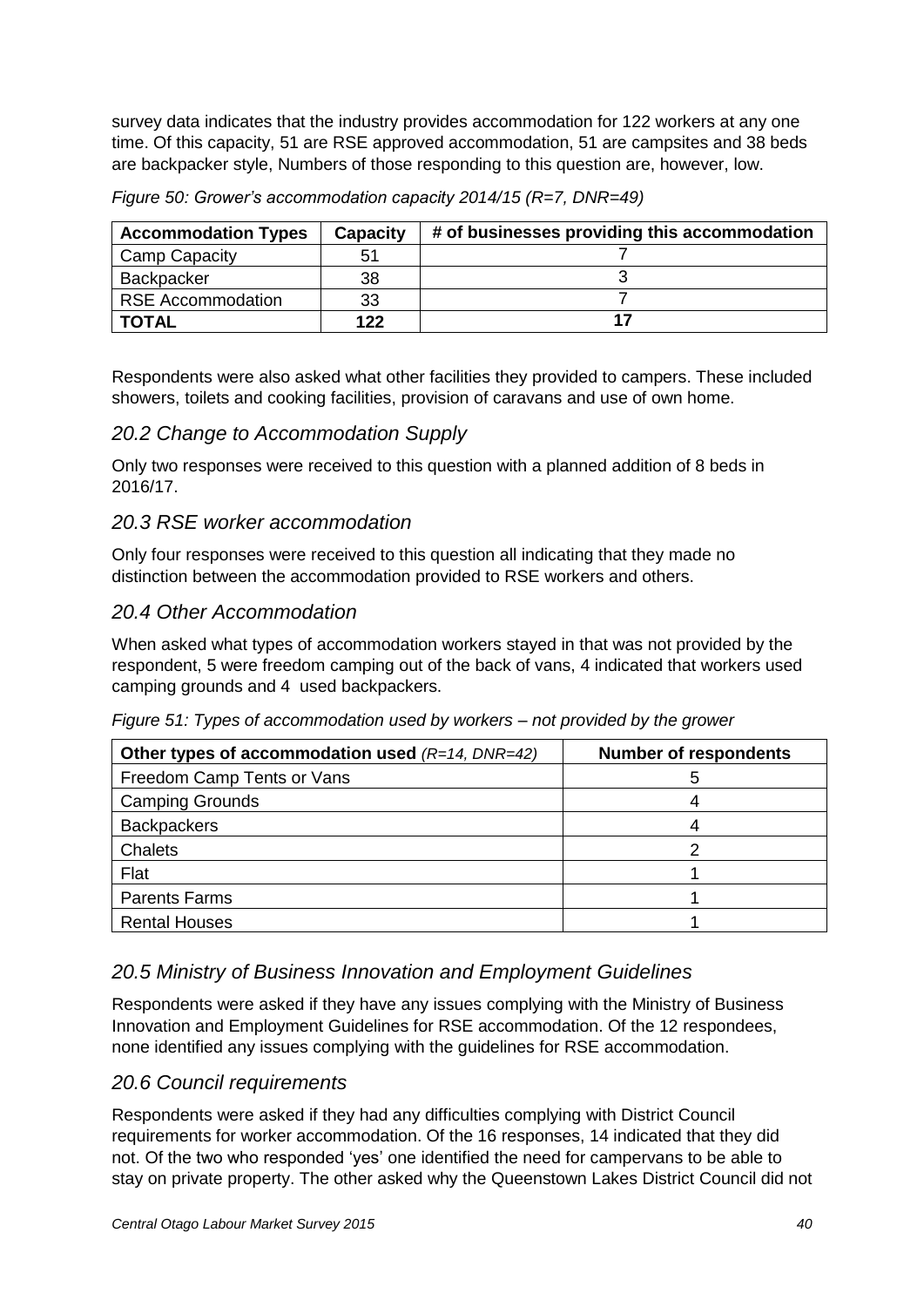make the Gibbston domain available (it has toilets but no camping). One respondent mentioned that the Gibbston Valley Community Association would not be supportive of providing worker accommodation in the valley.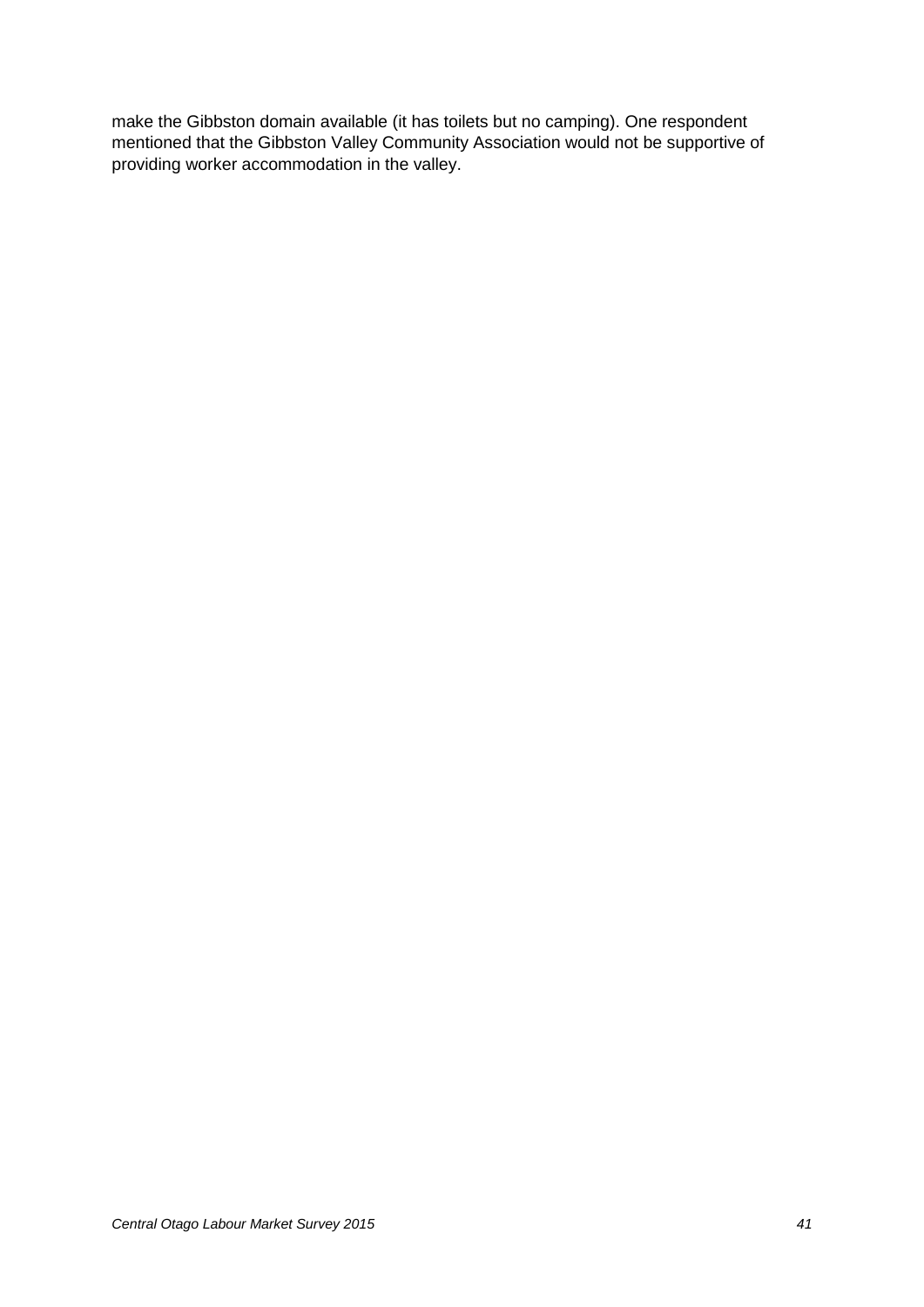# **21 Annexes**

# **21.1 Horticulture Mail Survey**

# **Central Otago Labour Market Survey Horticulture Sector Mail Survey 2015**

#### **Privacy Statement - Under the provisions of the Privacy Act 1993**

Thank you for taking the time to fill in this survey. The purpose of collecting this information is to measure the labour requirements in the horticulture and viticulture industries. Its use is to support discussions in relation to labour demands, job seekers and seasonal labour shortages. The data is collected at an individual business level and will be aggregated so that all published information will never disclose an individual entity.

The data and information will be stored securely. We will ensure that there are safeguards against loss, misuse or disclosure. You have the right to access and correct any of the individual information you provide. You may request that the individual information be removed. Individual information will not be kept for longer than needed for the purpose for which it was collected. You may request a copy of the aggregated information.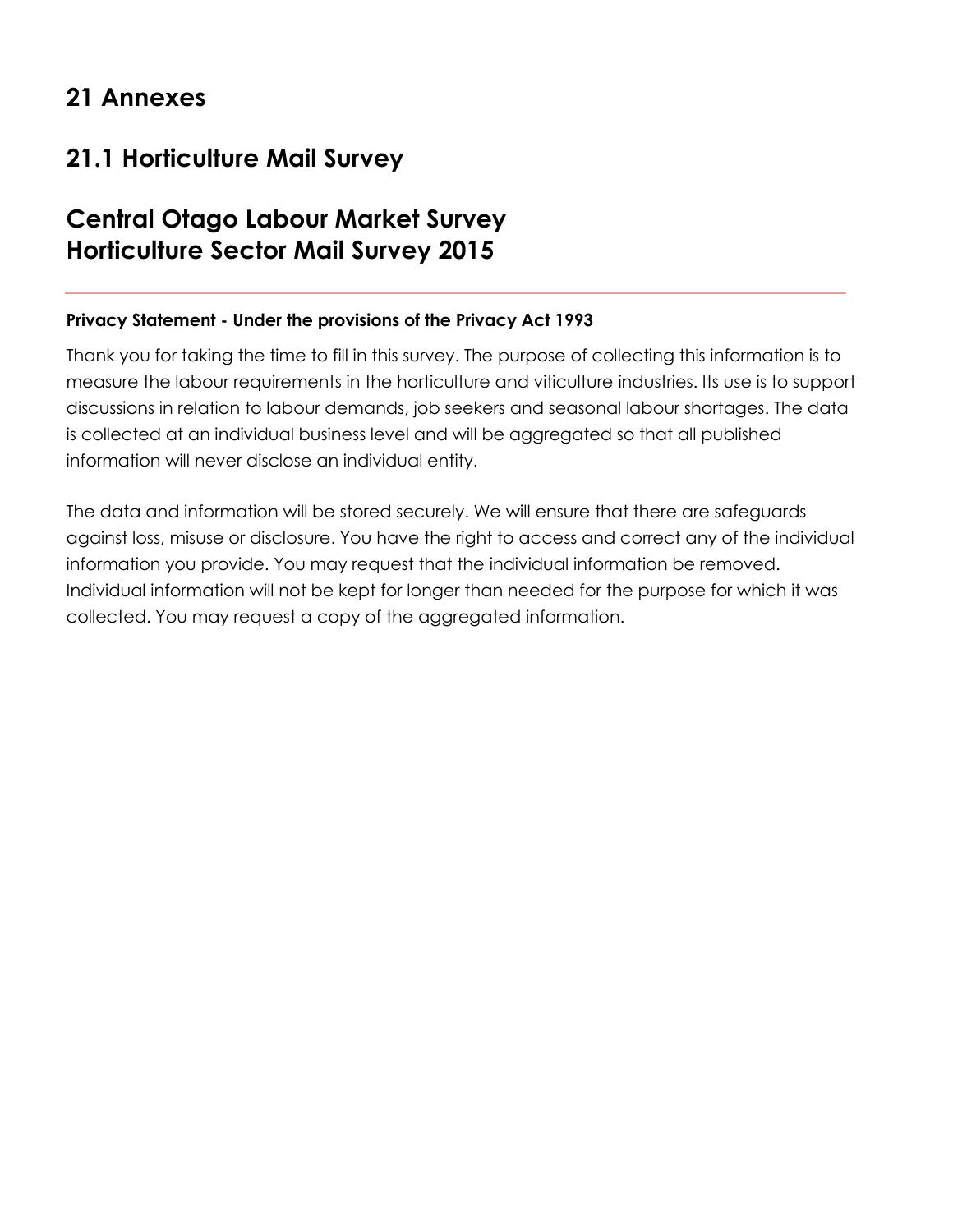#### 1. **Business Details**

| <b>Business Code</b> | Your position | Date of completion |
|----------------------|---------------|--------------------|
| (Office use only)    |               |                    |
|                      |               |                    |

2. **Grower Fruit Details -** In order to estimate labour demands for the future we need to understand current production and planned developments. Please fill in the sections below that relate to the fruit types you grow.

| <b>Cherries</b>                             | 2014/15 | 2015/16 | 2016/17 | 2017/18 | 2018/19 |
|---------------------------------------------|---------|---------|---------|---------|---------|
| Area in production (ha)                     |         |         |         |         |         |
| Area planted but not yet in production (ha) |         |         |         |         |         |
| Planned new plantings (hectares)            |         |         |         |         |         |
| Planned removals without replanting (ha)    |         |         |         |         |         |
| <b>Apricots</b>                             | 2014/15 | 2015/16 | 2016/17 | 2017/18 | 2018/19 |
| Area in production (ha)                     |         |         |         |         |         |
| Area planted but not yet in production (ha) |         |         |         |         |         |
| Planned new plantings (hectares)            |         |         |         |         |         |
| Planned removals without replanting (ha)    |         |         |         |         |         |
| <b>Peaches &amp; Nectarines</b>             | 2014/15 | 2015/16 | 2016/17 | 2017/18 | 2018/19 |
| Area in production (ha)                     |         |         |         |         |         |
| Area planted but not yet in production (ha) |         |         |         |         |         |
| Planned new plantings (hectares)            |         |         |         |         |         |
| Planned removals without replanting (ha)    |         |         |         |         |         |
| Pipfruit                                    | 2014/15 | 2015/16 | 2016/17 | 2017/18 | 2018/19 |
| Area in production (ha)                     |         |         |         |         |         |
| Area planted but not yet in production (ha) |         |         |         |         |         |
| Planned new plantings (hectares)            |         |         |         |         |         |
| Planned removals without replanting (ha)    |         |         |         |         |         |
| Other (Specify):                            | 2014/15 | 2015/16 | 2016/17 | 2017/18 | 2018/19 |
| Area in production (ha)                     |         |         |         |         |         |
| Area planted but not yet in production (ha) |         |         |         |         |         |
| Planned new plantings (hectares)            |         |         |         |         |         |
| Planned removals without replanting (ha)    |         |         |         |         |         |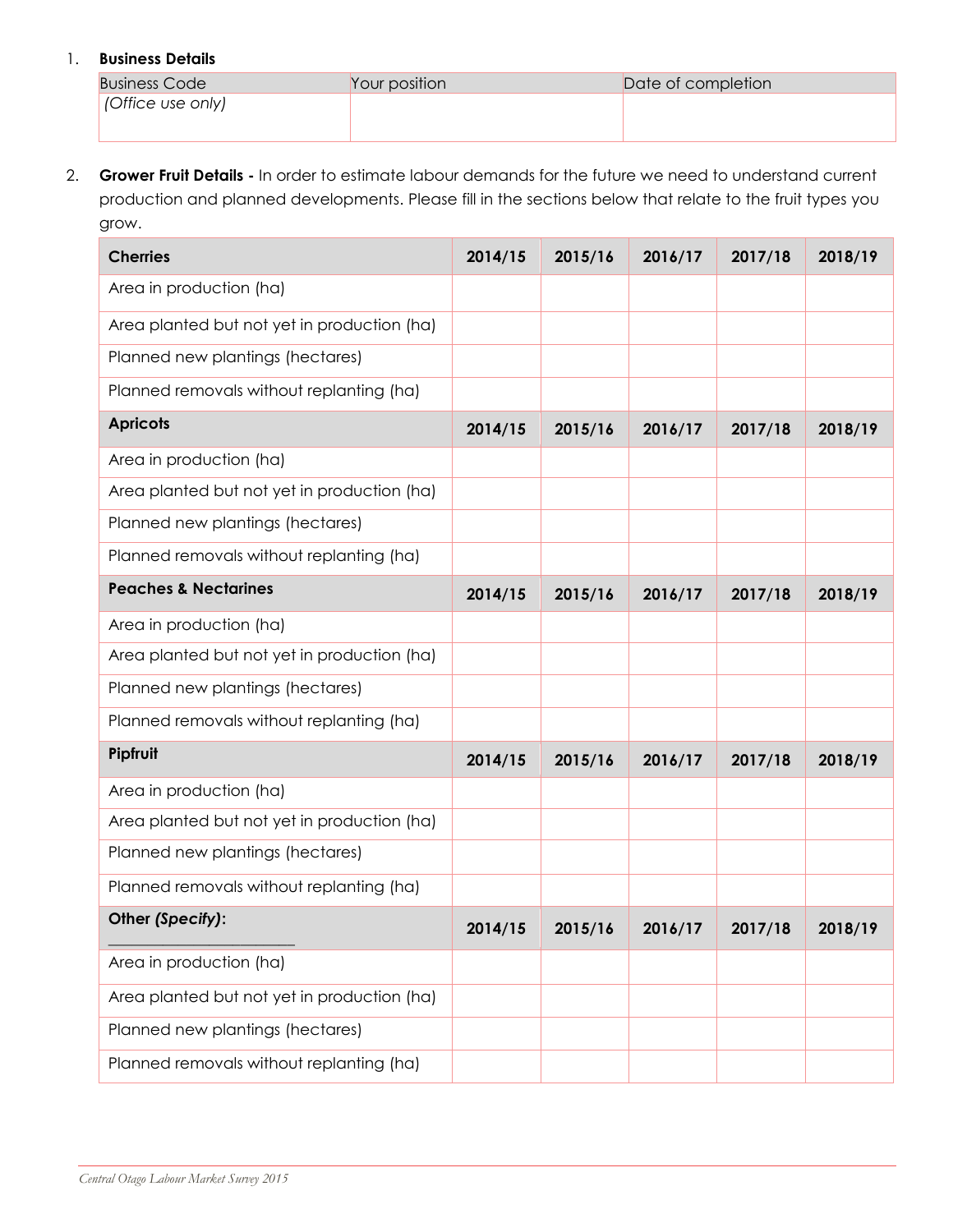3. Please estimate your labour requirements for the current and upcoming seasons.

| Number of workers<br>required for:                                 | 2014/15 | 2015/16 | 2016/17 | 2017/18 | 2018/19 |
|--------------------------------------------------------------------|---------|---------|---------|---------|---------|
| Non Harvest (pruning,<br>thinning, development<br>and maintenance) |         |         |         |         |         |
| Picking                                                            |         |         |         |         |         |
| Packhouse                                                          |         |         |         |         |         |
| <b>Total Number of Workers</b><br>(Estimate)                       |         |         |         |         |         |

4. Please detail below your seasonal labour requirements for the current season.

| Number of workers<br>required for:                                 | $\overline{4}$<br>June | $\overline{4}$<br>$\frac{1}{2}$ | $\overline{4}$<br>puy | $\overline{4}$<br>Sept | 4<br>$-$<br>Oct | Nov 14 | $\overline{4}$<br>Dec | $\sqrt{2}$<br>Jan | Feb 15 | Mar15 | 5<br>April | May 15 |
|--------------------------------------------------------------------|------------------------|---------------------------------|-----------------------|------------------------|-----------------|--------|-----------------------|-------------------|--------|-------|------------|--------|
| Non Harvest (pruning,<br>thinning, development<br>and maintenance) |                        |                                 |                       |                        |                 |        |                       |                   |        |       |            |        |
| Picking                                                            |                        |                                 |                       |                        |                 |        |                       |                   |        |       |            |        |
| Packhouse                                                          |                        |                                 |                       |                        |                 |        |                       |                   |        |       |            |        |
| Total number of workers                                            |                        |                                 |                       |                        |                 |        |                       |                   |        |       |            |        |

5. How many of the following types of worker do you expect to have employed or managed for the 12 months from June 2014 – May 2015? Please include owner/operators.

|                                                                            | Number of workers |
|----------------------------------------------------------------------------|-------------------|
| Permanent workers (part-time and full time)                                |                   |
| Seasonal workers under the RSE scheme                                      |                   |
| Backpackers - Seasonal workers under other schemes (eg, WHS, SSE, VOC etc) |                   |
| Seasonal workers from Work and Income                                      |                   |
| Local and other casuals (seasonal workers and students)                    |                   |

6. Please indicate where your backpacker workers come from by ranking 1-3. (1 being the most prevalent source country or region).

|                        | Rank |
|------------------------|------|
| United Kingdom         |      |
| Other Europe           |      |
| South America          |      |
| Asia                   |      |
| Other (please specify) |      |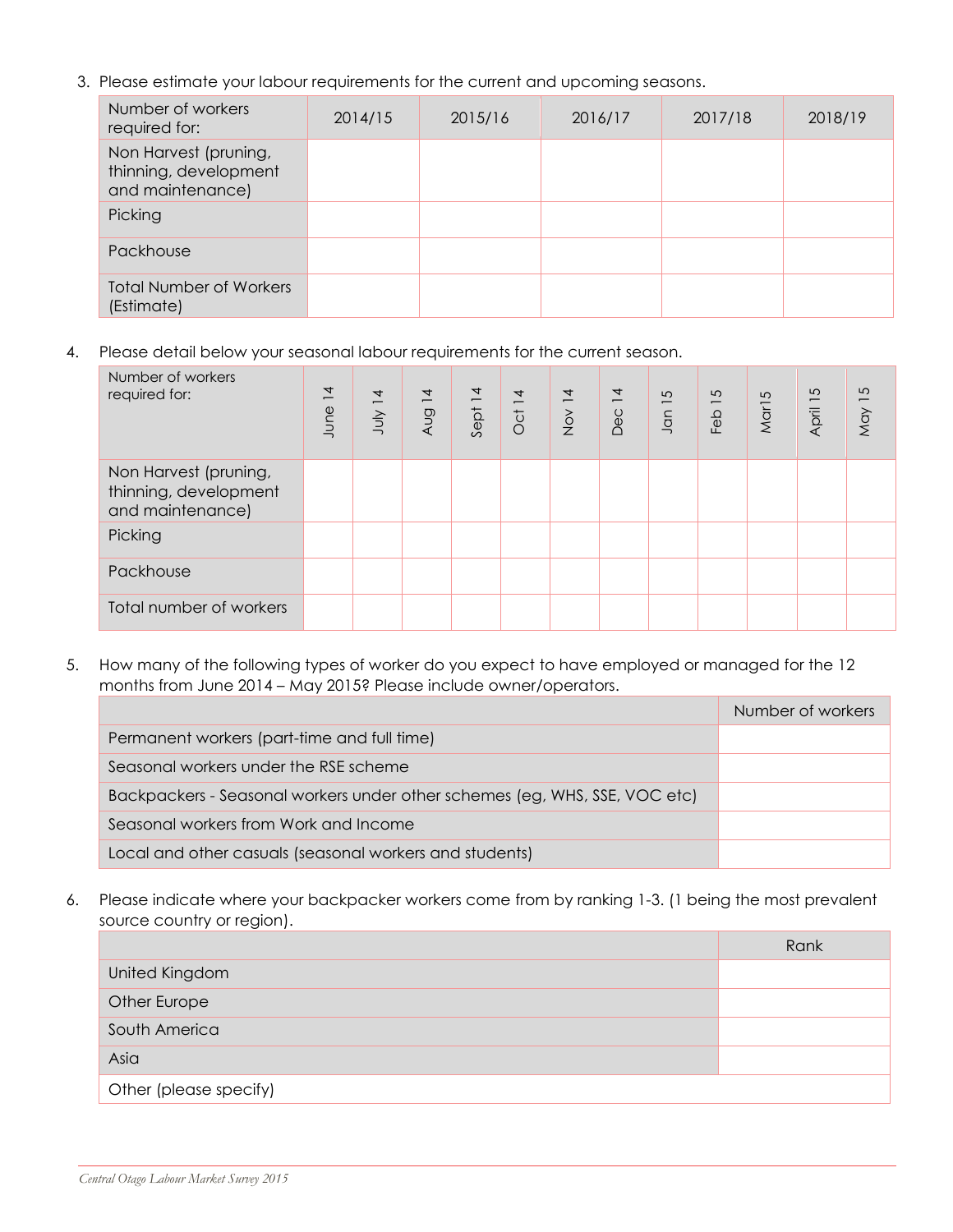7. Do you have a preference for taking backpackers from certain regions?

Yes / No (Please circle)

If Yes, please explain why?

#### **RECRUITMENT AND RETENTION**

8. Rank the top three methods of recruitment that you find the most useful for securing the workers you require.

**\_\_\_\_\_\_\_\_\_\_\_\_\_\_\_\_\_\_\_\_\_\_\_\_\_\_\_\_\_\_\_\_\_\_\_\_\_\_\_\_\_\_\_\_\_\_\_\_\_\_\_\_\_\_\_\_\_\_\_\_\_\_\_\_\_\_\_\_\_\_\_\_\_\_\_\_\_\_\_\_\_\_\_\_\_\_\_\_\_\_\_\_\_\_\_\_\_\_\_\_\_\_ \_\_\_\_\_\_\_\_\_\_\_\_\_\_\_\_\_\_\_\_\_\_\_\_\_\_\_\_\_\_\_\_\_\_\_\_\_\_\_\_\_\_\_\_\_\_\_\_\_\_\_\_\_\_\_\_\_\_\_\_\_\_\_\_\_\_\_\_\_\_\_\_\_\_\_\_\_\_\_\_\_\_\_\_\_\_\_\_\_\_\_\_\_\_\_\_\_\_\_\_\_\_ \_\_\_\_\_\_\_\_\_\_\_\_\_\_\_\_\_\_\_\_\_\_\_\_\_\_\_\_\_\_\_\_\_\_\_\_\_\_\_\_\_\_\_\_\_\_\_\_\_\_\_\_\_\_\_\_\_\_\_\_\_\_\_\_\_\_\_\_\_\_\_\_\_\_\_\_\_\_\_\_\_\_\_\_\_\_\_\_\_\_\_\_\_\_\_\_\_\_\_\_\_\_**

|                                                  | Rank top three<br>$l = Most useful$ |
|--------------------------------------------------|-------------------------------------|
| Casual walk-ups                                  |                                     |
| Direct recruitment / Use of recruitment agencies |                                     |
| RSE workers from Seasonal Solutions service      |                                     |
| Casuals from Seasonal Solutions service          |                                     |
| Online recruitment (Seek, TradeMe Jobs)          |                                     |
| Direct RSE – engaged by yourselves               |                                     |
| Social Media (Facebook, Twitter etc)             |                                     |
| Work and Income NZ                               |                                     |
| Advertising (e.g. newspapers)                    |                                     |
| Previous year's workers returning                |                                     |
| <b>Local Referrals</b>                           |                                     |
| Other (please specify)                           |                                     |

9. What is the average length of time an employee stays with you?

|                                                       | Days | <b>Months</b> | Years |
|-------------------------------------------------------|------|---------------|-------|
| New Zealanders - Permanent                            |      |               |       |
| New Zealanders - Seasonal                             |      |               |       |
| Overseas backpackers                                  |      |               |       |
| <b>RSE</b> workers                                    |      |               |       |
| NZ Jobseekers (Seasonal workers from Work and Income) |      |               |       |

10. Do you think there is anything the Government can do to assist you to retain Jobseekers from Work and Income?

**\_\_\_\_\_\_\_\_\_\_\_\_\_\_\_\_\_\_\_\_\_\_\_\_\_\_\_\_\_\_\_\_\_\_\_\_\_\_\_\_\_\_\_\_\_\_\_\_\_\_\_\_\_\_\_\_\_\_\_\_\_\_\_\_\_\_\_\_\_\_\_\_\_\_\_\_\_\_\_\_\_\_\_\_\_\_\_\_\_\_\_\_\_\_\_\_\_\_\_\_\_\_ \_\_\_\_\_\_\_\_\_\_\_\_\_\_\_\_\_\_\_\_\_\_\_\_\_\_\_\_\_\_\_\_\_\_\_\_\_\_\_\_\_\_\_\_\_\_\_\_\_\_\_\_\_\_\_\_\_\_\_\_\_\_\_\_\_\_\_\_\_\_\_\_\_\_\_\_\_\_\_\_\_\_\_\_\_\_\_\_\_\_\_\_\_\_\_\_\_\_\_\_\_\_ \_\_\_\_\_\_\_\_\_\_\_\_\_\_\_\_\_\_\_\_\_\_\_\_\_\_\_\_\_\_\_\_\_\_\_\_\_\_\_\_\_\_\_\_\_\_\_\_\_\_\_\_\_\_\_\_\_\_\_\_\_\_\_\_\_\_\_\_\_\_\_\_\_\_\_\_\_\_\_\_\_\_\_\_\_\_\_\_\_\_\_\_\_\_\_\_\_\_\_\_\_\_**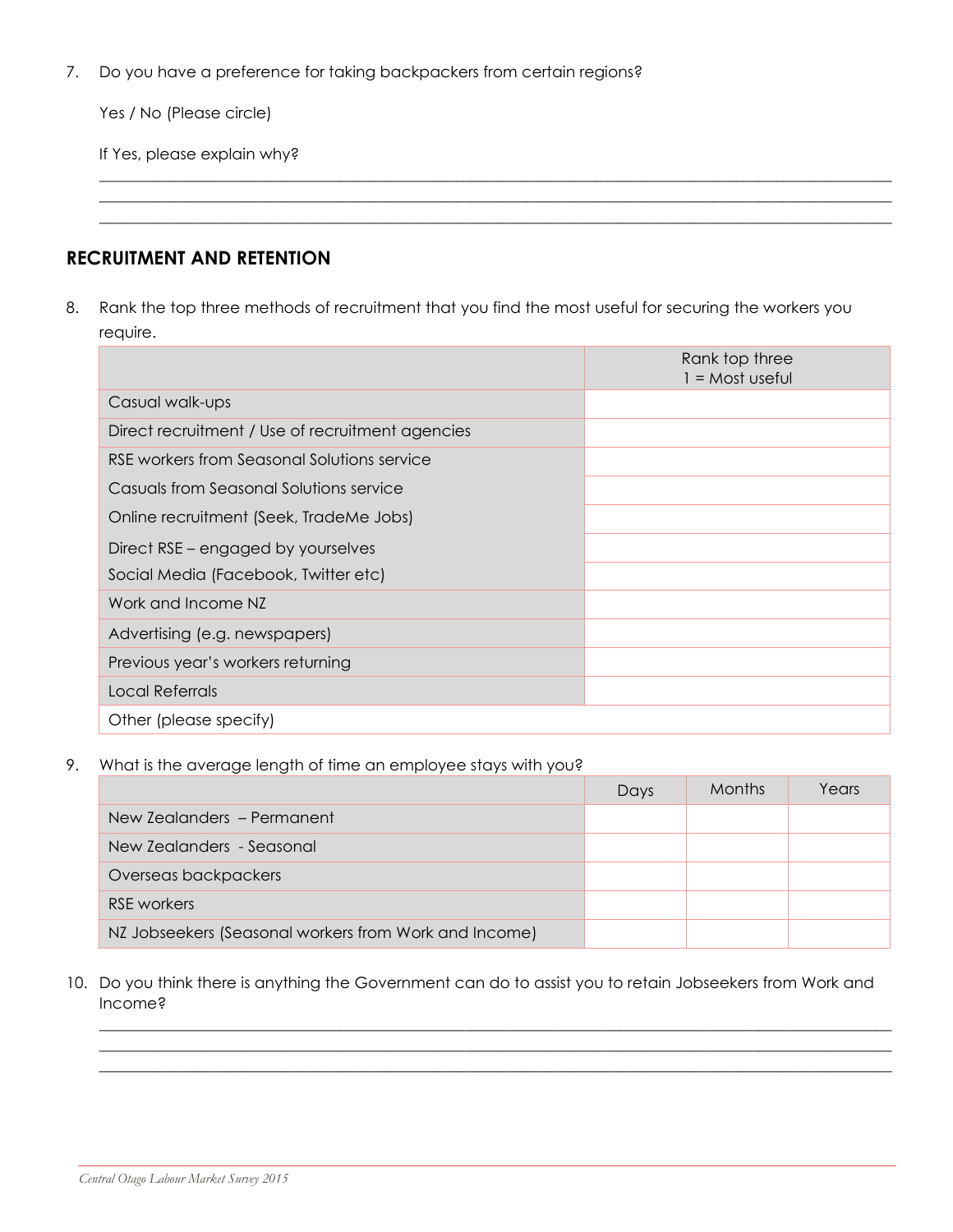- 11. What incentives do you currently offer staff to encourage retention?
- 12. What further incentives do you think could be employed?
- 13. Do you need help with, or more information on Government requirements in relation to the employment of staff?

**\_\_\_\_\_\_\_\_\_\_\_\_\_\_\_\_\_\_\_\_\_\_\_\_\_\_\_\_\_\_\_\_\_\_\_\_\_\_\_\_\_\_\_\_\_\_\_\_\_\_\_\_\_\_\_\_\_\_\_\_\_\_\_\_\_\_\_\_\_\_\_\_\_\_\_\_\_\_\_\_\_\_\_\_\_\_\_\_\_\_\_\_\_\_\_\_\_\_\_\_\_\_ \_\_\_\_\_\_\_\_\_\_\_\_\_\_\_\_\_\_\_\_\_\_\_\_\_\_\_\_\_\_\_\_\_\_\_\_\_\_\_\_\_\_\_\_\_\_\_\_\_\_\_\_\_\_\_\_\_\_\_\_\_\_\_\_\_\_\_\_\_\_\_\_\_\_\_\_\_\_\_\_\_\_\_\_\_\_\_\_\_\_\_\_\_\_\_\_\_\_\_\_\_\_ \_\_\_\_\_\_\_\_\_\_\_\_\_\_\_\_\_\_\_\_\_\_\_\_\_\_\_\_\_\_\_\_\_\_\_\_\_\_\_\_\_\_\_\_\_\_\_\_\_\_\_\_\_\_\_\_\_\_\_\_\_\_\_\_\_\_\_\_\_\_\_\_\_\_\_\_\_\_\_\_\_\_\_\_\_\_\_\_\_\_\_\_\_\_\_\_\_\_\_\_\_\_**

**\_\_\_\_\_\_\_\_\_\_\_\_\_\_\_\_\_\_\_\_\_\_\_\_\_\_\_\_\_\_\_\_\_\_\_\_\_\_\_\_\_\_\_\_\_\_\_\_\_\_\_\_\_\_\_\_\_\_\_\_\_\_\_\_\_\_\_\_\_\_\_\_\_\_\_\_\_\_\_\_\_\_\_\_\_\_\_\_\_\_\_\_\_\_\_\_\_\_\_\_\_\_ \_\_\_\_\_\_\_\_\_\_\_\_\_\_\_\_\_\_\_\_\_\_\_\_\_\_\_\_\_\_\_\_\_\_\_\_\_\_\_\_\_\_\_\_\_\_\_\_\_\_\_\_\_\_\_\_\_\_\_\_\_\_\_\_\_\_\_\_\_\_\_\_\_\_\_\_\_\_\_\_\_\_\_\_\_\_\_\_\_\_\_\_\_\_\_\_\_\_\_\_\_\_**

Yes / No (Please Circle)

If Yes, please indicate the areas in which you need help or support?

|                             | <b>Tick</b> |
|-----------------------------|-------------|
| <b>Employment contracts</b> | П           |
| <b>Health and Safety</b>    |             |
| <b>Holiday Pay</b>          | П           |
| Parental Leave              |             |
| Privacy matters             | П           |
| <b>ACC</b>                  |             |
| Other (Please specify)      |             |

14. Please indicate how the following factors have affected your ability to recruit or retain suitably trained staff?

|                                           | Not affected at all<br>(Tick) | Somewhat<br>affected<br>(Tick) | Affected<br>(Tick) | Significantly<br>affected<br>(Tick) |
|-------------------------------------------|-------------------------------|--------------------------------|--------------------|-------------------------------------|
| Availability of transport                 | □                             | □                              | □                  | □                                   |
| Availability of childcare                 | □                             | □                              | □                  | □                                   |
| Work placement of<br>spouses              | П                             | □                              | □                  | П                                   |
| Availability of suitable<br>accommodation | П                             | □                              | $\Box$             | п                                   |
| Location of work                          | □                             | □                              | □                  | □                                   |
| Language barriers                         | □                             | $\Box$                         | $\Box$             | П                                   |
| Incorrect paperwork (IRD,<br>Bank a/c)    | $\Box$                        | п                              | □                  | П                                   |
| Lack of working holiday<br>visa or VOC    | □                             | □                              | □                  | П                                   |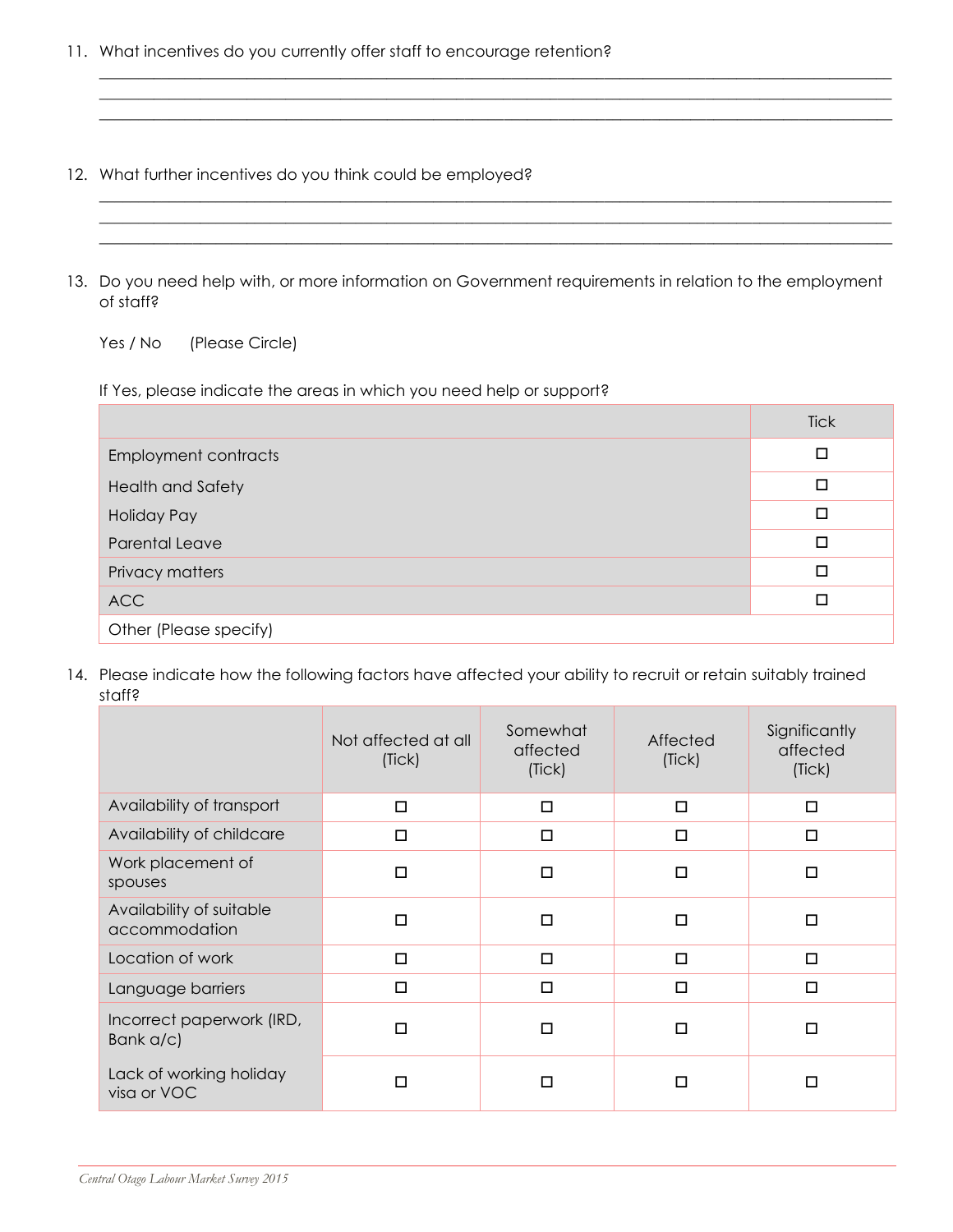15. Have you found any solutions to the issues identified above?

#### **VARIABILITY / PREDICTABILITY OF LABOUR**

- 16. In the season from June 2014 to May 2015 was the labour there when you needed it? Yes / No (Please Circle)
- 17. If No, how many workers were you short or expect to be short in each month?

|                                         | $\overline{4}$<br>$\overline{\phantom{m}}$<br>June | $\overline{4}$<br>YIN | $\overline{4}$<br><b>Aug</b> | $\overline{4}$<br>Sept | $\overline{4}$<br>$\overline{C}$ | $\overline{4}$<br>$\frac{5}{2}$ | $\overline{4}$<br>Dec | $\sqrt{2}$<br>$\overline{\phantom{0}}$<br>Jan | 5<br>Feb | 5<br>Mar <sub>1</sub> | 5<br>$\overline{\phantom{0}}$<br>April | 5<br>Nay | TOTA |
|-----------------------------------------|----------------------------------------------------|-----------------------|------------------------------|------------------------|----------------------------------|---------------------------------|-----------------------|-----------------------------------------------|----------|-----------------------|----------------------------------------|----------|------|
| Number of<br>permanent<br>workers short |                                                    |                       |                              |                        |                                  |                                 |                       |                                               |          |                       |                                        |          |      |
| Number of<br>casual<br>workers short    |                                                    |                       |                              |                        |                                  |                                 |                       |                                               |          |                       |                                        |          |      |

**\_\_\_\_\_\_\_\_\_\_\_\_\_\_\_\_\_\_\_\_\_\_\_\_\_\_\_\_\_\_\_\_\_\_\_\_\_\_\_\_\_\_\_\_\_\_\_\_\_\_\_\_\_\_\_\_\_\_\_\_\_\_\_\_\_\_\_\_\_\_\_\_\_\_\_\_\_\_\_\_\_\_\_\_\_\_\_\_\_\_\_\_\_\_\_\_\_\_\_\_\_\_ \_\_\_\_\_\_\_\_\_\_\_\_\_\_\_\_\_\_\_\_\_\_\_\_\_\_\_\_\_\_\_\_\_\_\_\_\_\_\_\_\_\_\_\_\_\_\_\_\_\_\_\_\_\_\_\_\_\_\_\_\_\_\_\_\_\_\_\_\_\_\_\_\_\_\_\_\_\_\_\_\_\_\_\_\_\_\_\_\_\_\_\_\_\_\_\_\_\_\_\_\_\_ \_\_\_\_\_\_\_\_\_\_\_\_\_\_\_\_\_\_\_\_\_\_\_\_\_\_\_\_\_\_\_\_\_\_\_\_\_\_\_\_\_\_\_\_\_\_\_\_\_\_\_\_\_\_\_\_\_\_\_\_\_\_\_\_\_\_\_\_\_\_\_\_\_\_\_\_\_\_\_\_\_\_\_\_\_\_\_\_\_\_\_\_\_\_\_\_\_\_\_\_\_\_**

#### **UPSKILLING**

18. In the last 12 months what initiatives have you taken to upskill your managers and supervisors?

|                                        | <b>Tick</b> |                                                                    | <b>Tick</b> |
|----------------------------------------|-------------|--------------------------------------------------------------------|-------------|
| Growsafe courses                       | □           | Supervisors' training                                              | □           |
| Approved handler courses               | □           | Health and Safety training                                         | П           |
| Courses by correspondence              | □           | Machinery operation (eg. Tractor,<br>chainsaw, forklift, quadbike) |             |
| Nat Diploma in Hort (NCEA level 5)     | $\Box$      | Heavy Traffic licence (Class 2+)                                   |             |
| Nat Certificate in Hort (NCEA level 4) | □           | Irrigation training                                                | п           |
| Quality control training               | $\Box$      | Conferences                                                        |             |
| Other: Please specify                  |             |                                                                    |             |

19. In the last 12 months what initiatives have you taken to upskill your other staff?

|                                        | <b>Tick</b> |                                                                    | <b>Tick</b> |
|----------------------------------------|-------------|--------------------------------------------------------------------|-------------|
| Growsafe courses                       | $\Box$      | Supervisors' training                                              |             |
| Approved handler courses               | □           | Health and Safety training                                         |             |
| Courses by correspondence              | $\Box$      | Machinery operation (eg. Tractor,<br>chainsaw, forklift, quadbike) |             |
| Nat Diploma in Hort (NCEA level 5)     | $\Box$      | Heavy Traffic licence (Class 2+)                                   |             |
| Nat Certificate in Hort (NCEA level 4) | ⊏           | Irrigation training                                                |             |
| Quality control training               | □           | Conferences                                                        |             |
| Other: Please specify                  |             |                                                                    |             |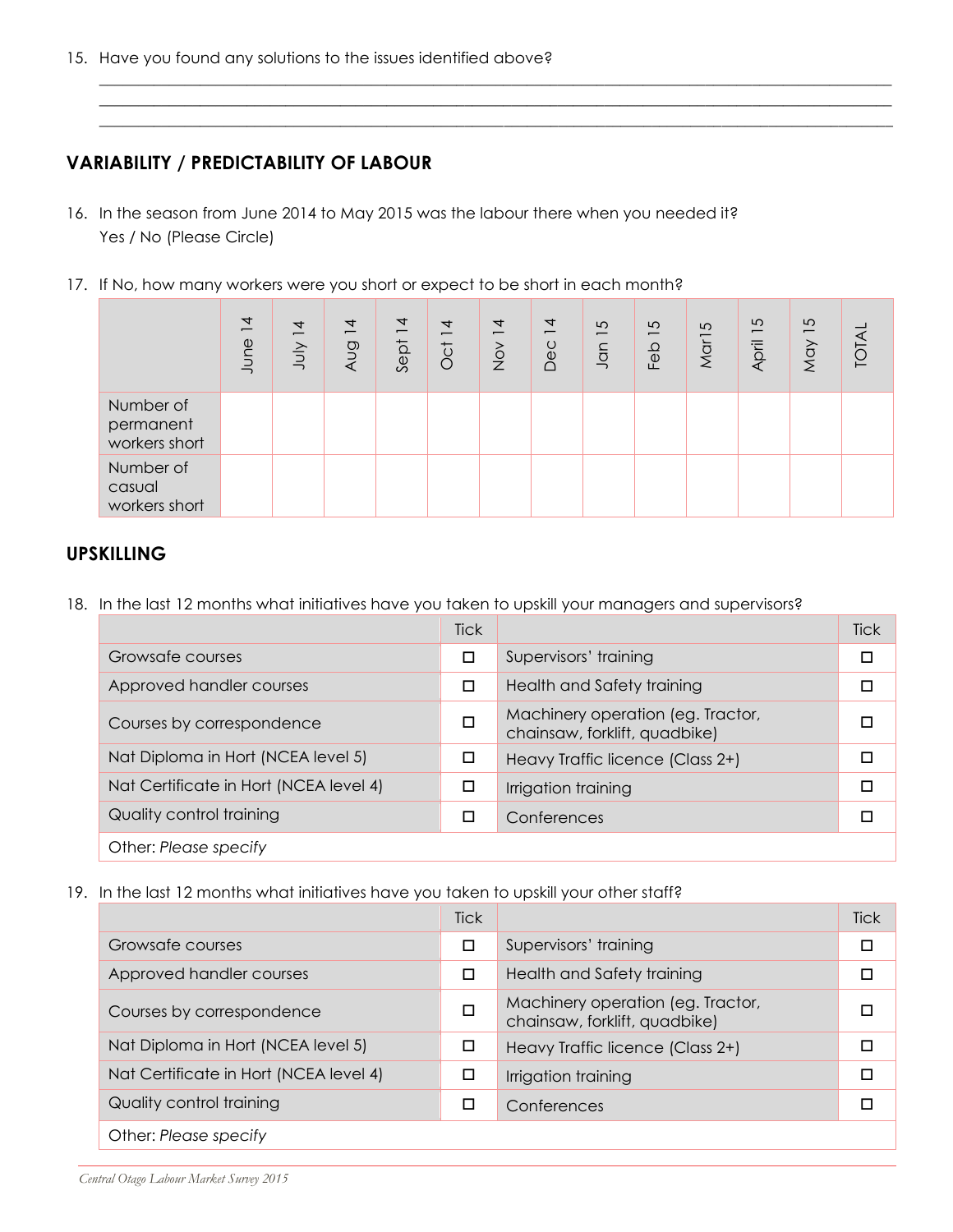20. In the last 12 months what initiatives have you taken to upskill yourself?

|                                        | <b>Tick</b> |                                                                    | <b>Tick</b> |
|----------------------------------------|-------------|--------------------------------------------------------------------|-------------|
| Growsafe courses                       | □           | Supervisors' training                                              | $\Box$      |
| Approved handler courses               | $\Box$      | Health and Safety training                                         | □           |
| Courses by correspondence              | □           | Machinery operation (eg. Tractor,<br>chainsaw, forklift, quadbike) |             |
| Nat Diploma in Hort (NCEA level 5)     | □           | Heavy Traffic licence (Class 2+)                                   | П           |
| Nat Certificate in Hort (NCEA level 4) | □           | Irrigation training                                                | П           |
| Conferences                            | □           | <b>Management Courses</b>                                          | П           |
| Quality control training               | □           |                                                                    |             |
| Other: Please specify                  |             |                                                                    |             |

21. What plans do you have for further training for:

| Managers / Supervising Staff: |  |
|-------------------------------|--|
| Other Staff                   |  |

Yourself

22. Is there a shortage of appropriate training courses for upskilling your staff?

| Yes / No (Please circle) |  |  |
|--------------------------|--|--|
|--------------------------|--|--|

|  |  |  | If yes, in what area? |
|--|--|--|-----------------------|
|--|--|--|-----------------------|

23. On average, how much time would you spend training both permanent and seasonal workers over a season?

|       | Permanent | Seasonal |
|-------|-----------|----------|
| Hours |           |          |
| Days  |           |          |

\_\_\_\_\_\_\_\_\_\_\_\_\_\_\_\_\_\_\_\_\_\_\_\_\_\_\_\_\_\_\_\_\_\_\_\_\_\_\_\_\_\_\_\_\_\_\_\_\_\_\_\_\_\_\_\_\_\_\_\_\_\_\_\_\_\_\_\_\_\_\_\_\_\_\_\_\_\_\_\_\_\_\_\_\_\_\_\_\_\_\_\_\_\_\_\_\_\_\_\_\_\_ \_\_\_\_\_\_\_\_\_\_\_\_\_\_\_\_\_\_\_\_\_\_\_\_\_\_\_\_\_\_\_\_\_\_\_\_\_\_\_\_\_\_\_\_\_\_\_\_\_\_\_\_\_\_\_\_\_\_\_\_\_\_\_\_\_\_\_\_\_\_\_\_\_\_\_\_\_\_\_\_\_\_\_\_\_\_\_\_\_\_\_\_\_\_\_\_\_\_\_\_\_\_ \_\_\_\_\_\_\_\_\_\_\_\_\_\_\_\_\_\_\_\_\_\_\_\_\_\_\_\_\_\_\_\_\_\_\_\_\_\_\_\_\_\_\_\_\_\_\_\_\_\_\_\_\_\_\_\_\_\_\_\_\_\_\_\_\_\_\_\_\_\_\_\_\_\_\_\_\_\_\_\_\_\_\_\_\_\_\_\_\_\_\_\_\_\_\_\_\_\_\_\_\_\_ \_\_\_\_\_\_\_\_\_\_\_\_\_\_\_\_\_\_\_\_\_\_\_\_\_\_\_\_\_\_\_\_\_\_\_\_\_\_\_\_\_\_\_\_\_\_\_\_\_\_\_\_\_\_\_\_\_\_\_\_\_\_\_\_\_\_\_\_\_\_\_\_\_\_\_\_\_\_\_\_\_\_\_\_\_\_\_\_\_\_\_\_\_\_\_\_\_\_\_\_\_\_ \_\_\_\_\_\_\_\_\_\_\_\_\_\_\_\_\_\_\_\_\_\_\_\_\_\_\_\_\_\_\_\_\_\_\_\_\_\_\_\_\_\_\_\_\_\_\_\_\_\_\_\_\_\_\_\_\_\_\_\_\_\_\_\_\_\_\_\_\_\_\_\_\_\_\_\_\_\_\_\_\_\_\_\_\_\_\_\_\_\_\_\_\_\_\_\_\_\_\_\_\_\_ \_\_\_\_\_\_\_\_\_\_\_\_\_\_\_\_\_\_\_\_\_\_\_\_\_\_\_\_\_\_\_\_\_\_\_\_\_\_\_\_\_\_\_\_\_\_\_\_\_\_\_\_\_\_\_\_\_\_\_\_\_\_\_\_\_\_\_\_\_\_\_\_\_\_\_\_\_\_\_\_\_\_\_\_\_\_\_\_\_\_\_\_\_\_\_\_\_\_\_\_\_\_

\_*\_\_\_\_\_\_\_\_\_\_\_\_\_\_\_\_\_\_\_\_\_\_\_\_\_\_\_\_\_\_\_\_\_\_\_\_\_\_\_\_\_\_\_\_\_\_\_\_\_\_\_\_\_\_\_\_\_\_\_\_\_\_\_\_\_\_\_\_\_\_\_\_\_\_\_\_\_\_\_\_\_\_\_\_\_\_\_\_\_\_\_\_\_\_\_\_\_\_\_\_\_ \_\_\_\_\_\_\_\_\_\_\_\_\_\_\_\_\_\_\_\_\_\_\_\_\_\_\_\_\_\_\_\_\_\_\_\_\_\_\_\_\_\_\_\_\_\_\_\_\_\_\_\_\_\_\_\_\_\_\_\_\_\_\_\_\_\_\_\_\_\_\_\_\_\_\_\_\_\_\_\_\_\_\_\_\_\_\_\_\_\_\_\_\_\_\_\_\_\_\_\_\_\_ \_\_\_\_\_\_\_\_\_\_\_\_\_\_\_\_\_\_\_\_\_\_\_\_\_\_\_\_\_\_\_\_\_\_\_\_\_\_\_\_\_\_\_\_\_\_\_\_\_\_\_\_\_\_\_\_\_\_\_\_\_\_\_\_\_\_\_\_\_\_\_\_\_\_\_\_\_\_\_\_\_\_\_\_\_\_\_\_\_\_\_\_\_\_\_\_\_\_\_\_\_\_*

#### **MATCHING**

24. Can you explain the challenges in finding employees with the right skills and attributes to fill your vacancies?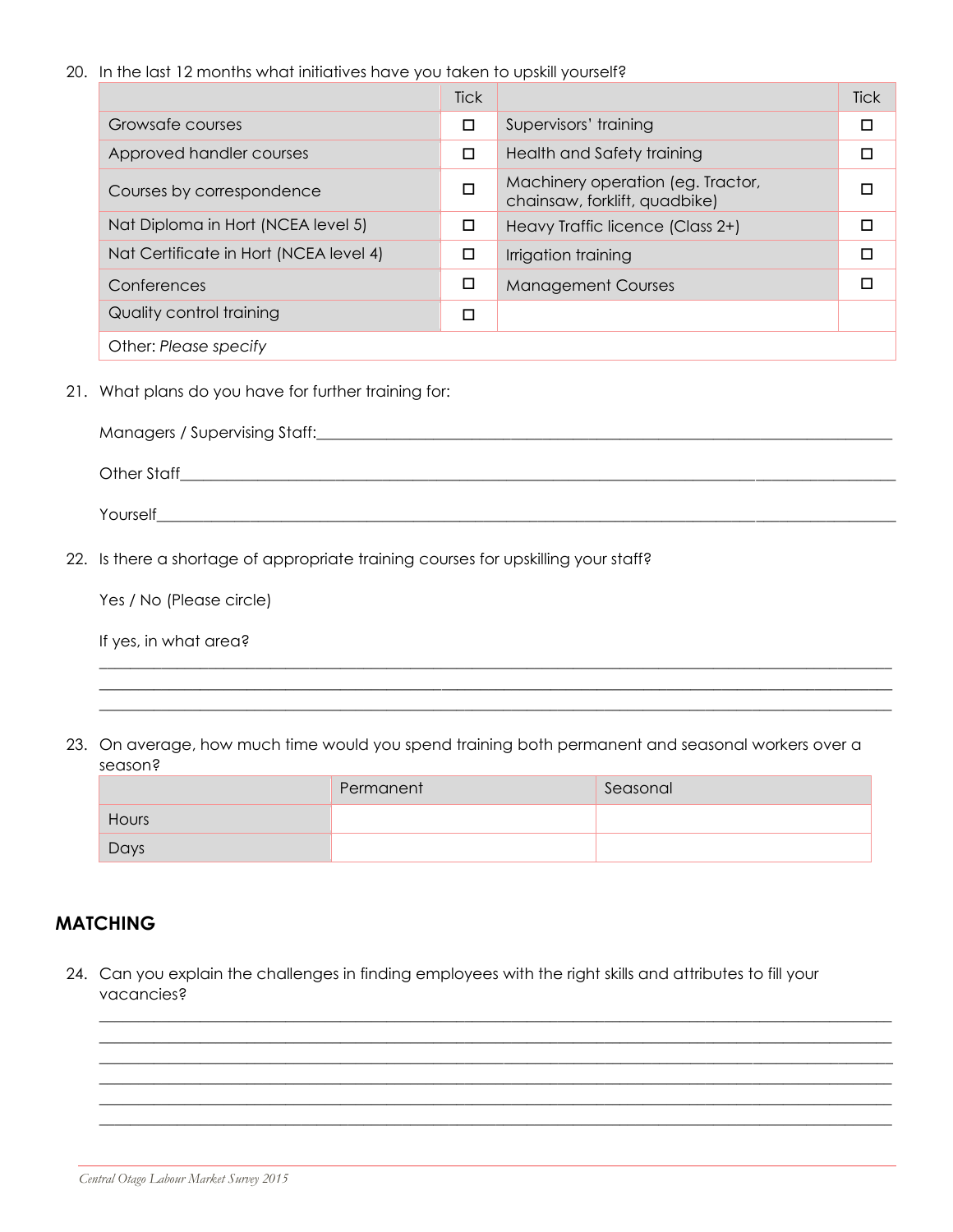#### **PRODUCTIVITY**

25. What are the barriers to increasing your productivity? Tick as many as are relevant.

|                                                                                                           | Tick |
|-----------------------------------------------------------------------------------------------------------|------|
| Shortage of labour when required                                                                          | п    |
| Lack of suitably trained staff                                                                            | п    |
| Availability of suitable accommodation                                                                    | п    |
| Availability of transport for staff                                                                       | П    |
| Availability of finance for purchasing equipment                                                          | п    |
| Shortage of nursery stock                                                                                 | П    |
| Underutilization of expensive capital investments due to seasonality<br>(eg. Packing / grading equipment) | п    |
| Lack of technical knowledge                                                                               | п    |
| Other – please specify                                                                                    |      |

26. On the scale of "Unproductive" to "Exceeded Expectations", please rate the productivity of each of the following groups:

|                                                              | Unproductive<br>(Tick) | Met<br>expectations<br>some of the<br>time<br>(Tick) | Met<br>expectations<br>most of the<br>time<br>(Tick) | Exceeded<br>expectations<br>all of the time<br>(Tick) |
|--------------------------------------------------------------|------------------------|------------------------------------------------------|------------------------------------------------------|-------------------------------------------------------|
| Permanent workers                                            | □                      | □                                                    | □                                                    | $\Box$                                                |
| Seasonal workers under the RSE<br>scheme                     | $\Box$                 | □                                                    | □                                                    | $\Box$                                                |
| <b>Backpackers - Seasonal workers</b><br>under other schemes | п                      | $\Box$                                               | п                                                    | п                                                     |
| Seasonal workers from Work and<br>Income                     | □                      | □                                                    | п                                                    | п                                                     |
| Local and other casuals (seasonal<br>workers and students)   |                        |                                                      | П                                                    |                                                       |

#### **ACCOMMODATION**

27. Is there a shortage of worker accommodation in your area?

Yes / No (Please circle)

In yes, please describe the type of accommodation that is lacking eg. Houses, dorms, chalets, campsites\_

 $\_$  , and the set of the set of the set of the set of the set of the set of the set of the set of the set of the set of the set of the set of the set of the set of the set of the set of the set of the set of the set of th  $\_$  , and the set of the set of the set of the set of the set of the set of the set of the set of the set of the set of the set of the set of the set of the set of the set of the set of the set of the set of the set of th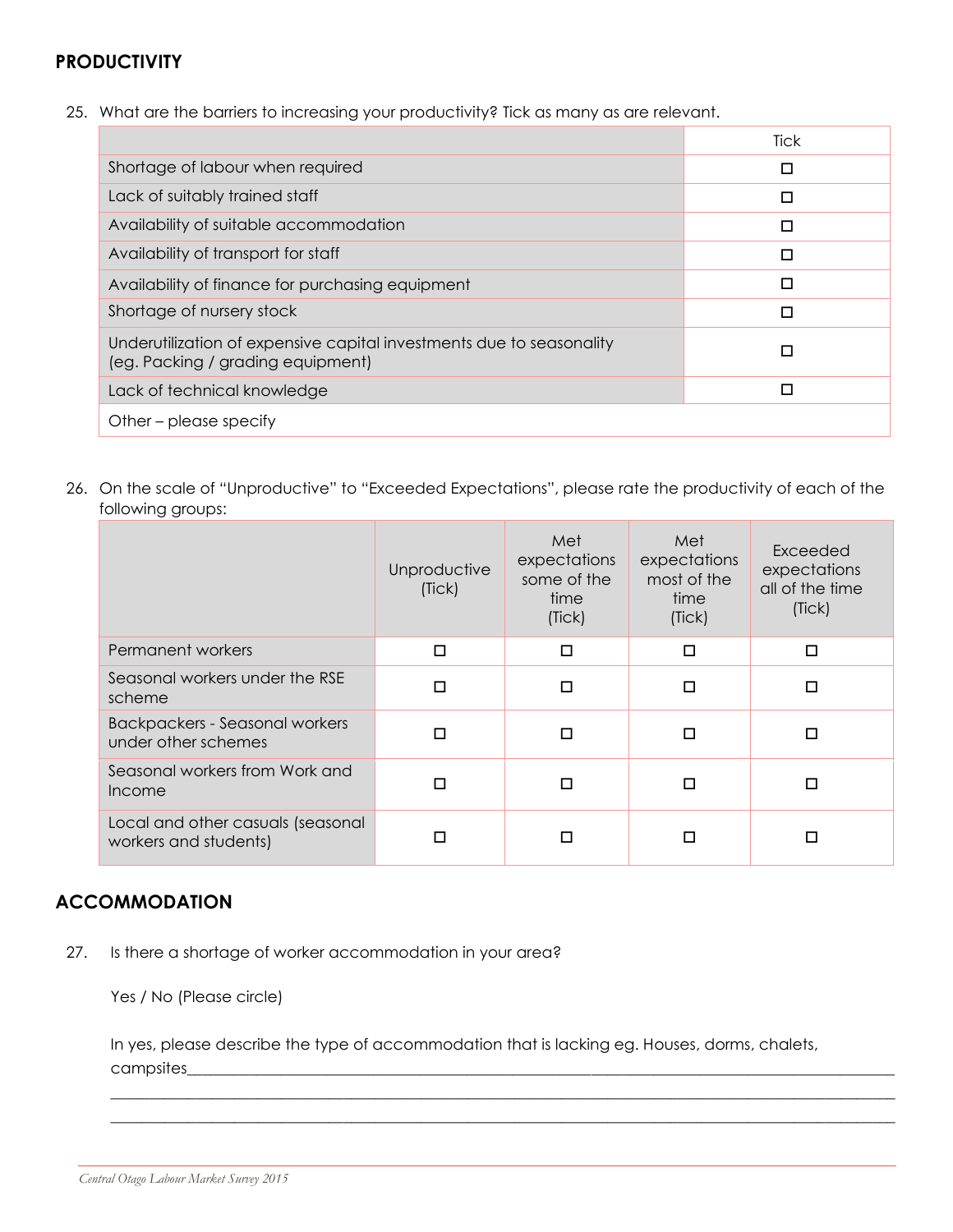28. By how many beds (in houses, dorm units or chalets) will your demand for worker accommodation increase or decrease each year over the next five years.

|                                               | 2014/15 | 2015/16 | 2016/17 | 2017/18 | 2018/19 |
|-----------------------------------------------|---------|---------|---------|---------|---------|
| Change in number of<br>beds required (+ or -) |         |         |         |         |         |

If you also provide accommodation for workers, please fill in the following six questions. Otherwise, thank you for taking the time to fill in the survey. Please post it back to us in the pre-paid envelope provided.

#### **FOR ACCOMMODATION PROVIDERS ONLY**

29. How many beds of each type of accommodation do you provide?

|                                                                                   | Number of Beds |
|-----------------------------------------------------------------------------------|----------------|
| Backpacker house beds                                                             |                |
| RSE certified accommodation beds                                                  |                |
| Campsite capacity (number of workers)                                             |                |
| Other types of accommodation - Please specify:                                    |                |
| Please also indicate what facilities you provide campers. e.g. ablution, kitchen: |                |

30. If you plan to change your bed numbers over the next 5 years then please indicate by how many (+ or - ) each year. If no change, please indicate this with a zero.

| Accommodation                    | 2014/15 | 2015/16 | 2016/17 | 2017/18 | 2018/19 |
|----------------------------------|---------|---------|---------|---------|---------|
| Change in planned bed<br>numbers |         |         |         |         |         |

\_\_\_\_\_\_\_\_\_\_\_\_\_\_\_\_\_\_\_\_\_\_\_\_\_\_\_\_\_\_\_\_\_\_\_\_\_\_\_\_\_\_\_\_\_\_\_\_\_\_\_\_\_\_\_\_\_\_\_\_\_\_\_\_\_\_\_\_\_\_\_\_\_\_\_\_\_\_\_\_\_\_\_\_\_\_\_\_\_\_\_\_\_\_\_\_\_\_\_\_\_\_ \_\_\_\_\_\_\_\_\_\_\_\_\_\_\_\_\_\_\_\_\_\_\_\_\_\_\_\_\_\_\_\_\_\_\_\_\_\_\_\_\_\_\_\_\_\_\_\_\_\_\_\_\_\_\_\_\_\_\_\_\_\_\_\_\_\_\_\_\_\_\_\_\_\_\_\_\_\_\_\_\_\_\_\_\_\_\_\_\_\_\_\_\_\_\_\_\_\_\_\_\_\_  $\_$  ,  $\_$  ,  $\_$  ,  $\_$  ,  $\_$  ,  $\_$  ,  $\_$  ,  $\_$  ,  $\_$  ,  $\_$  ,  $\_$  ,  $\_$  ,  $\_$  ,  $\_$  ,  $\_$  ,  $\_$  ,  $\_$  ,  $\_$  ,  $\_$  ,  $\_$  ,  $\_$  ,  $\_$  ,  $\_$  ,  $\_$  ,  $\_$  ,  $\_$  ,  $\_$  ,  $\_$  ,  $\_$  ,  $\_$  ,  $\_$  ,  $\_$  ,  $\_$  ,  $\_$  ,  $\_$  ,  $\_$  ,  $\_$  ,

\_\_\_\_\_\_\_\_\_\_\_\_\_\_\_\_\_\_\_\_\_\_\_\_\_\_\_\_\_\_\_\_\_\_\_\_\_\_\_\_\_\_\_\_\_\_\_\_\_\_\_\_\_\_\_\_\_\_\_\_\_\_\_\_\_\_\_\_\_\_\_\_\_\_\_\_\_\_\_\_\_\_\_\_\_\_\_\_\_\_\_\_\_\_\_\_\_\_\_\_\_\_ \_\_\_\_\_\_\_\_\_\_\_\_\_\_\_\_\_\_\_\_\_\_\_\_\_\_\_\_\_\_\_\_\_\_\_\_\_\_\_\_\_\_\_\_\_\_\_\_\_\_\_\_\_\_\_\_\_\_\_\_\_\_\_\_\_\_\_\_\_\_\_\_\_\_\_\_\_\_\_\_\_\_\_\_\_\_\_\_\_\_\_\_\_\_\_\_\_\_\_\_\_\_  $\_$  ,  $\_$  ,  $\_$  ,  $\_$  ,  $\_$  ,  $\_$  ,  $\_$  ,  $\_$  ,  $\_$  ,  $\_$  ,  $\_$  ,  $\_$  ,  $\_$  ,  $\_$  ,  $\_$  ,  $\_$  ,  $\_$  ,  $\_$  ,  $\_$  ,  $\_$  ,  $\_$  ,  $\_$  ,  $\_$  ,  $\_$  ,  $\_$  ,  $\_$  ,  $\_$  ,  $\_$  ,  $\_$  ,  $\_$  ,  $\_$  ,  $\_$  ,  $\_$  ,  $\_$  ,  $\_$  ,  $\_$  ,  $\_$  ,

31. Do you make a distinction between the accommodation you provide for RSE workers and other workers?

Yes / No (Please circle)

If Yes, please state what the differences are:

32. What other types of accommodation do your workers stay in (not provided by you)?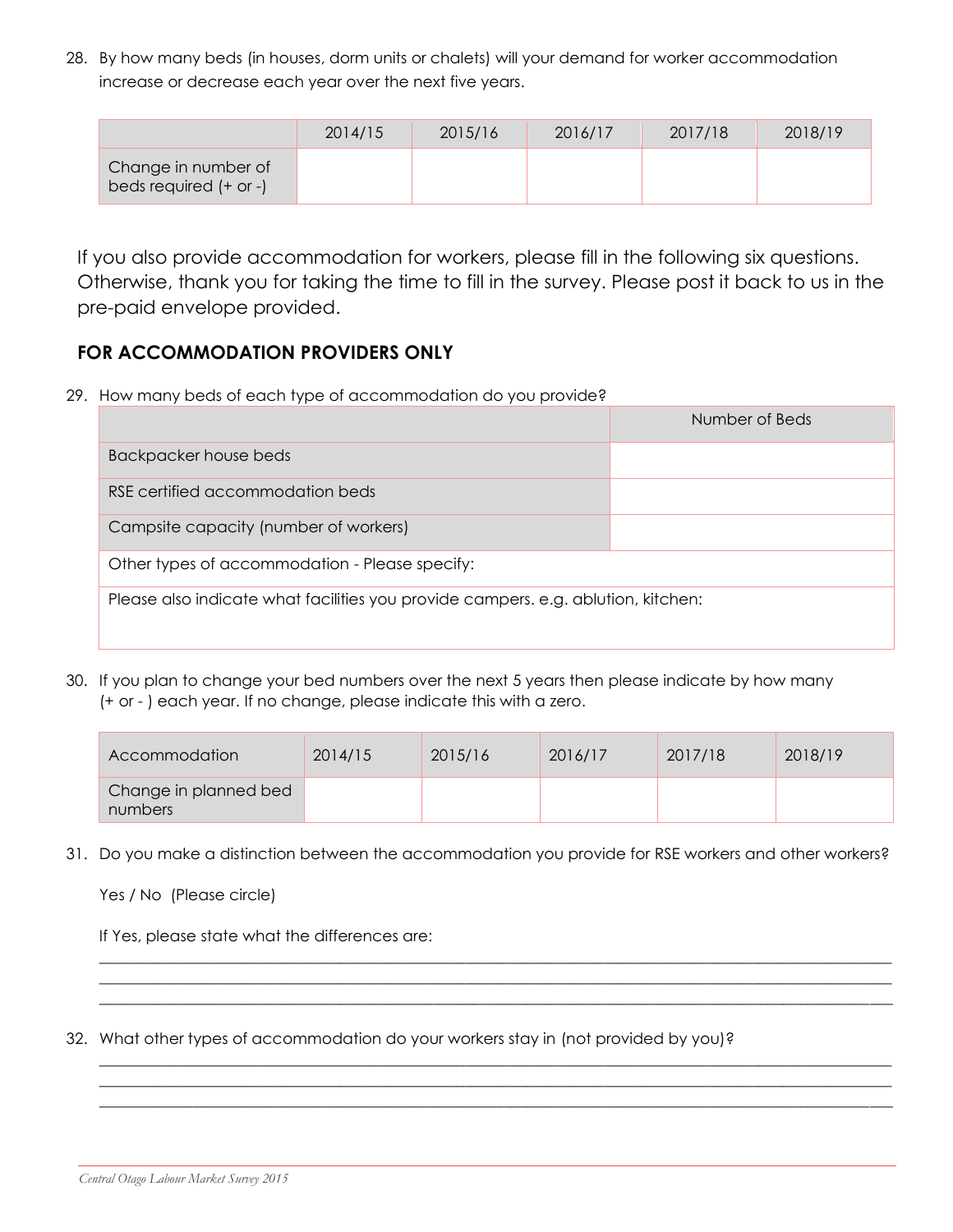| 33. Do you have any difficulties complying with the Department of Labour guidelines for RSE |
|---------------------------------------------------------------------------------------------|
| accommodation? (RSE employers only)                                                         |

| Yes / No (Please circle)                                                                                                                                                                                                      |
|-------------------------------------------------------------------------------------------------------------------------------------------------------------------------------------------------------------------------------|
| If Yes, in what areas? The state of the state of the state of the state of the state of the state of the state of the state of the state of the state of the state of the state of the state of the state of the state of the |
|                                                                                                                                                                                                                               |
| 34. Do you have any issues complying with Council requirements for worker accommodation?                                                                                                                                      |
| Yes / No (Please circle)                                                                                                                                                                                                      |
| If Yes, in what areas?                                                                                                                                                                                                        |

Please put the survey in the prepaid envelope provided and post it back to us.

\_\_\_\_\_\_\_\_\_\_\_\_\_\_\_\_\_\_\_\_\_\_\_\_\_\_\_\_\_\_\_\_\_\_\_\_\_\_\_\_\_\_\_\_\_\_\_\_\_\_\_\_\_\_\_\_\_\_\_\_\_\_\_\_\_\_\_\_\_\_\_\_\_\_\_\_\_\_\_\_\_\_\_\_\_\_\_\_\_\_\_\_\_\_\_\_\_\_\_\_\_\_

We appreciate you taking the time to fill in the survey and thank you for your involvement.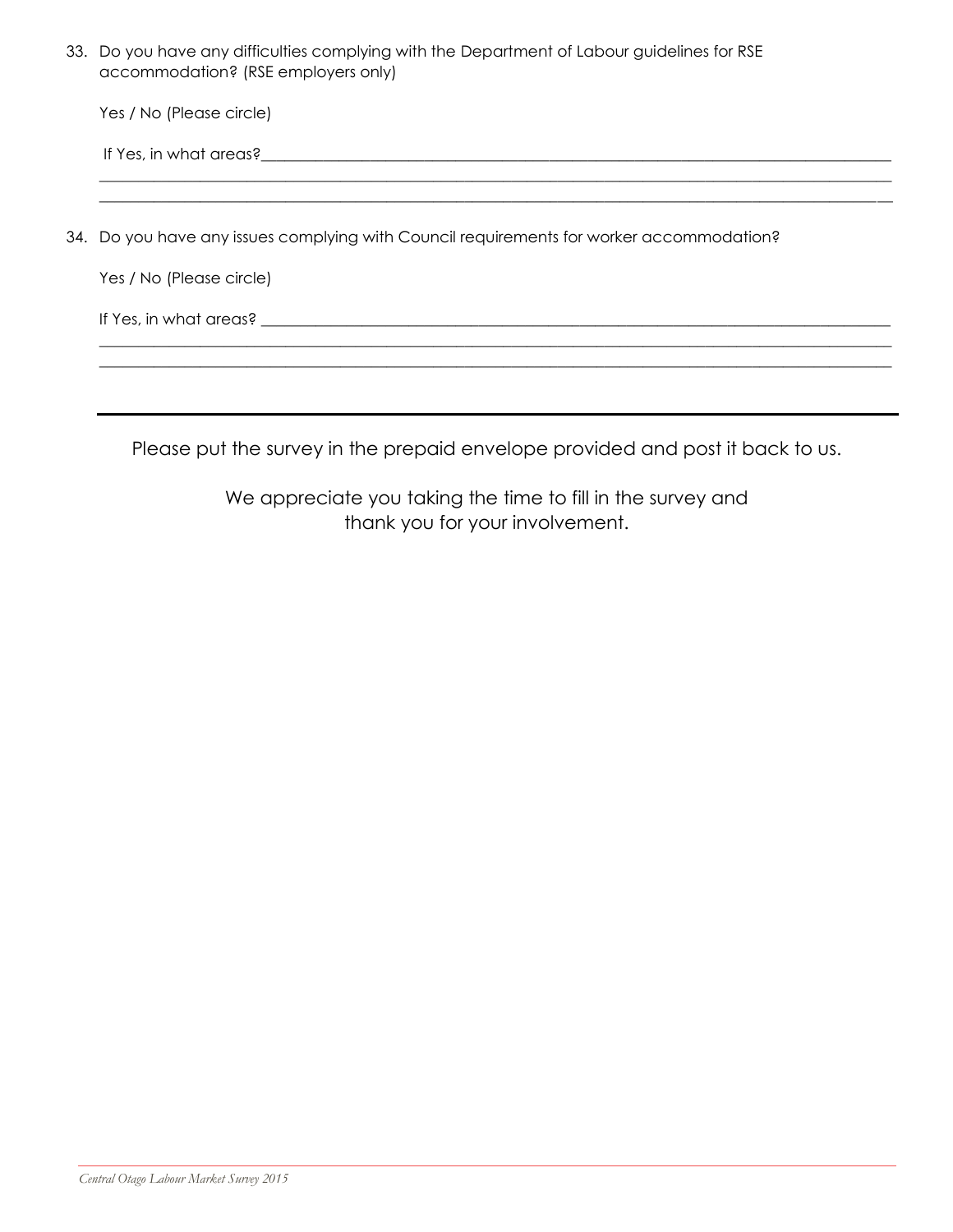# **21.2 Viticulture Mail Survey**

# **Central Otago Labour Market Survey Viticulture Sector Mail Survey 2015**

#### **Privacy Statement - Under the provisions of the Privacy Act 1993**

Thank you for taking the time to fill in this survey. The purpose of collecting this information is to measure the labour requirements in the horticulture and viticulture industries. Its use is to support discussions in relation to labour demands, job seekers and seasonal labour shortages. The data is collected at an individual business level and will be aggregated so that all published information will never disclose an individual entity.

The data and information will be stored securely. We will ensure that there are safeguards against loss, misuse or disclosure. You have the right to access and correct any of the individual information you provide. You may request that the individual information be removed. Individual information will not be kept for longer than needed for the purpose for which it was collected. You may request a copy of the aggregated information.

## **SECTION A: All grape growers to please complete**

#### 1. **Business Details**

| Your position | Date of completion | Business Code     |
|---------------|--------------------|-------------------|
|               |                    | (Office use only) |
|               |                    |                   |

2. **Grower Fruit Details -** In order to estimate labour demands for the future we need to understand current production and planned developments. Please fill in the sections below regarding the grape crops you own or lease.

|                                          | 2014/15 | 2015/16 | 2016/17 | 2017/18 | 2018/19 |
|------------------------------------------|---------|---------|---------|---------|---------|
| In production (ha)                       |         |         |         |         |         |
| Planted but not yet in production (ha)   |         |         |         |         |         |
| Planned plantings (new hectares)         |         |         |         |         |         |
| Planned removals without replanting (ha) |         |         |         |         |         |

- 3. What percentage of your grape crop is mechanically harvested? \_\_\_\_\_\_\_\_\_\_\_\_\_\_\_\_\_\_%
- 4. In 5 years' time what percentage of your grape crop do you think will be mechanically harvested?

\_\_\_\_\_\_\_\_\_\_\_\_\_\_\_\_\_\_\_%

5. Please estimate your average number of vines per hectare?

6. Please estimate your average row spacing in metres?

**If you use all contract labour or if your vineyard is leased to someone else then the remaining questions are not relevant to you. Please post us Section A in the envelope provided. Thank you for your time.**

**If you employ any workers (including yourselves) please continue to Section B.**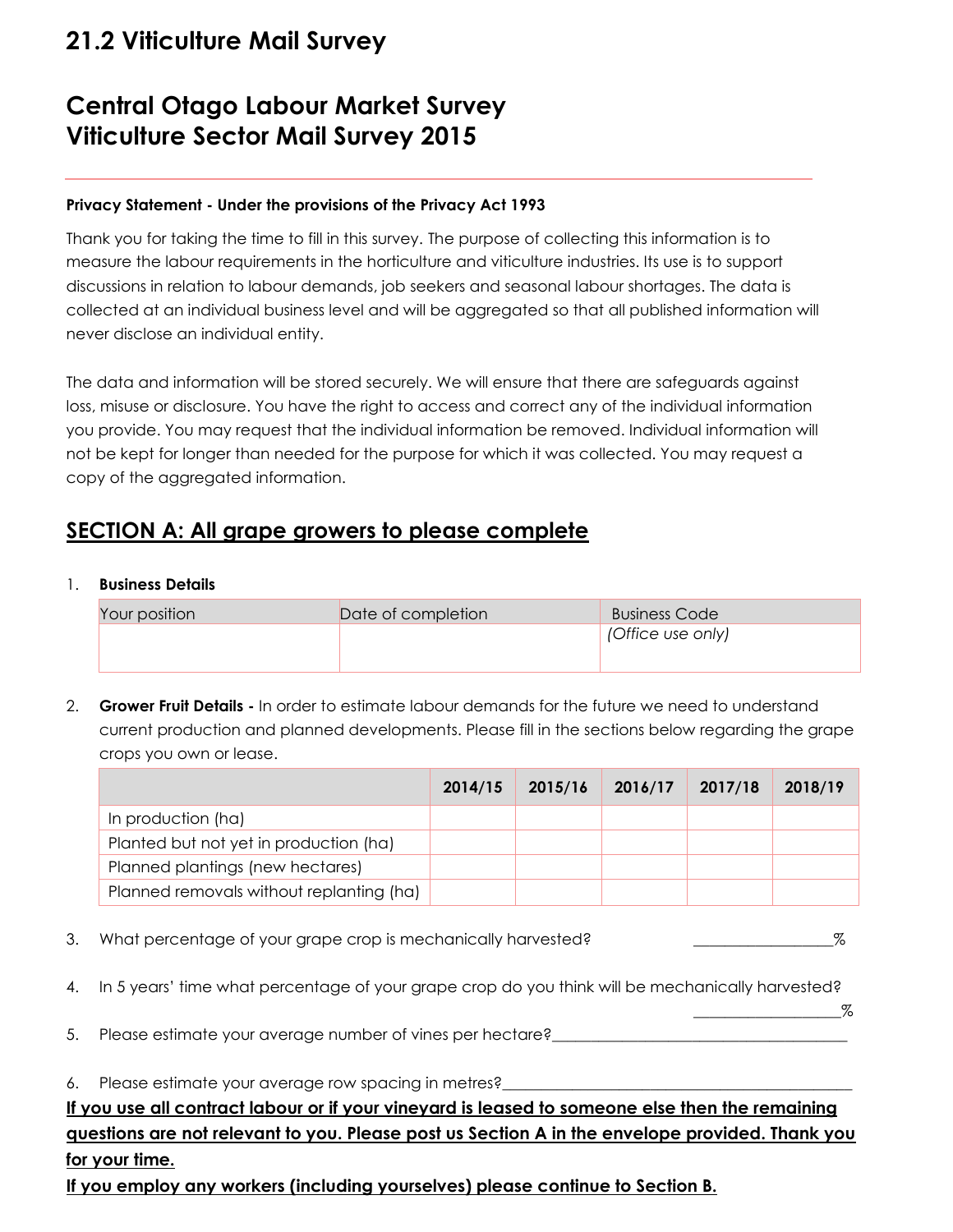# **SECTION B: If you employ any workers (including yourselves) please complete this section.**

#### **YOUR LABOUR FORCE**

7. Please estimate your labour requirements for the current and upcoming seasons (including yourselves).

| Number of workers<br>required for:           | 2014/15 | 2015/16 | 2016/17 | 2017/18 | 2018/19 |
|----------------------------------------------|---------|---------|---------|---------|---------|
| Winter - pruning etc                         |         |         |         |         |         |
| Summer work                                  |         |         |         |         |         |
| Harvesting                                   |         |         |         |         |         |
| Vintage labour (winery)                      |         |         |         |         |         |
| <b>Total Number of</b><br>Workers (Estimate) |         |         |         |         |         |

8. Please detail below your seasonal labour requirements for the current season.

| Number of workers<br>required for:           | $\overline{4}$<br>June | $\overline{4}$<br>YIDL | $\overline{4}$<br>$\overline{\phantom{0}}$<br>pny | 4<br>$-$<br>Sept | <b>Oct 14</b> | Nov 14 | 4<br>$\overline{\phantom{0}}$<br>Dec | 5<br>$\overline{\phantom{0}}$<br>Jan | 5<br>Feb | $\sqrt{2}$<br>Mar <sub>1</sub> | 5<br>April 1 | 5<br>May |
|----------------------------------------------|------------------------|------------------------|---------------------------------------------------|------------------|---------------|--------|--------------------------------------|--------------------------------------|----------|--------------------------------|--------------|----------|
| Winter - pruning etc                         |                        |                        |                                                   |                  |               |        |                                      |                                      |          |                                |              |          |
| Summer work                                  |                        |                        |                                                   |                  |               |        |                                      |                                      |          |                                |              |          |
| Harvesting                                   |                        |                        |                                                   |                  |               |        |                                      |                                      |          |                                |              |          |
| Vintage labour (winery)                      |                        |                        |                                                   |                  |               |        |                                      |                                      |          |                                |              |          |
| <b>Total Number of</b><br>Workers (Estimate) |                        |                        |                                                   |                  |               |        |                                      |                                      |          |                                |              |          |

9. How many of the following types of worker do you expect to have employed or managed for the 12 months from June 2014 – May 2015? Please include yourselves.

|                                                                           | Number of workers |
|---------------------------------------------------------------------------|-------------------|
| Permanent workers (part-time and full-time)                               |                   |
| Seasonal workers under the RSE scheme                                     |                   |
| Backpackers - Seasonal workers under other schemes (eg. WHS, SSE VOC etc) |                   |
| Seasonal workers from Work and Income                                     |                   |
| Locals and other casuals (seasonal workers and students)                  |                   |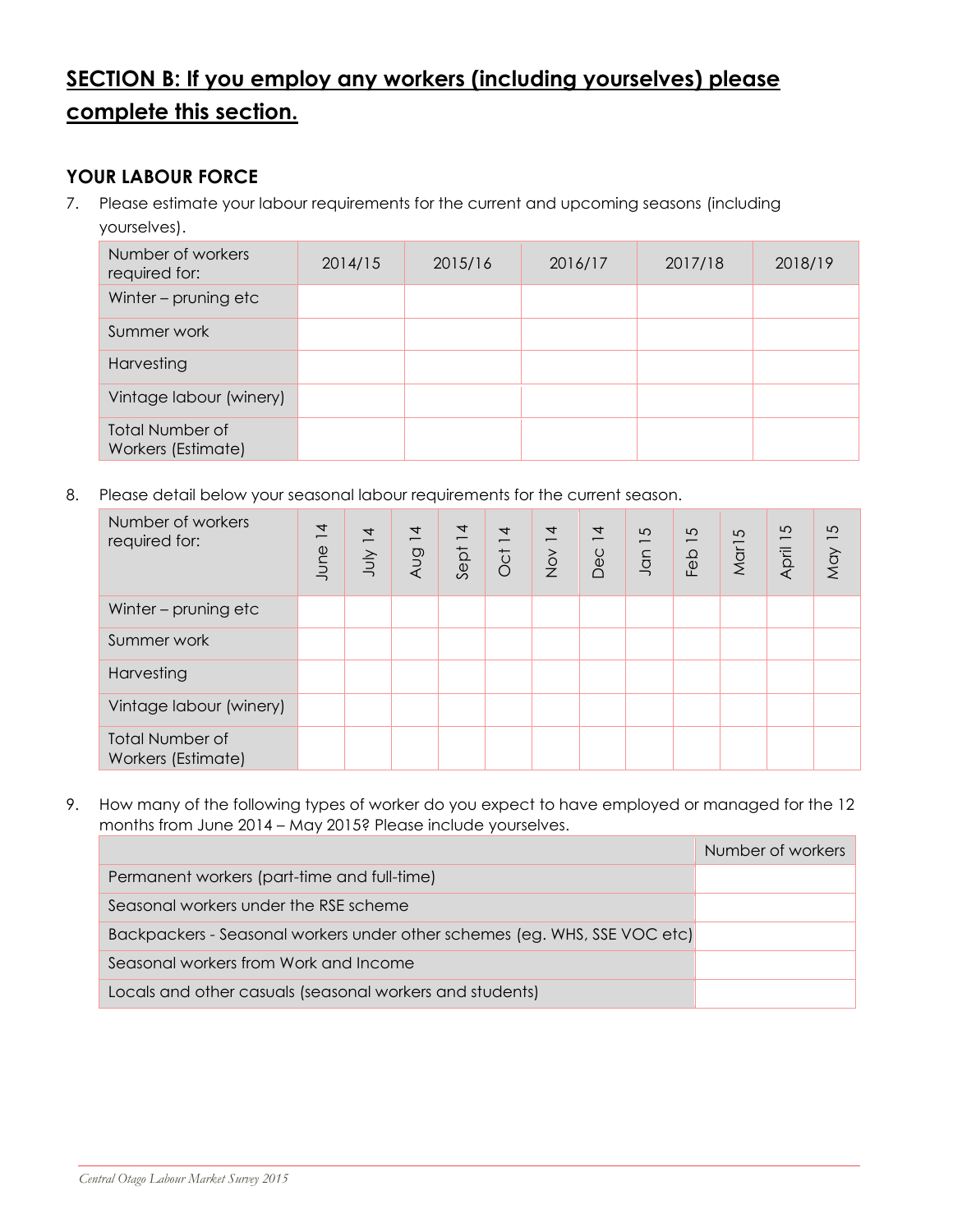10. Please indicate where your backpacker workers come from by ranking 1-3. (1 being the most prevalent source country or region).

|                        | Rank |
|------------------------|------|
| United Kingdom         |      |
| Other Europe           |      |
| South America          |      |
| Asia                   |      |
| Other (please specify) |      |

11. Do you have a preference for taking backpackers from certain regions?

Yes / No (Please circle)

If Yes, please explain why?

#### **RECRUITMENT AND RETENTION**

12. Rank the top three methods of recruitment that you find the most useful for securing the workers you require?

**\_\_\_\_\_\_\_\_\_\_\_\_\_\_\_\_\_\_\_\_\_\_\_\_\_\_\_\_\_\_\_\_\_\_\_\_\_\_\_\_\_\_\_\_\_\_\_\_\_\_\_\_\_\_\_\_\_\_\_\_\_\_\_\_\_\_\_\_\_\_\_\_\_\_\_\_\_\_\_\_\_\_\_\_\_\_\_\_\_\_\_\_\_\_\_\_\_ \_\_\_\_\_\_\_\_\_\_\_\_\_\_\_\_\_\_\_\_\_\_\_\_\_\_\_\_\_\_\_\_\_\_\_\_\_\_\_\_\_\_\_\_\_\_\_\_\_\_\_\_\_\_\_\_\_\_\_\_\_\_\_\_\_\_\_\_\_\_\_\_\_\_\_\_\_\_\_\_\_\_\_\_\_\_\_\_\_\_\_\_\_\_\_\_\_ \_\_\_\_\_\_\_\_\_\_\_\_\_\_\_\_\_\_\_\_\_\_\_\_\_\_\_\_\_\_\_\_\_\_\_\_\_\_\_\_\_\_\_\_\_\_\_\_\_\_\_\_\_\_\_\_\_\_\_\_\_\_\_\_\_\_\_\_\_\_\_\_\_\_\_\_\_\_\_\_\_\_\_\_\_\_\_\_\_\_\_\_\_\_\_\_\_**

|                                                  | Rank top three<br>$1 = Most useful$ |
|--------------------------------------------------|-------------------------------------|
| Casual walk-ups                                  |                                     |
| Direct recruitment / Use of recruitment agencies |                                     |
| RSE workers from Seasonal Solutions service      |                                     |
| Casuals from Seasonal Solutions service          |                                     |
| Direct RSE – engaged by yourselves               |                                     |
| Online recruitment (Seek, Trade Me Jobs)         |                                     |
| Social Media (Facebook, Twitter etc)             |                                     |
| Work and Income NZ                               |                                     |
| Advertising (e.g. newspaper)                     |                                     |
| Previous year's workers returning                |                                     |
| <b>Local Referrals</b>                           |                                     |
| Other (please specify)                           |                                     |

13. What is the average length of time an employee stays with you?

|                                                       | Days | <b>Months</b> | Years |
|-------------------------------------------------------|------|---------------|-------|
| New Zealanders - Permanent                            |      |               |       |
| New Zealanders - Seasonal                             |      |               |       |
| Overseas backpackers                                  |      |               |       |
| <b>RSE</b> workers                                    |      |               |       |
| NZ Jobseekers (Seasonal workers from Work and Income) |      |               |       |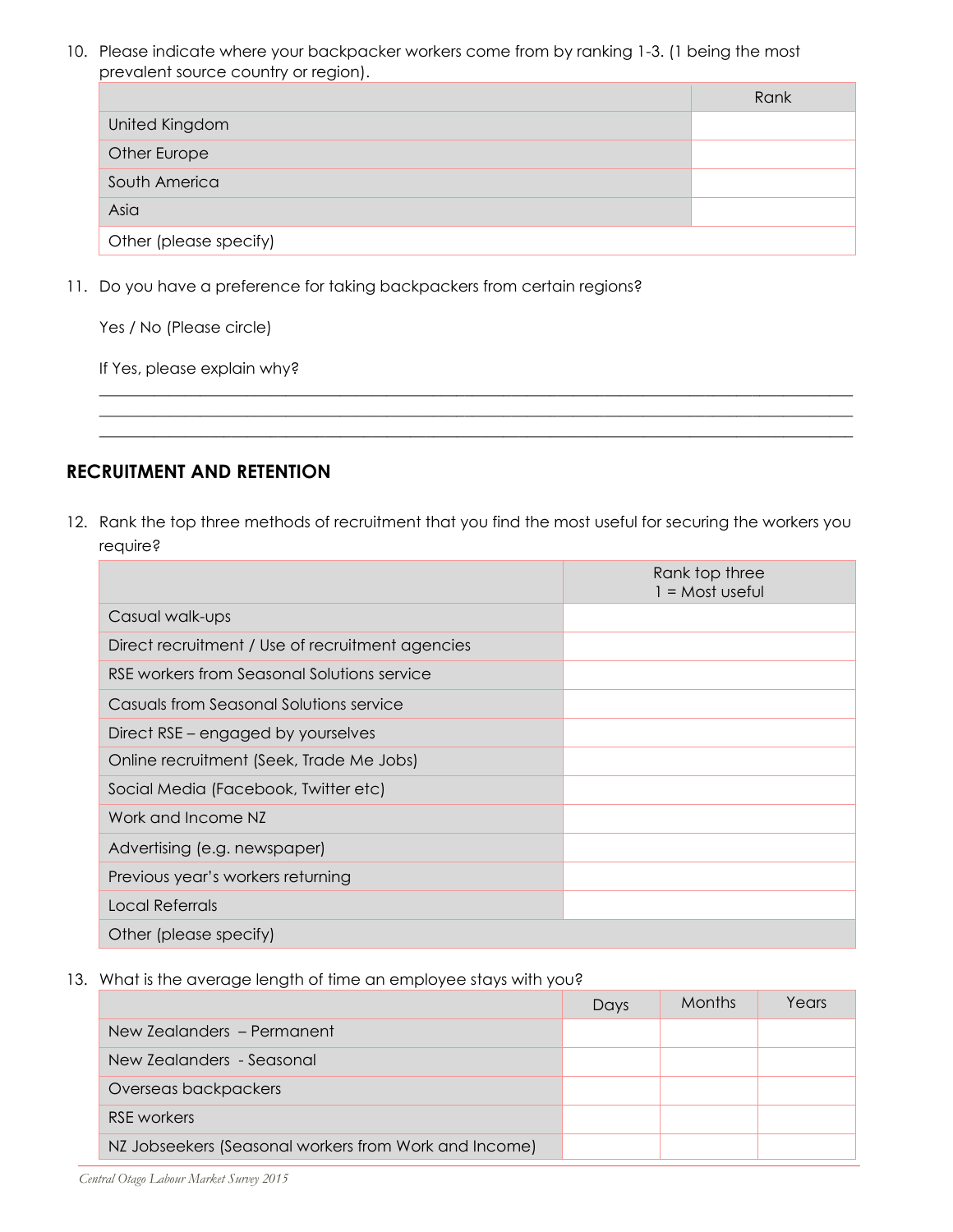14. Do you think there is anything the Government can do to assist you to retain Jobseekers from Work and Income?

\_\_\_\_\_\_\_\_\_\_\_\_\_\_\_\_\_\_\_\_\_\_\_\_\_\_\_\_\_\_\_\_\_\_\_\_\_\_\_\_\_\_\_\_\_\_\_\_\_\_\_\_\_\_\_\_\_\_\_\_\_\_\_\_\_\_\_\_\_\_\_\_\_\_\_\_\_\_\_\_\_\_\_\_\_\_\_\_\_\_\_\_\_\_\_\_\_ \_\_\_\_\_\_\_\_\_\_\_\_\_\_\_\_\_\_\_\_\_\_\_\_\_\_\_\_\_\_\_\_\_\_\_\_\_\_\_\_\_\_\_\_\_\_\_\_\_\_\_\_\_\_\_\_\_\_\_\_\_\_\_\_\_\_\_\_\_\_\_\_\_\_\_\_\_\_\_\_\_\_\_\_\_\_\_\_\_\_\_\_\_\_\_\_\_

\_\_\_\_\_\_\_\_\_\_\_\_\_\_\_\_\_\_\_\_\_\_\_\_\_\_\_\_\_\_\_\_\_\_\_\_\_\_\_\_\_\_\_\_\_\_\_\_\_\_\_\_\_\_\_\_\_\_\_\_\_\_\_\_\_\_\_\_\_\_\_\_\_\_\_\_\_\_\_\_\_\_\_\_\_\_\_\_\_\_\_\_\_\_\_\_\_ \_\_\_\_\_\_\_\_\_\_\_\_\_\_\_\_\_\_\_\_\_\_\_\_\_\_\_\_\_\_\_\_\_\_\_\_\_\_\_\_\_\_\_\_\_\_\_\_\_\_\_\_\_\_\_\_\_\_\_\_\_\_\_\_\_\_\_\_\_\_\_\_\_\_\_\_\_\_\_\_\_\_\_\_\_\_\_\_\_\_\_\_\_\_\_\_\_

**\_\_\_\_\_\_\_\_\_\_\_\_\_\_\_\_\_\_\_\_\_\_\_\_\_\_\_\_\_\_\_\_\_\_\_\_\_\_\_\_\_\_\_\_\_\_\_\_\_\_\_\_\_\_\_\_\_\_\_\_\_\_\_\_\_\_\_\_\_\_\_\_\_\_\_\_\_\_\_\_\_\_\_\_\_\_\_\_\_\_\_\_\_\_\_\_\_ \_\_\_\_\_\_\_\_\_\_\_\_\_\_\_\_\_\_\_\_\_\_\_\_\_\_\_\_\_\_\_\_\_\_\_\_\_\_\_\_\_\_\_\_\_\_\_\_\_\_\_\_\_\_\_\_\_\_\_\_\_\_\_\_\_\_\_\_\_\_\_\_\_\_\_\_\_\_\_\_\_\_\_\_\_\_\_\_\_\_\_\_\_\_\_\_\_**

- 15. What incentives do you currently offer staff to encourage retention?
- 16. What further incentives do you think could be utilised?
- 17. Do you need help with, or more information on, Government requirements in relation to the employment of staff?

Yes / No (Please Circle)

If Yes, please indicate the areas in which you need help or support?

|                             | <b>Tick</b> |
|-----------------------------|-------------|
| <b>Employment contracts</b> | п           |
| <b>Health and Safety</b>    | п           |
| <b>Holiday Pay</b>          |             |
| Parental Leave              |             |
| Privacy matters             | п           |
| <b>ACC</b>                  |             |
| Other (Please specify)      |             |

18. Please indicate how the following factors have affected your ability to recruit or retain staff?

|                                            | Not affected at<br>all<br>(Tick) | Somewhat<br>affected<br>(Tick) | Affected<br>(Tick) | Significantly<br>affected<br>(Tick) |
|--------------------------------------------|----------------------------------|--------------------------------|--------------------|-------------------------------------|
| Availability of transport                  | □                                | □                              | □                  | □                                   |
| Availability of childcare                  | □                                | □                              | $\Box$             | □                                   |
| Work placement of<br>spouses               | □                                | □                              | □                  | п                                   |
| Availability of suitable<br>accommodation  | п                                | □                              | □                  | П                                   |
| Location of work                           | □                                | $\Box$                         | $\Box$             | п                                   |
| Language barriers                          | □                                | □                              | □                  | П                                   |
| Incorrect paperwork (IRD,<br>Bank a/c etc) | п                                | п                              | $\Box$             | п                                   |
| Lack of working holiday<br>visa or VOC     | П                                | $\Box$                         | □                  |                                     |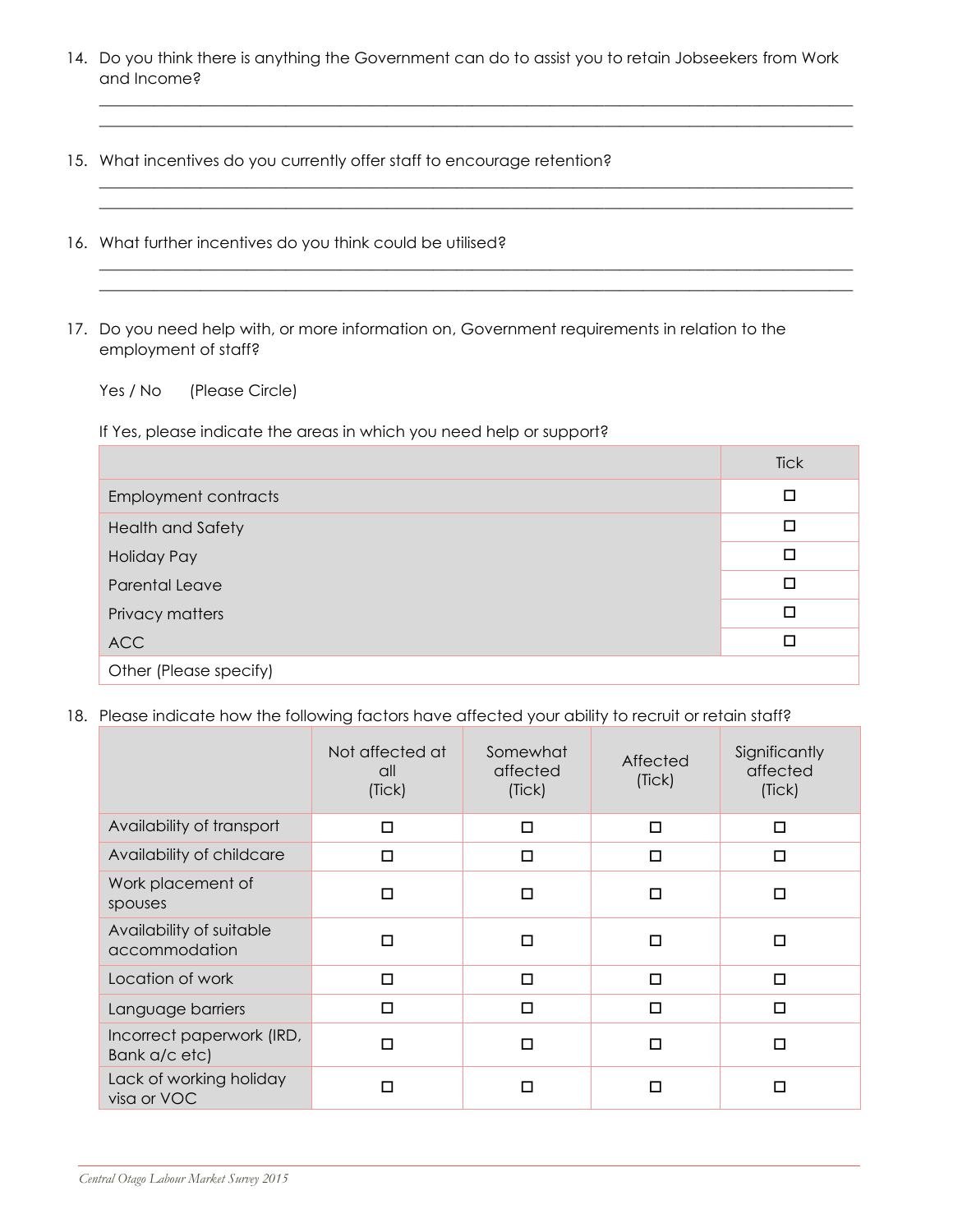19. Have you found any solutions to the issues identified above?

#### **VARIABILITY / PREDICTABILITY OF LABOUR**

- 20. In the season from June 2014 to May 2015 was the labour there when you needed it? Yes / No (Please Circle)
- 21. If No, how many workers were you short or expect to be short in each month?

|                                         | $\overline{\mathcal{A}}$<br>$\overline{\phantom{m}}$<br>June | $\overline{4}$<br>YluL | $\overline{4}$<br>$\overline{\phantom{0}}$<br><b>Aug</b> | $\overline{4}$<br>Sept | $\overline{4}$<br>Oct | $\overline{4}$<br>$\overline{\phantom{0}}$<br>$\geq$ | $\overline{4}$<br>Dec | $\sqrt{ }$<br>Jan | 5<br>Feb | $\sqrt{2}$<br>Mar <sub>1</sub> | 5<br>$\overline{\phantom{0}}$<br>April | 5<br>$\overline{\phantom{0}}$<br>May | TOTA |
|-----------------------------------------|--------------------------------------------------------------|------------------------|----------------------------------------------------------|------------------------|-----------------------|------------------------------------------------------|-----------------------|-------------------|----------|--------------------------------|----------------------------------------|--------------------------------------|------|
| Number of<br>permanent<br>workers short |                                                              |                        |                                                          |                        |                       |                                                      |                       |                   |          |                                |                                        |                                      |      |
| Number of<br>casual<br>workers short    |                                                              |                        |                                                          |                        |                       |                                                      |                       |                   |          |                                |                                        |                                      |      |

**\_\_\_\_\_\_\_\_\_\_\_\_\_\_\_\_\_\_\_\_\_\_\_\_\_\_\_\_\_\_\_\_\_\_\_\_\_\_\_\_\_\_\_\_\_\_\_\_\_\_\_\_\_\_\_\_\_\_\_\_\_\_\_\_\_\_\_\_\_\_\_\_\_\_\_\_\_\_\_\_\_\_\_\_\_\_\_\_\_\_\_\_\_\_\_\_\_ \_\_\_\_\_\_\_\_\_\_\_\_\_\_\_\_\_\_\_\_\_\_\_\_\_\_\_\_\_\_\_\_\_\_\_\_\_\_\_\_\_\_\_\_\_\_\_\_\_\_\_\_\_\_\_\_\_\_\_\_\_\_\_\_\_\_\_\_\_\_\_\_\_\_\_\_\_\_\_\_\_\_\_\_\_\_\_\_\_\_\_\_\_\_\_\_\_ \_\_\_\_\_\_\_\_\_\_\_\_\_\_\_\_\_\_\_\_\_\_\_\_\_\_\_\_\_\_\_\_\_\_\_\_\_\_\_\_\_\_\_\_\_\_\_\_\_\_\_\_\_\_\_\_\_\_\_\_\_\_\_\_\_\_\_\_\_\_\_\_\_\_\_\_\_\_\_\_\_\_\_\_\_\_\_\_\_\_\_\_\_\_\_\_\_**

#### **UPSKILLING**

22. In the last 12 months what initiatives have you taken to upskill your managers and supervisors?

|                                                             | <b>Tick</b> |                                                                    | Tick |
|-------------------------------------------------------------|-------------|--------------------------------------------------------------------|------|
| Growsafe courses                                            | □           | Supervisors' training                                              | П    |
| Approved handler courses                                    | □           | Health and Safety training                                         |      |
| Viticulture courses by correspondence<br>(e.g. EIT or NMIT) | □           | Machinery operation (eg. Tractor,<br>chainsaw, forklift, quadbike) |      |
| Irrigation training                                         | □           | Heavy Traffic licence (Class 2+)                                   |      |
| Quality control training                                    | ◻           | Conferences e.g. Bragato, Organics                                 |      |
| Other: Please specify                                       |             |                                                                    |      |

23. In the last 12 months what initiatives have you taken to upskill your other staff?

|                                                             | <b>Tick</b> |                                                                    | <b>Tick</b> |
|-------------------------------------------------------------|-------------|--------------------------------------------------------------------|-------------|
| Growsafe courses                                            | ⊏           | Supervisors' training                                              | □           |
| Approved handler courses                                    | П           | Health and Safety training                                         |             |
| Viticulture courses by correspondence<br>(e.g. EIT or NMIT) | П           | Machinery operation (eg. Tractor,<br>chainsaw, forklift, quadbike) |             |
| Irrigation training                                         | □           | Heavy Traffic licence (Class 2+)                                   |             |
| Quality control training                                    | □           | Conferences e.g. Bragato, Organics                                 |             |
| Other: Please specify                                       |             |                                                                    |             |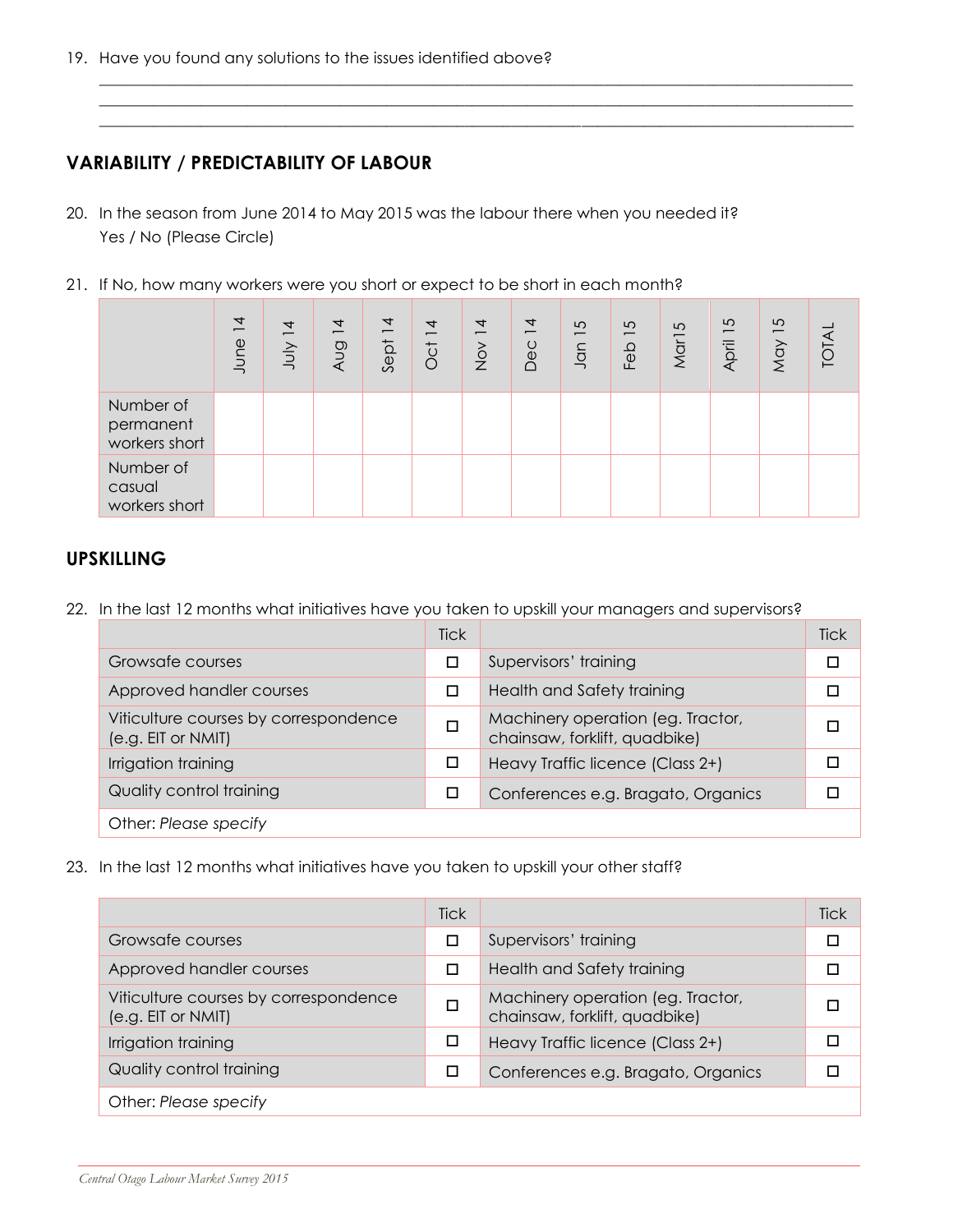#### 24. In the last 12 months what initiatives have you taken to upskill yourself?

|                                                             | <b>Tick</b> |                                                                    | <b>Tick</b> |
|-------------------------------------------------------------|-------------|--------------------------------------------------------------------|-------------|
| Growsafe courses                                            | □           | Supervisors' training                                              | □           |
| Approved handler courses                                    | □           | Health and Safety training                                         | □           |
| Viticulture courses by correspondence<br>(e.g. EIT or NMIT) | $\Box$      | Machinery operation (eg. Tractor,<br>chainsaw, forklift, quadbike) | П           |
| Quality control training                                    | □           | Heavy Traffic licence (Class 2+)                                   | □           |
| Conferences e.g. Bragato, Organics                          |             | Irrigation training                                                | П           |
| <b>Management Courses</b>                                   | □           |                                                                    |             |
| Other: Please specify                                       |             |                                                                    |             |

25. What plans do you have for further training for:

| Other Staff                                                                                                                                                                                                                          |  |
|--------------------------------------------------------------------------------------------------------------------------------------------------------------------------------------------------------------------------------------|--|
| <b>The Second Second Second Second Second Second Second Second Second Second Second Second Second Second Second Second Second Second Second Second Second Second Second Second Second Second Second Second Second Second Second </b> |  |
| 26. Is there a shortage of appropriate training courses for upskilling your staff?                                                                                                                                                   |  |
| Voc / No / Dlogso orale)                                                                                                                                                                                                             |  |

Yes / No (Please circle)

|  |  |  | If yes, in what area? |
|--|--|--|-----------------------|
|--|--|--|-----------------------|

27. On average, how much time would you spend training both permanent and seasonal workers over a season?

\_*\_\_\_\_\_\_\_\_\_\_\_\_\_\_\_\_\_\_\_\_\_\_\_\_\_\_\_\_\_\_\_\_\_\_\_\_\_\_\_\_\_\_\_\_\_\_\_\_\_\_\_\_\_\_\_\_\_\_\_\_\_\_\_\_\_\_\_\_\_\_\_\_\_\_\_\_\_\_\_\_\_\_\_\_\_\_\_\_\_\_\_\_\_\_\_\_ \_\_\_\_\_\_\_\_\_\_\_\_\_\_\_\_\_\_\_\_\_\_\_\_\_\_\_\_\_\_\_\_\_\_\_\_\_\_\_\_\_\_\_\_\_\_\_\_\_\_\_\_\_\_\_\_\_\_\_\_\_\_\_\_\_\_\_\_\_\_\_\_\_\_\_\_\_\_\_\_\_\_\_\_\_\_\_\_\_\_\_\_\_\_\_\_\_*

|       | Permanent | Seasonal |
|-------|-----------|----------|
| Hours |           |          |
| Days  |           |          |

#### **MATCHING**

28. Can you explain the challenges in finding employees with the right skills and attributes to fill your vacancies?

\_\_\_\_\_\_\_\_\_\_\_\_\_\_\_\_\_\_\_\_\_\_\_\_\_\_\_\_\_\_\_\_\_\_\_\_\_\_\_\_\_\_\_\_\_\_\_\_\_\_\_\_\_\_\_\_\_\_\_\_\_\_\_\_\_\_\_\_\_\_\_\_\_\_\_\_\_\_\_\_\_\_\_\_\_\_\_\_\_\_\_\_\_\_\_\_\_ \_\_\_\_\_\_\_\_\_\_\_\_\_\_\_\_\_\_\_\_\_\_\_\_\_\_\_\_\_\_\_\_\_\_\_\_\_\_\_\_\_\_\_\_\_\_\_\_\_\_\_\_\_\_\_\_\_\_\_\_\_\_\_\_\_\_\_\_\_\_\_\_\_\_\_\_\_\_\_\_\_\_\_\_\_\_\_\_\_\_\_\_\_\_\_\_\_ \_\_\_\_\_\_\_\_\_\_\_\_\_\_\_\_\_\_\_\_\_\_\_\_\_\_\_\_\_\_\_\_\_\_\_\_\_\_\_\_\_\_\_\_\_\_\_\_\_\_\_\_\_\_\_\_\_\_\_\_\_\_\_\_\_\_\_\_\_\_\_\_\_\_\_\_\_\_\_\_\_\_\_\_\_\_\_\_\_\_\_\_\_\_\_\_\_ \_\_\_\_\_\_\_\_\_\_\_\_\_\_\_\_\_\_\_\_\_\_\_\_\_\_\_\_\_\_\_\_\_\_\_\_\_\_\_\_\_\_\_\_\_\_\_\_\_\_\_\_\_\_\_\_\_\_\_\_\_\_\_\_\_\_\_\_\_\_\_\_\_\_\_\_\_\_\_\_\_\_\_\_\_\_\_\_\_\_\_\_\_\_\_\_\_ \_\_\_\_\_\_\_\_\_\_\_\_\_\_\_\_\_\_\_\_\_\_\_\_\_\_\_\_\_\_\_\_\_\_\_\_\_\_\_\_\_\_\_\_\_\_\_\_\_\_\_\_\_\_\_\_\_\_\_\_\_\_\_\_\_\_\_\_\_\_\_\_\_\_\_\_\_\_\_\_\_\_\_\_\_\_\_\_\_\_\_\_\_\_\_\_\_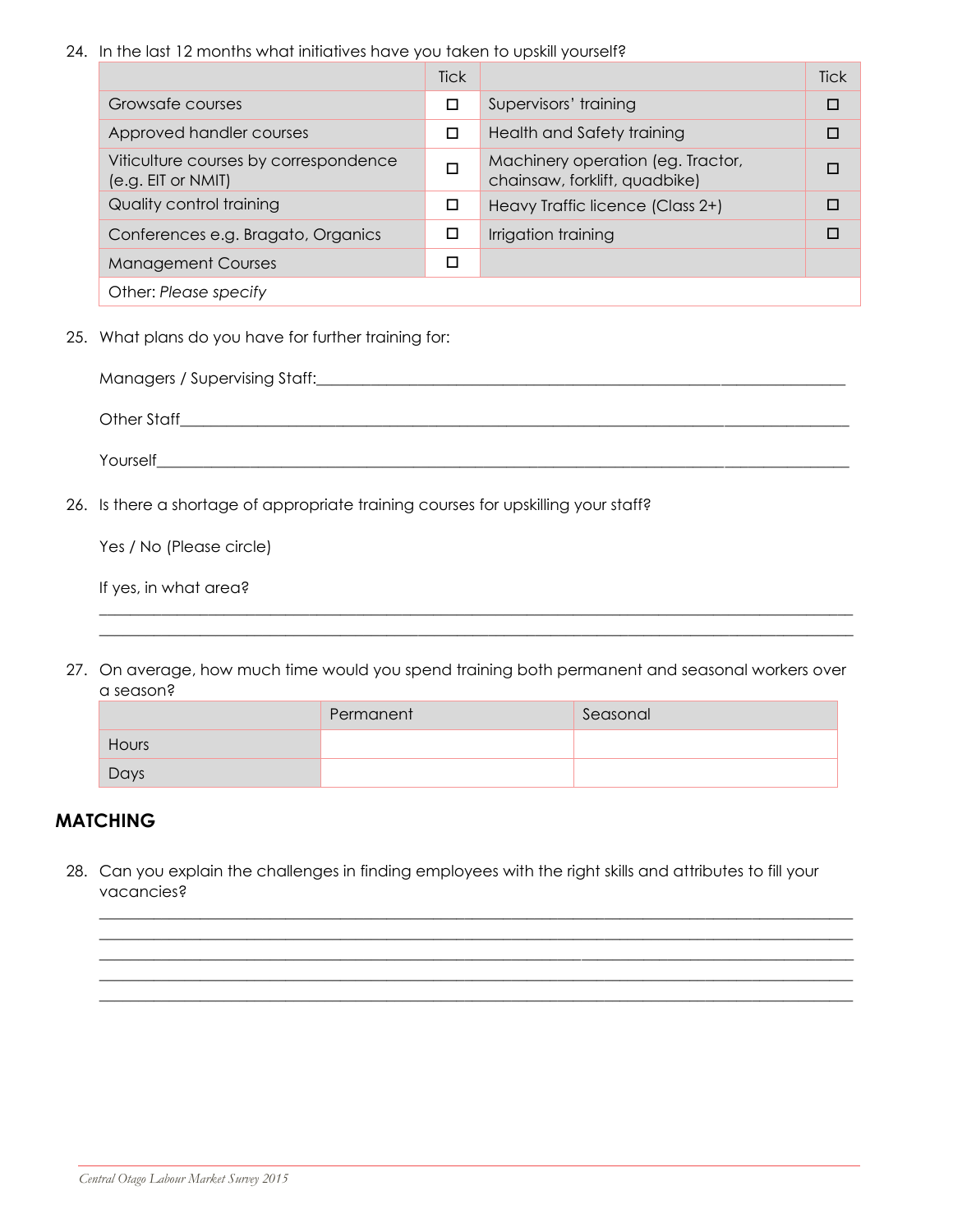#### **PRODUCTIVITY**

29. What are the barriers to increasing your productivity? Tick as many as are relevant.

|                                                                      | Tick |
|----------------------------------------------------------------------|------|
| Shortage of labour when required                                     | ⊏    |
| Lack of suitably trained staff                                       | П    |
| Availability of suitable accommodation                               | П    |
| Availability of transport for staff                                  | П    |
| Availability of finance for purchasing equipment                     | п    |
| Shortage of nursery stock                                            | П    |
| Underutilization of expensive capital investments due to seasonality | П    |
| Lack of technical knowledge                                          | г    |
| Other – please specify                                               |      |

30. On the scale of "Unproductive" to "Exceeded Expectations", please rate the productivity of each of the following groups:

|                                                                 | Unproductive<br>(Tick) | Met<br>expectations<br>some of the<br>time<br>(Tick) | Met<br>expectations<br>most of the<br>time<br>(Tick) | Exceeded<br>expectations<br>all of the<br>time<br>(Tick) |
|-----------------------------------------------------------------|------------------------|------------------------------------------------------|------------------------------------------------------|----------------------------------------------------------|
| Permanent workers                                               | П                      | □                                                    | □                                                    | □                                                        |
| Seasonal workers under<br>the RSE scheme                        | п                      | п                                                    | п                                                    | п                                                        |
| <b>Backpackers - Seasonal</b><br>workers under other<br>schemes |                        | п                                                    | П                                                    | п                                                        |
| Seasonal workers from<br>Work and Income                        |                        | п                                                    | $\Box$                                               | п                                                        |
| Local and other casuals<br>(seasonal workers and<br>students)   |                        |                                                      |                                                      |                                                          |

#### **DEMAND FOR ACCOMMODATION**

31. Is there a shortage of worker accommodation in your area?

Yes / No (Please circle)

If yes, please describe the type of accommodation that is lacking eg. Houses, dorms, chalets campsites:\_\_\_\_\_\_\_\_\_\_\_\_\_\_\_\_\_\_\_\_\_\_\_\_\_\_\_\_\_\_\_\_\_\_\_\_\_\_\_\_\_\_\_\_\_\_\_\_\_\_\_\_\_\_\_\_\_\_\_\_\_\_\_\_\_\_\_\_\_\_\_\_\_\_\_\_\_\_\_\_\_\_\_\_\_\_\_

\_\_\_\_\_\_\_\_\_\_\_\_\_\_\_\_\_\_\_\_\_\_\_\_\_\_\_\_\_\_\_\_\_\_\_\_\_\_\_\_\_\_\_\_\_\_\_\_\_\_\_\_\_\_\_\_\_\_\_\_\_\_\_\_\_\_\_\_\_\_\_\_\_\_\_\_\_\_\_\_\_\_\_\_\_\_\_\_\_\_\_\_\_\_\_\_\_ \_\_\_\_\_\_\_\_\_\_\_\_\_\_\_\_\_\_\_\_\_\_\_\_\_\_\_\_\_\_\_\_\_\_\_\_\_\_\_\_\_\_\_\_\_\_\_\_\_\_\_\_\_\_\_\_\_\_\_\_\_\_\_\_\_\_\_\_\_\_\_\_\_\_\_\_\_\_\_\_\_\_\_\_\_\_\_\_\_\_\_\_\_\_\_\_\_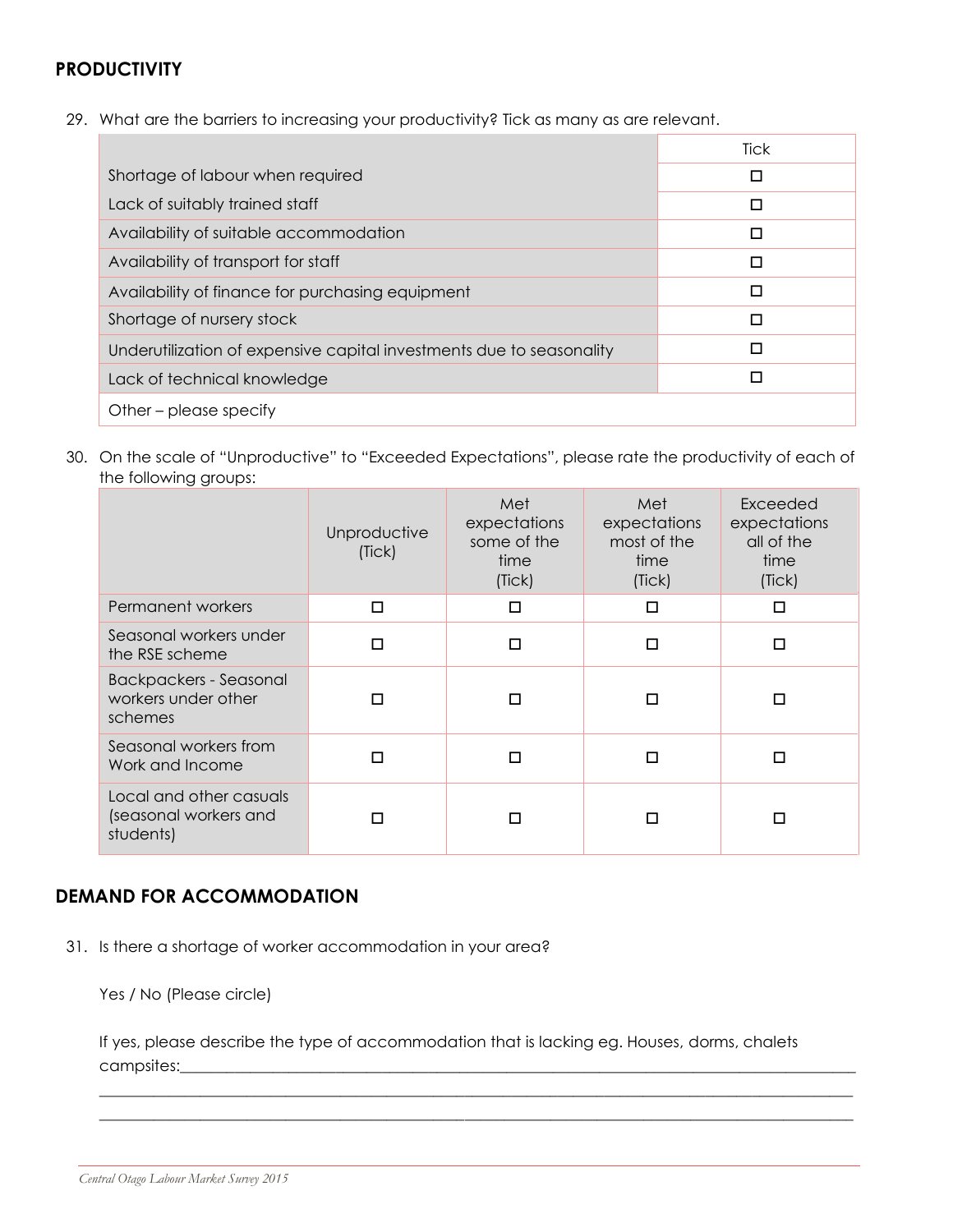32. By how many beds (in houses, dorm units or chalets) will your demand for worker accommodation increase or decrease each year over the next five years.

|                                               | 2014/15 | 2015/16 | 2016/17 | 2017/18 | 2018/19 |
|-----------------------------------------------|---------|---------|---------|---------|---------|
| Change in number of<br>beds required (+ or -) |         |         |         |         |         |

If you also provide accommodation for workers, please fill in Section C. Otherwise, thank you for taking the time to fill in the survey. Please put the survey in the prepaid envelope provided and post it back to us.

## **Section C: FOR ACCOMMODATION PROVIDERS ONLY**

33. How many beds of each type of accommodation do you provide?

|                                                                                   | Number of Beds |
|-----------------------------------------------------------------------------------|----------------|
| Backpacker house beds                                                             |                |
| RSE certified accommodation beds                                                  |                |
| Campsite capacity (number of workers)                                             |                |
| Other types of accommodation - Please specify:                                    |                |
| Please also indicate what facilities you provide campers. e.g. ablution, kitchen: |                |

34. If you plan to change your bed numbers over the next 5 years then please indicate by how many (+ or - ) each year. If no change, please indicate this with a zero.

| Accommodation                    | 2014/15 | 2015/16 | 2016/17 | 2017/18 | 2018/19 |
|----------------------------------|---------|---------|---------|---------|---------|
| Change in planned<br>bed numbers |         |         |         |         |         |

**\_\_\_\_\_\_\_\_\_\_\_\_\_\_\_\_\_\_\_\_\_\_\_\_\_\_\_\_\_\_\_\_\_\_\_\_\_\_\_\_\_\_\_\_\_\_\_\_\_\_\_\_\_\_\_\_\_\_\_\_\_\_\_\_\_\_\_\_\_\_\_\_\_\_\_\_\_\_\_\_\_\_\_\_\_\_\_\_\_\_\_\_\_\_\_\_\_ \_\_\_\_\_\_\_\_\_\_\_\_\_\_\_\_\_\_\_\_\_\_\_\_\_\_\_\_\_\_\_\_\_\_\_\_\_\_\_\_\_\_\_\_\_\_\_\_\_\_\_\_\_\_\_\_\_\_\_\_\_\_\_\_\_\_\_\_\_\_\_\_\_\_\_\_\_\_\_\_\_\_\_\_\_\_\_\_\_\_\_\_\_\_\_\_\_ \_\_\_\_\_\_\_\_\_\_\_\_\_\_\_\_\_\_\_\_\_\_\_\_\_\_\_\_\_\_\_\_\_\_\_\_\_\_\_\_\_\_\_\_\_\_\_\_\_\_\_\_\_\_\_\_\_\_\_\_\_\_\_\_\_\_\_\_\_\_\_\_\_\_\_\_\_\_\_\_\_\_\_\_\_\_\_\_\_\_\_\_\_\_\_\_\_ \_\_\_\_\_\_\_\_\_\_\_\_\_\_\_\_\_\_\_\_\_\_\_\_\_\_\_\_\_\_\_\_\_\_\_\_\_\_\_\_\_\_\_\_\_\_\_\_\_\_\_\_\_\_\_\_\_\_\_\_\_\_\_\_\_\_\_\_\_\_\_\_\_\_\_\_\_\_\_\_\_\_\_\_\_\_\_\_\_\_\_\_\_\_\_\_\_**

35. Do you make a distinction between the accommodation you provide for RSE workers and other workers?

Yes / No (Please circle)

If Yes, please state what the differences are: